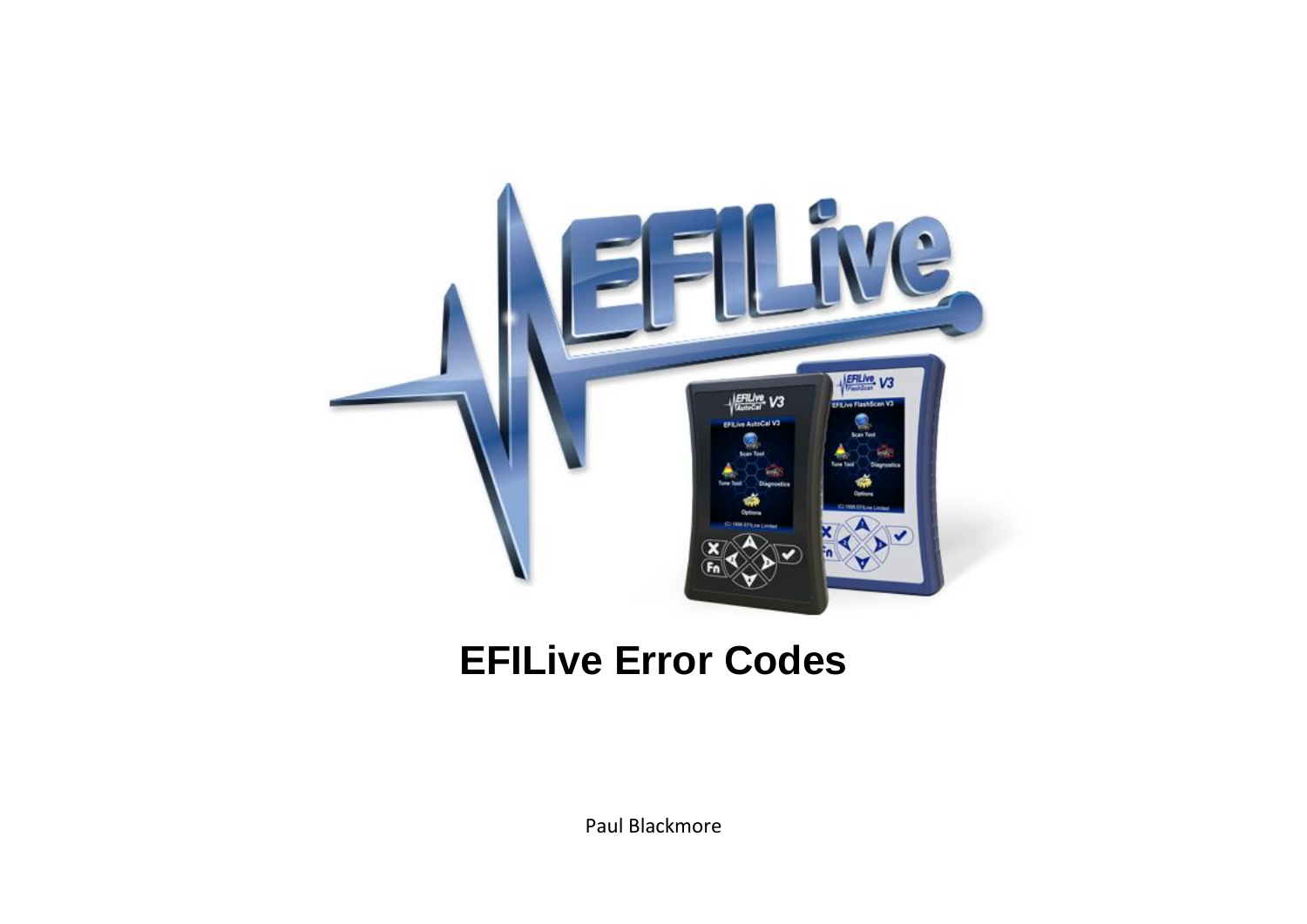## **EFILive Error Codes**

© 2009 [EFILive Limited](http://www.efilive.com/) All rights reserved

> First published 5 May 2009

Revised 11 November 2021

*EFILive®*, *FlashScan®* and *AutoCal®* are registered trademarks of EFILive Limited. All other trademarks belong to their respective owners.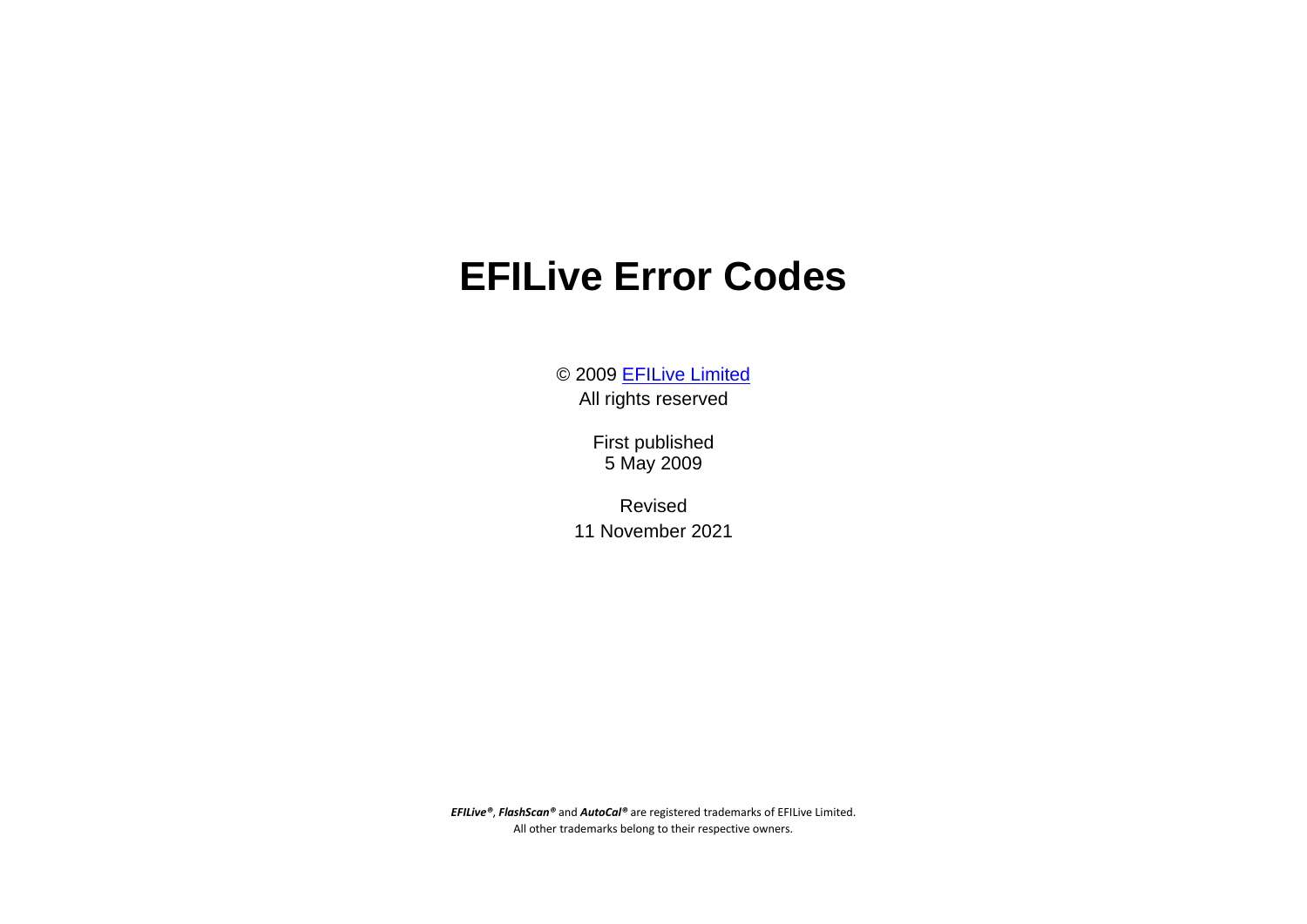## **Table Of Contents**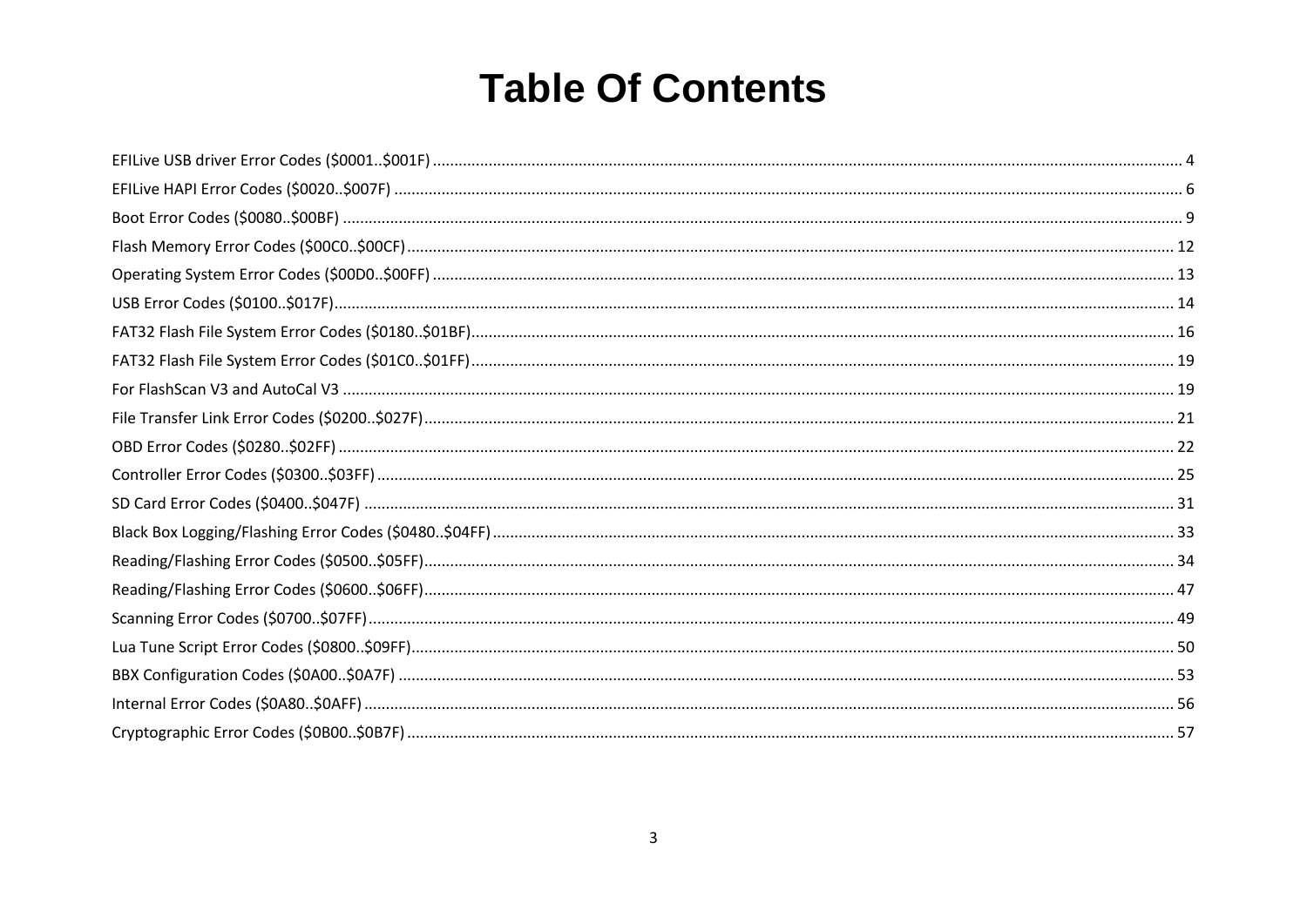<span id="page-3-0"></span>

| EFILive USB driver Error Codes (\$0001\$001F) |                                            |                                                                   |                                                                            |  |
|-----------------------------------------------|--------------------------------------------|-------------------------------------------------------------------|----------------------------------------------------------------------------|--|
| Error                                         | <b>Description</b>                         | Cause                                                             | Action                                                                     |  |
| \$0001                                        | USB internal driver error (invalid handle) | Internal                                                          | Contact EFILive if this error persists.                                    |  |
| \$0002                                        | USB device is not connected                | Flash Scan or AutoCal is not connected to the<br>PC's USB system. | Connect FlashScan or AutoCal to the PC<br>using a USB cable.               |  |
| \$0003                                        | USB device is not open                     | Internal                                                          | Contact EFILive if this error persists.                                    |  |
| \$0004                                        | USB I/O error                              | Internal                                                          | Contact EFILive if this error persists.                                    |  |
| \$0005                                        | <b>USB</b> insufficient resources          | Internal                                                          | Contact EFILive if this error persists.                                    |  |
| \$0006                                        | USB invalid parameter                      | Internal                                                          | Contact EFILive if this error persists.                                    |  |
| \$0007                                        | USB invalid baud rate                      | Internal                                                          | Contact EFILive if this error persists.                                    |  |
| \$0008                                        | USB device not open for erase              | Internal                                                          | Contact EFILive if this error persists.                                    |  |
| \$0009                                        | USB device not open for write              | Internal                                                          | Contact EFILive if this error persists.                                    |  |
| \$000A                                        | <b>USB</b> write error                     | Internal                                                          | Contact EFILive if this error persists.                                    |  |
| \$000B                                        | <b>USB EEPROM read error</b>               | Internal                                                          | Contact EFILive if this error persists.                                    |  |
| \$000C                                        | <b>USB EEPROM write error</b>              | Internal                                                          | Contact EFILive if this error persists.                                    |  |
| \$000D                                        | <b>USB EEPROM erase error</b>              | Internal                                                          | Contact EFILive if this error persists.                                    |  |
| \$000E                                        | <b>USB EEPROM not present</b>              | Internal                                                          | Contact EFILive if this error persists.                                    |  |
| \$000F                                        | USB EEPROM not programmed                  | Internal                                                          | Contact EFILive if this error persists.                                    |  |
| \$0010                                        | USB invalid argument                       | Internal                                                          | Contact EFILive if this error persists.                                    |  |
| \$0011                                        | USB device not supported                   | Internal                                                          | Contact EFILive if this error persists.                                    |  |
| \$0012                                        | <b>USB Unknown error</b>                   | Internal                                                          | Contact EFILive if this error persists.                                    |  |
| \$0013                                        | Too many nested USB hubs                   | More than 5 USB hubs have been daisy<br>chained together.         | EFILive recommends connecting FlashScan<br>or AutoCal directly to your PC. |  |
| \$0014                                        | Device information could not be retrieved  | Internal                                                          | Contact EFILive if this error persists.                                    |  |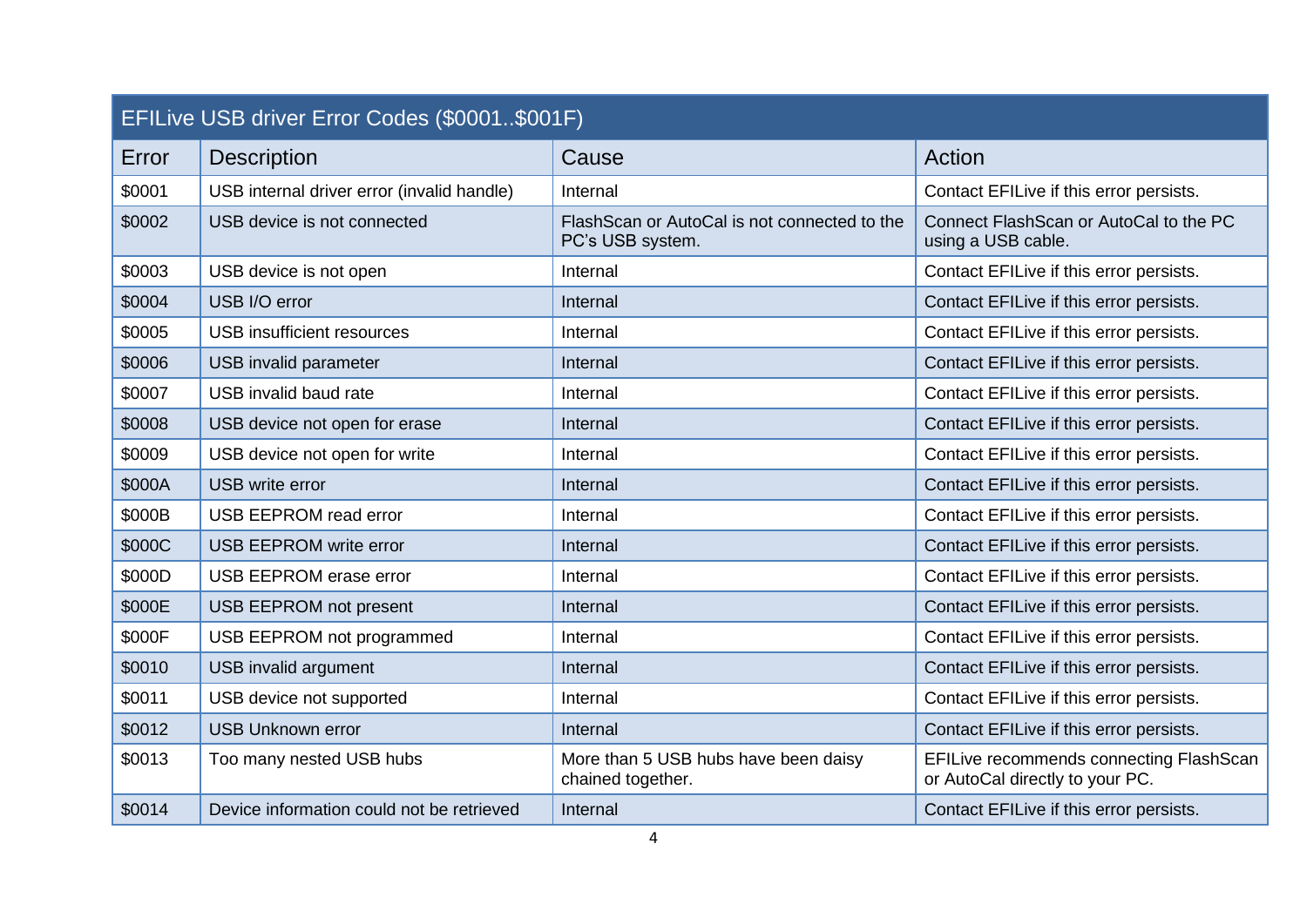| \$0015 | Interface information could not be retrieved     | Internal | Contact EFILive if this error persists. |
|--------|--------------------------------------------------|----------|-----------------------------------------|
| \$0016 | Pipe information could not be retrieved          | Internal | Contact EFILive if this error persists. |
| \$0017 | Unhandled pipe type                              | Internal | Contact EFILive if this error persists. |
| \$0018 | Descriptor information could not be<br>retrieved | Internal | Contact EFILive if this error persists. |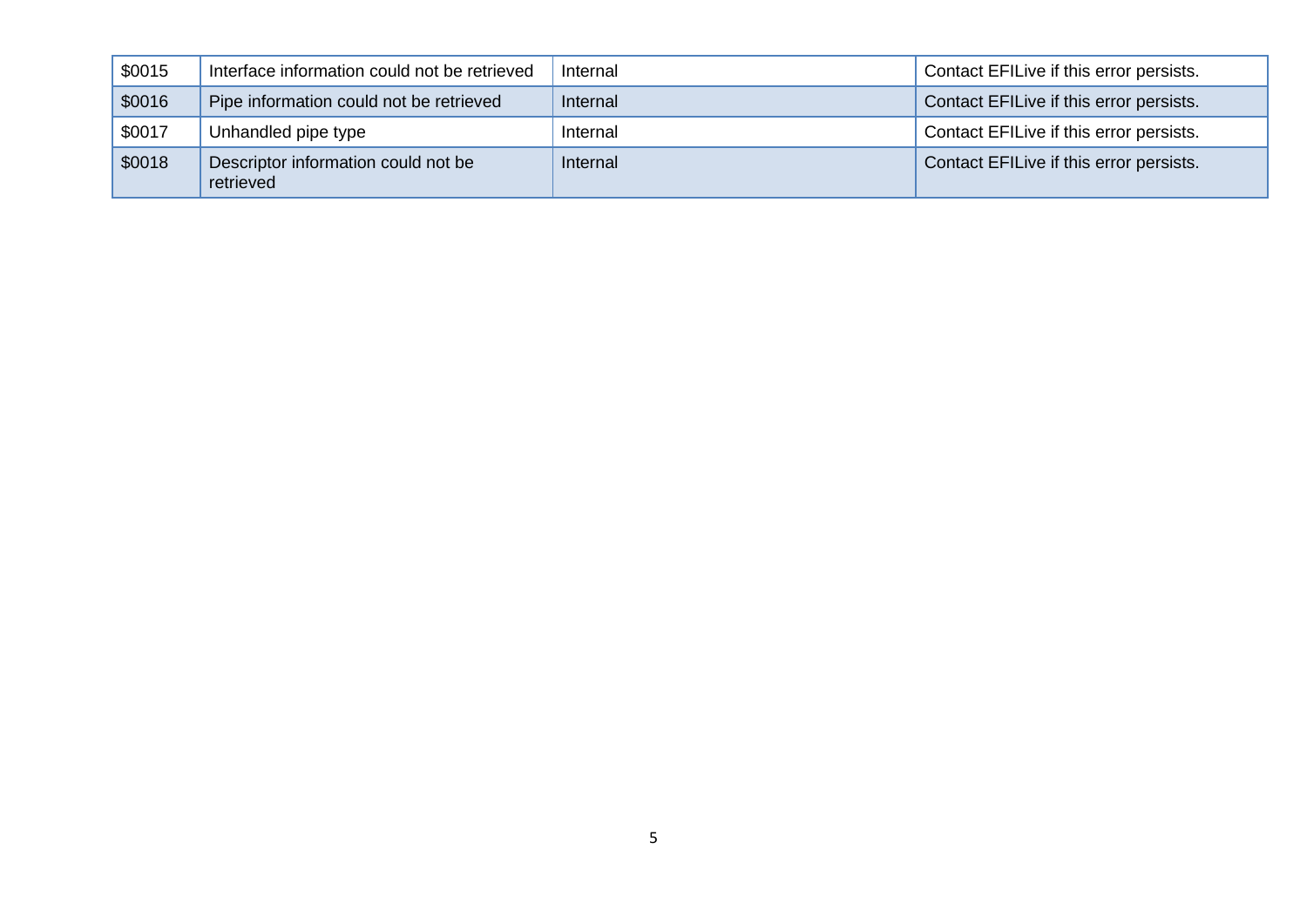<span id="page-5-0"></span>

| EFILive HAPI Error Codes (\$0020\$007F) |                                                              |                                                                                                                                                                   |                                                                                                                                                                                        |
|-----------------------------------------|--------------------------------------------------------------|-------------------------------------------------------------------------------------------------------------------------------------------------------------------|----------------------------------------------------------------------------------------------------------------------------------------------------------------------------------------|
| Error                                   | <b>Description</b>                                           | Cause                                                                                                                                                             | Action                                                                                                                                                                                 |
| \$0020                                  | EFILive USB driver DLL not loaded                            | Internal                                                                                                                                                          | Contact EFILive if this error persists.                                                                                                                                                |
| \$0021                                  | EFILive USB driver DLL function not defined<br>in loaded DLL | Internal                                                                                                                                                          | Contact EFILive if this error persists.                                                                                                                                                |
| \$0022                                  | EFILive USB driver request timed out                         | EFILive_Hapi is busy serving another<br>program.                                                                                                                  | Close down other programs that may be<br>using FlashScan or AutoCal.                                                                                                                   |
| \$0023                                  | File not found                                               | When attempting to reprogram the boot block<br>or firmware in FlashScan or AutoCal, the file<br>containing the new boot block or firmware<br>could not be opened. | Check that the boot block or firmware files<br>exist and that EFILive_Hapi has permission<br>to read them. The files should be located in<br>\Program Files (x86)\EFILive\V8\Firmware. |
| \$0024                                  | EFILive_Hapi is not running                                  | A program attempting to communicate with<br>FlashScan or AutoCal tried to start<br>EFILive_Hapi but could not.                                                    | Make sure the EFILive_Hapi.exe file exists<br>in \Program Files (x86)\EFILive\V8, and that<br>it can be started by double clicking on it.                                              |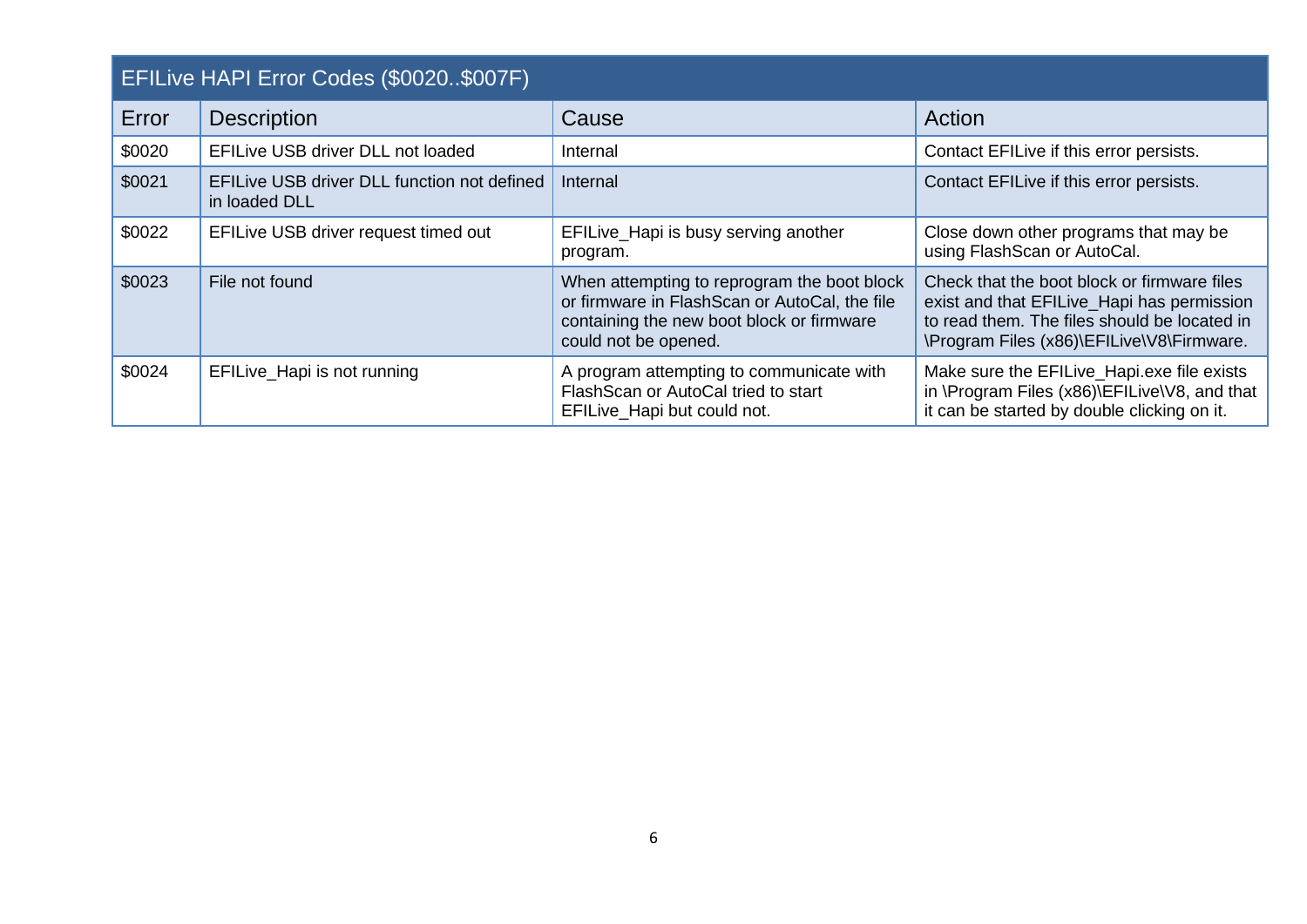| \$0025 | Can't get semaphore for control of<br>EFILive_Hapi    | Multiple applications attempted to<br>communicate with FlashScan or AutoCal<br>simultaneously.                                    | Usually each message to/from FlashScan or<br>AutoCal only takes a few tenths of a second so<br>messages from multiple applications can usually<br>be handled transparently by queueing the<br>messages for a few tenths of a second.                                                  |
|--------|-------------------------------------------------------|-----------------------------------------------------------------------------------------------------------------------------------|---------------------------------------------------------------------------------------------------------------------------------------------------------------------------------------------------------------------------------------------------------------------------------------|
|        |                                                       |                                                                                                                                   | When a long running command (like updating<br>the firmware) is in progress, waiting a few<br>tenths of a second will not usually resolve the<br>conflict and the attempt ultimately fails.                                                                                            |
|        |                                                       |                                                                                                                                   | After receiving this error it is recommended<br>that you wait for the other application to<br>compete its task, then re-do, re-fresh or re-start<br>whatever task you were attempting.                                                                                                |
|        |                                                       |                                                                                                                                   | In rare circumstances it may be necessary to<br>use Windows Task Manager to end the<br>EFILive_Hapi.exe process.                                                                                                                                                                      |
|        |                                                       |                                                                                                                                   | In ever rarer circumstances, if the USB driver<br>has failed then it may not be possible to end the<br>EFILive_Hapi.exe process, in that case<br>unplugging all FlashScan and AutoCal devices<br>may resolve the problem, otherwise rebooting<br>the computer may be the only option. |
| \$0026 | Request was ignored - i.e. reply cmd<>send<br>cmd     | An unexpected reply was received from<br>FlashScan or AutoCal.                                                                    | Retry the operation that failed.<br>Contact EFILive if this error persists.                                                                                                                                                                                                           |
| \$0027 | Device is not enabled                                 | Internal                                                                                                                          | Contact EFILive if this error persists.                                                                                                                                                                                                                                               |
| \$0028 | Device is currently being programmed                  | A program has attempted to communicate<br>with FlashScan or AutoCal while it is being<br>updated with new boot block or firmware. | Wait until the reprogramming has completed<br>and try again.                                                                                                                                                                                                                          |
| \$0029 | Device is NOT currently being programmed              | Internal                                                                                                                          | Contact EFILive if this error persists.                                                                                                                                                                                                                                               |
| \$002A | Can't create semaphore for control of<br>EFILive_Hapi | Internal                                                                                                                          | Contact EFILive if this error persists.                                                                                                                                                                                                                                               |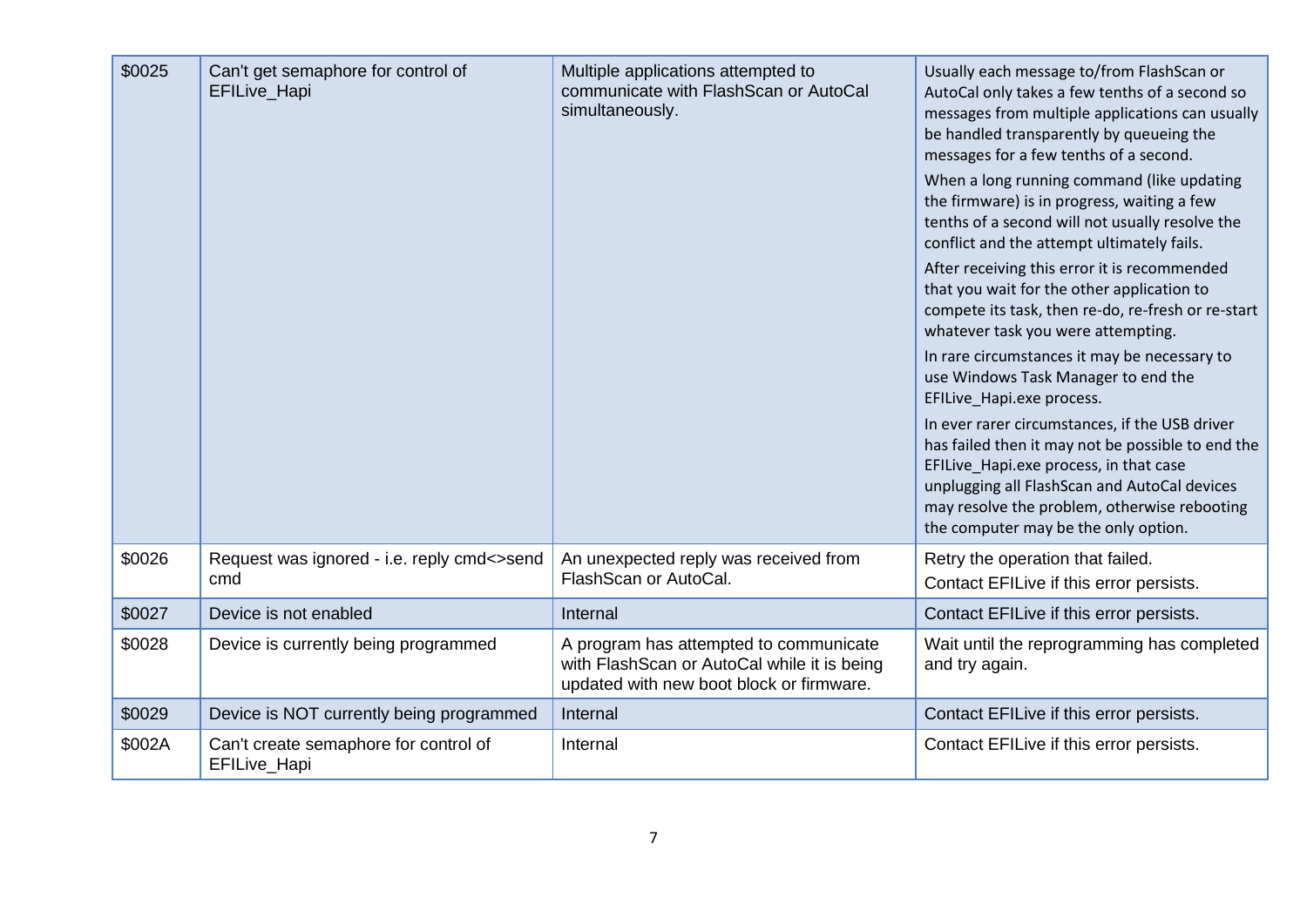| \$002B | Can't create shared memory for control of<br>EFILive_Hapi                                              | Internal                                                                                                                                      | Contact EFILive if this error persists.                                                               |
|--------|--------------------------------------------------------------------------------------------------------|-----------------------------------------------------------------------------------------------------------------------------------------------|-------------------------------------------------------------------------------------------------------|
| \$002C | Too many processes connected to<br>EFILive_Hapi                                                        | Internal                                                                                                                                      | Contact EFILive if this error persists.                                                               |
| \$002D | Windows error                                                                                          | Internal                                                                                                                                      | Contact EFILive if this error persists.                                                               |
| \$002E | EFILive_Hapi did not start                                                                             | Internal                                                                                                                                      | Contact EFILive if this error persists.                                                               |
| \$002F | Device not connected                                                                                   | The FlashScan or AutoCal device is not<br>connected via the USB cable to the PC.                                                              | Connect FlashScan or AutoCal to the PC<br>via the USB cable.                                          |
| \$0030 | The application and EFILive_Hapi versions<br>are not compatible.                                       | Mismatched application and<br>EFILive_Hapie.exe files are installed.                                                                          | Reinstall EFILive V8.<br>Contact EFILive if this error persists                                       |
| \$0031 | EFILive_Hapi did not start;<br>EFILive_Hapi.exe not found.                                             | Windows cannot locate the EFILive_Hapi.exe<br>file. It should be installed into the EFILive V8<br>"Program Files" folder.                     | <b>Reinstall EFILive V8.</b><br>Contact EFILive if this error persists                                |
| \$0032 | EFILive_Hapi did not start;<br>EFILive_Hapi.exe not found.                                             | Windows cannot locate the path to the<br>EFILive_Hapi.exe file. It should be installed<br>into the EFILive V8 "Program Files" folder.         | Reinstall EFILive V8.<br>Contact EFILive if this error persists                                       |
| \$0033 | EFILive_Hapi did not start;<br>EFILive_Hapi.exe is invalid (non-Win32 .exe<br>or error in .exe image). | The EFILive_Hapi.exe file has been<br>corrupted.                                                                                              | Reinstall EFILive V8.<br>Contact EFILive if this error persists                                       |
| \$0034 | EFILive_Hapi did not start; the operating<br>system denied access to EFILive_Hapi.exe.                 | The application does not have permission to<br>start and run the EFILive_Hapi.exe program.                                                    | Reinstall EFILive V8.<br>Contact EFILive if this error persists                                       |
| \$0035 | Hapi object is in use by another thread.                                                               | Two threads tried to issue commands via<br>HAPI simultaneously. Only one thread was<br>successful. The other thread received this<br>message. | Stop all other activities such as reading,<br>flashing or scanning and retry the failed<br>operation. |
| \$0036 | Operation is not supported on with a Scan<br>Only license.                                             | An attempt was made to license or reprogram<br>a controller using a Scan Only FlashScan or<br>AutoCal device.                                 | Purchase the required tuning license via<br>EFILive's online web store at<br>www.efilive.com.         |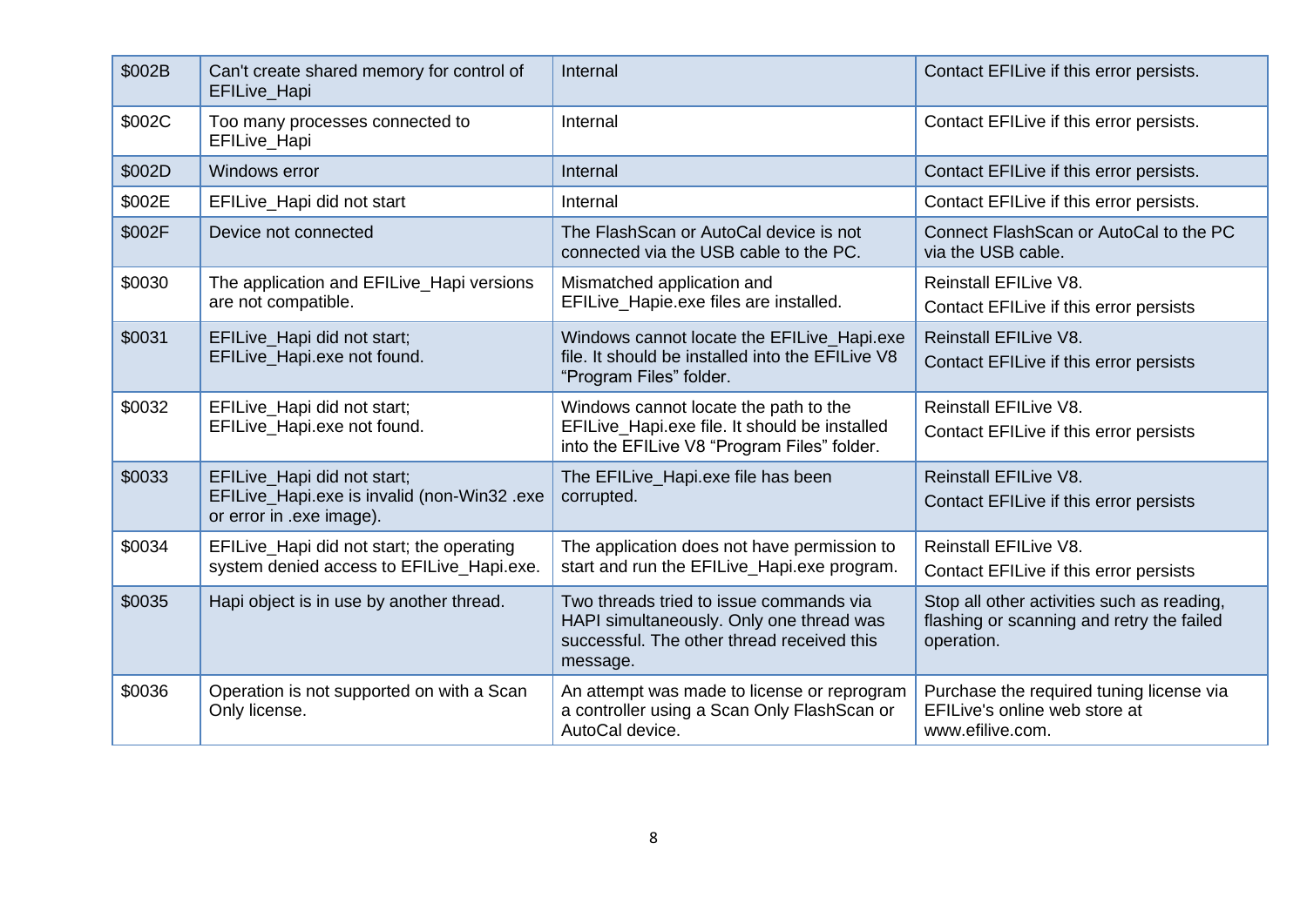<span id="page-8-0"></span>

| Boot Error Codes (\$0080\$00BF) |  |
|---------------------------------|--|
|---------------------------------|--|

| Error  | <b>Description</b>                                                                                                                              | Cause                                                                                                                                                                       | Action                                                             |
|--------|-------------------------------------------------------------------------------------------------------------------------------------------------|-----------------------------------------------------------------------------------------------------------------------------------------------------------------------------|--------------------------------------------------------------------|
| \$0081 | RAM failure.<br>Indicated by the following flashing LED's on<br>FlashScan's front panel.<br>$\Box$ $\Box$ $\Box$                                | Each time FlashScan or AutoCal is powered<br>up, it tests its external RAM chip. If that test<br>fails then the RAM chip is faulty.                                         | Return FlashScan or AutoCal to EFILive for<br>repair.              |
| \$0082 | Boot block is not present or corrupt.<br>Indicated by the following flashing LED's on<br>FlashScan's front panel.<br>$\sqrt{2}$                 | Internal                                                                                                                                                                    | Contact EFILive if this error persists.                            |
| \$0083 | Boot block is the wrong size                                                                                                                    | Internal                                                                                                                                                                    | Contact EFILive if this error persists.                            |
| \$0084 | Boot block CRC is incorrect.<br>Indicated by the following flashing LED's on<br>FlashScan's front panel.<br>$\sqrt{50}$ $\sqrt{50}$ $\sqrt{54}$ | Each time FlashScan or AutoCal is powered<br>up, it tests the internal boot block software for<br>consistency. If that test fails the device will<br>not operate correctly. | Return FlashScan or AutoCal to EFILive for<br>repair.              |
| \$0085 | Application firmware is not present or<br>corrupt.<br>Indicated by alternately flashing orange<br>LEDs on FlashScan's front panel.              | Each time FlashScan or AutoCal is powered<br>up, it tests the firmware for consistency. If<br>that test fails the firmware is invalid.<br>See Dead-poll Mode below.         | Reprogram the firmware.<br>Contact EFILive if this error persists. |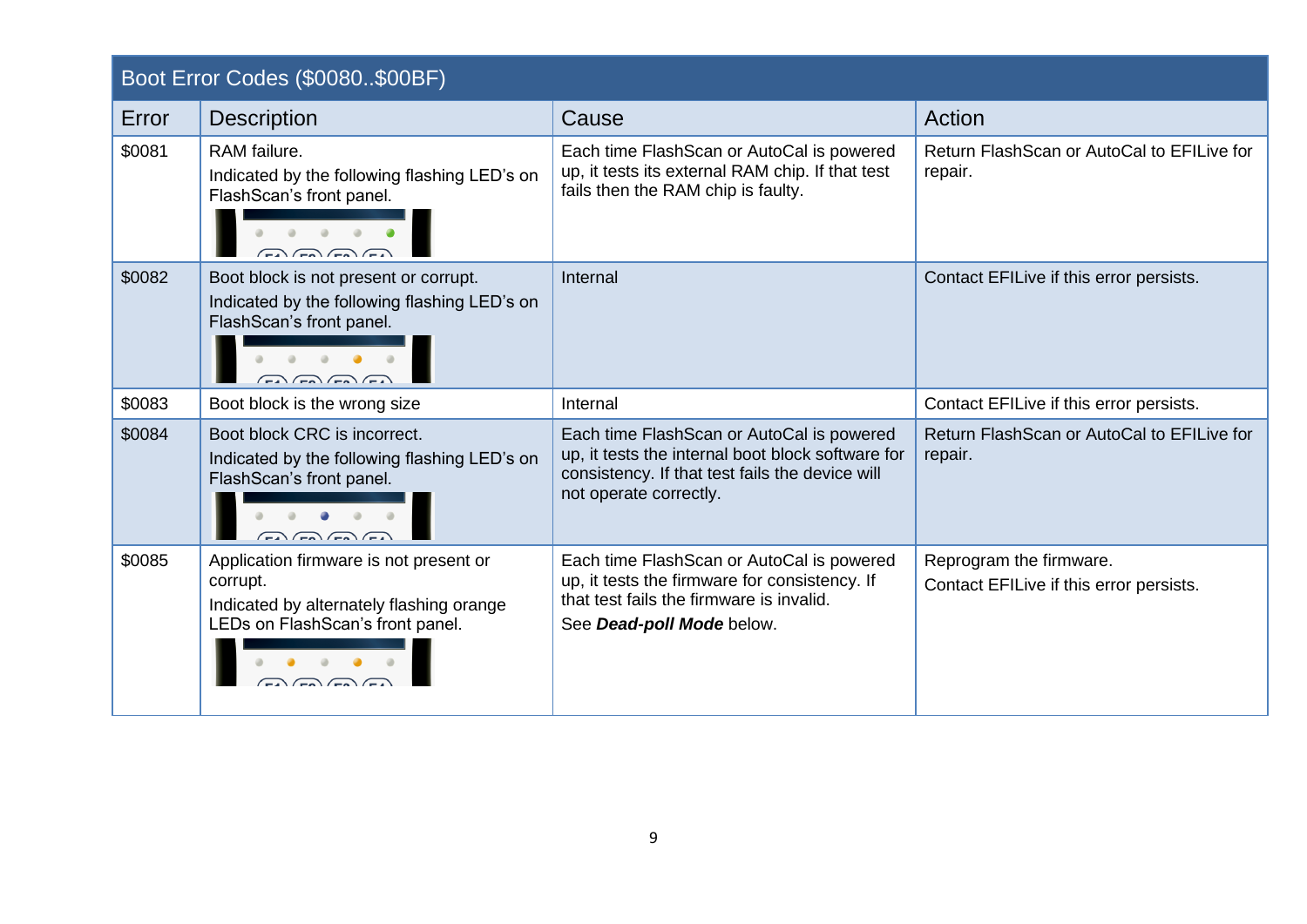| \$0086 | Application Internal Flash CRC is incorrect.<br>Indicated by alternately flashing orange<br>LEDs on FlashScan's front panel.                                | Each time FlashScan or AutoCal is powered<br>up, it tests the flash chip for consistency. If<br>that test fails the flash chip may have failed.<br>See Dead-poll Mode below.                    | Reprogram the firmware.<br>Contact EFILive if this error persists. |
|--------|-------------------------------------------------------------------------------------------------------------------------------------------------------------|-------------------------------------------------------------------------------------------------------------------------------------------------------------------------------------------------|--------------------------------------------------------------------|
| \$0087 | Application External Flash CRC is incorrect.<br>Indicated by alternately flashing orange<br>LEDs on FlashScan's front panel.                                | Each time FlashScan or AutoCal is powered<br>up, it tests the CPU's flash memory for<br>consistency. If that test fails the CPU's flash<br>memory may have failed.<br>See Dead-poll Mode below. | Reprogram the firmware.<br>Contact EFILive if this error persists. |
| \$0088 | Application Internal and External Flash CRC<br>are incorrect.<br>Indicated by alternately flashing orange<br>LEDs on FlashScan's front panel.<br>$\sqrt{2}$ | Both \$0086 and \$0087 errors occurred<br>simultaneously.<br>See Dead-poll Mode below.                                                                                                          | Reprogram the firmware.<br>Contact EFILive if this error persists. |
| \$0089 | Application Internal firmware is the wrong<br>size                                                                                                          | Internal                                                                                                                                                                                        | Contact EFILive if this error persists.                            |
| \$008A | Application External firmware is the wrong<br>size                                                                                                          | Internal                                                                                                                                                                                        | Contact EFILive if this error persists.                            |
| \$008B | Attempted to erase or reflash non-existent<br>flash memory                                                                                                  | Internal                                                                                                                                                                                        | Contact EFILive if this error persists.                            |
| \$008C | License details have not been programmed<br>yet                                                                                                             | The FlashScan or AutoCal device was not<br>programmed with license information during<br>manufacturing.                                                                                         | Contact EFILive if this error persists.                            |
| \$008D | Attempted to erase or reflash protected<br>flash memory                                                                                                     | Internal                                                                                                                                                                                        | Contact EFILive if this error persists.                            |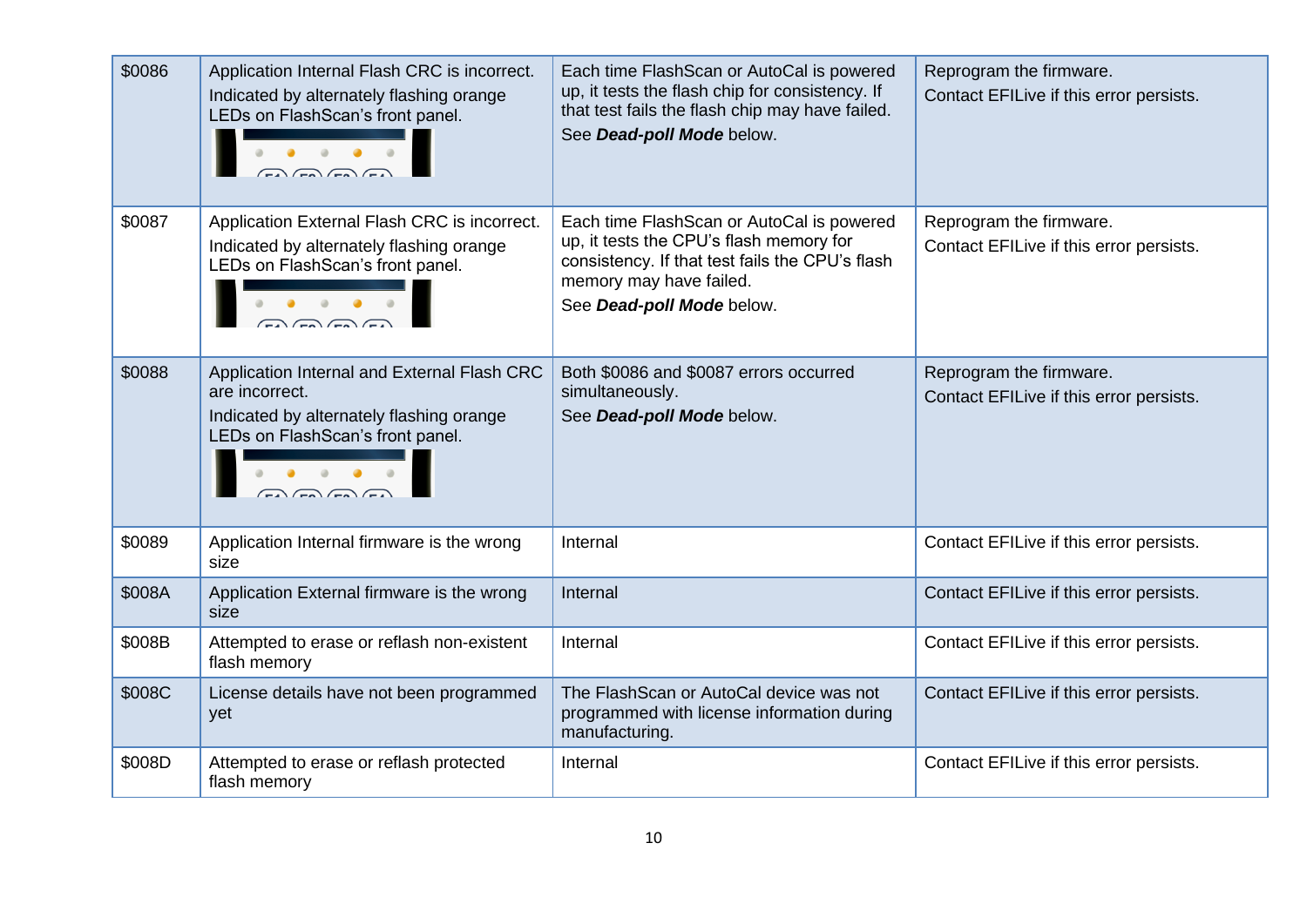| \$008E | Attempt to overwrite firmware with an older<br>version | Firmware can only be upgraded to a later<br>version; it can never be downgraded to a<br>previous version.                                 | Only attempt to program the current or later<br>firmware into the FlashScan or AutoCal<br>device.                                                                                                                 |
|--------|--------------------------------------------------------|-------------------------------------------------------------------------------------------------------------------------------------------|-------------------------------------------------------------------------------------------------------------------------------------------------------------------------------------------------------------------|
| \$008F | Hardware is not licensed                               | The FlashScan or AutoCal device was not<br>programmed with license information during<br>manufacturing.                                   | Contact EFILive if this error persists.                                                                                                                                                                           |
| \$0090 | Firmware and boot block are not compatible             | The boot block and the firmware must have<br>the same first two digits of their version<br>number.                                        | Reprogram the firmware to match the boot<br>block.                                                                                                                                                                |
| \$0091 | Device did not re-boot after firmware update           | The firmware reprogramming may have<br>failed.                                                                                            | Reboot FlashScan or AutoCal. If the device<br>reboots successfully then there is no fault. If<br>the device boots into dead-poll mode, then<br>reprogram the firmware.<br>Contact EFILive if this error persists. |
| \$0092 | CPU memory access fault, data not WORD<br>aligned.     | Access to RAM and/or flash memory must be<br>made on a 16-bit WORD boundary. The CPU<br>has trapped a non-aligned address<br>instruction. | Contact EFILive if this error persists.                                                                                                                                                                           |
| \$0093 | Incorrect boot block for target device.                | An attempt was made to program<br>FlashScan's boot block file into an AutoCal<br>device or vice versa.                                    | Ensure that the boot block file is the correct<br>type for the target device.                                                                                                                                     |

## *Dead-poll Mode*

Both FlashScan and AutoCal can execute in what is known as dead-poll mode. Dead-poll mode is a special mode that allows FlashScan and AutoCal to be reprogrammed. Dead-poll mode is indicated by alternately flashing orange LEDs (FlashScan) or flashing LCD backlight (AutoCal).

When you attempt to reprogram FlashScan or AutoCal the reprogramming software automatically requests dead-poll mode. However, sometimes it is not possible for the reprogramming software to request dead-poll mode, so a manual override is available. To manually select dead-poll mode, hold down the Ctrl key (FlashScan) or the Ok key (AutoCal) while connecting USB cable. (I.e. while booting the device)

Dead-poll may be automatically selected by FlashScan or AutoCal if they detect that their firmware is missing or corrupt (I.e. errors \$0085 to \$0088).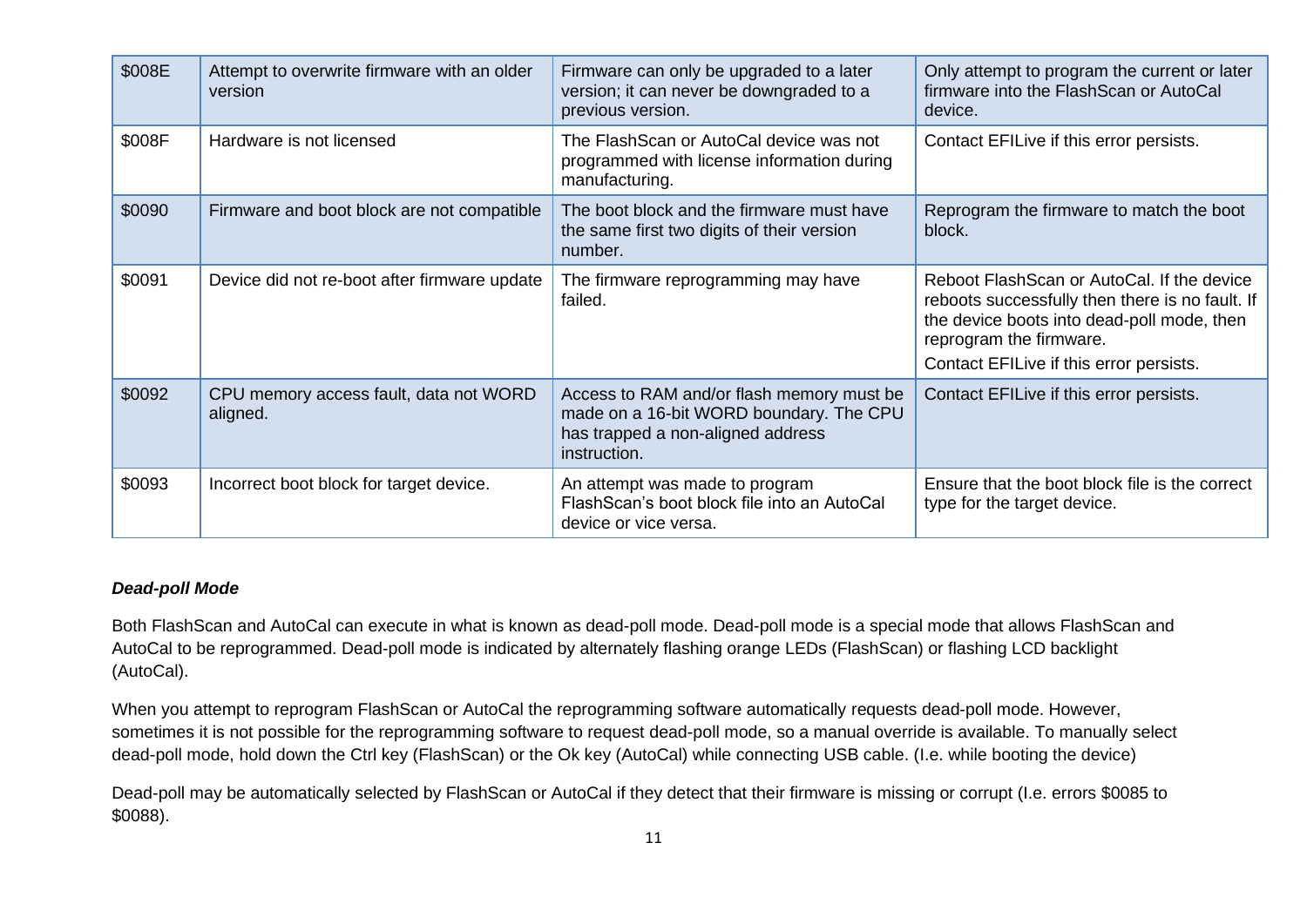<span id="page-11-0"></span>

| Flash Memory Error Codes (\$00C0\$00CF) |                                         |          |                                         |
|-----------------------------------------|-----------------------------------------|----------|-----------------------------------------|
| Error                                   | <b>Description</b>                      | Cause    | Action                                  |
| \$00C1                                  | Operating error                         | Internal | Contact EFILive if this error persists. |
| \$00C2                                  | Sequence error                          | Internal | Contact EFILive if this error persists. |
| \$00C3                                  | Protection error                        | Internal | Contact EFILive if this error persists. |
| \$00C4                                  | External flash erase error              | Internal | Contact EFILive if this error persists. |
| \$00C5                                  | External flash write error              | Internal | Contact EFILive if this error persists. |
| \$00C6                                  | External flash was not erased correctly | Internal | Contact EFILive if this error persists. |
| \$00C7                                  | Flash memory was not written correctly  | Internal | Contact EFILive if this error persists. |
| \$00C8                                  | Flash memory block is full              | Internal | Contact EFILive if this error persists. |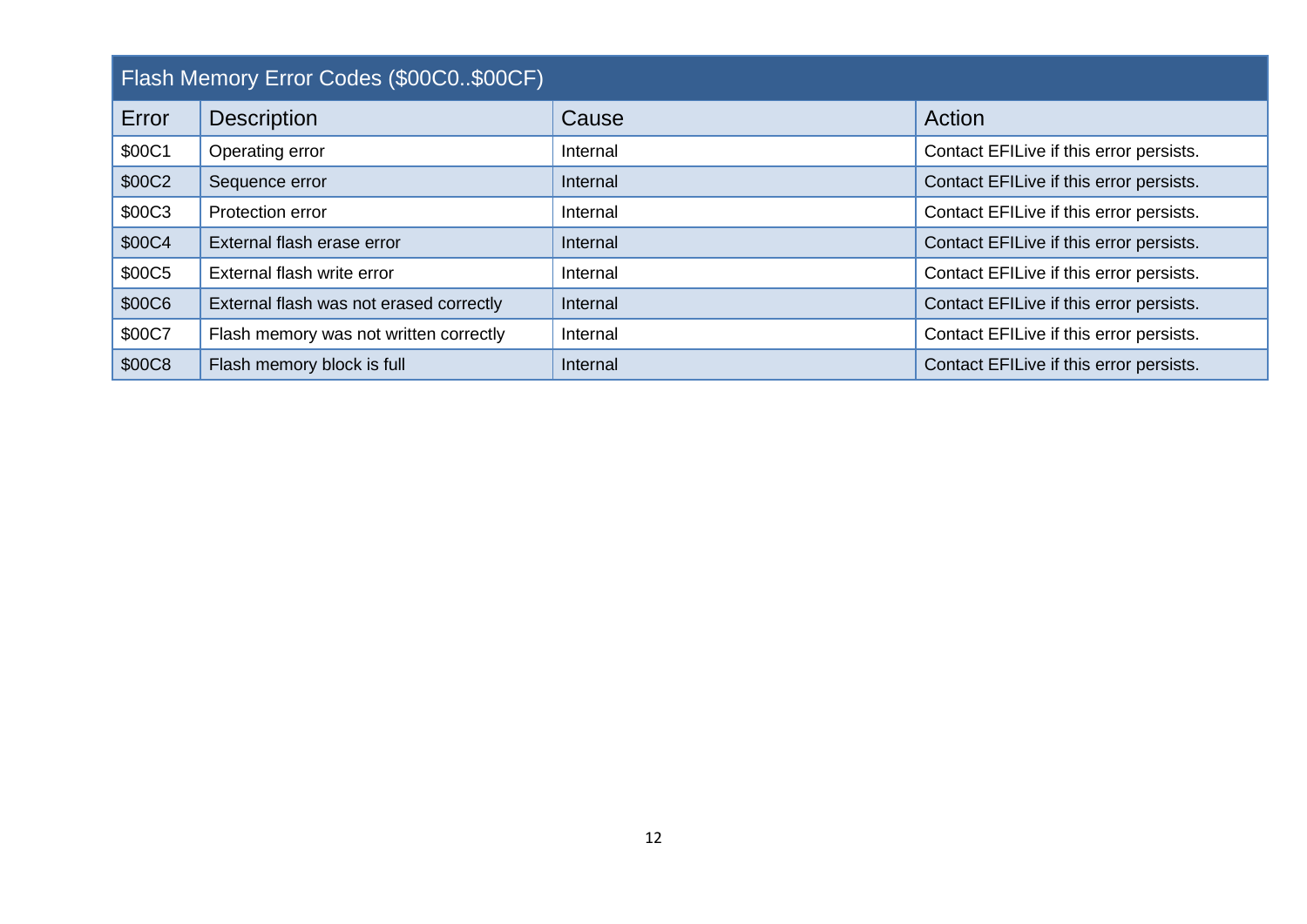<span id="page-12-0"></span>

| Operating System Error Codes (\$00D0\$00FF) |                     |                                                                                                     |                                         |  |
|---------------------------------------------|---------------------|-----------------------------------------------------------------------------------------------------|-----------------------------------------|--|
| Error                                       | <b>Description</b>  | Cause                                                                                               | Action                                  |  |
| \$00D1                                      | No Space            | An internal queue or other storage area is full<br>and cannot accept any more data.                 | Contact EFILive if this error persists. |  |
| \$00D2                                      | Not Acquired        | A resource could not be acquired exclusively<br>because it is already in use.                       | Contact EFILive if this error persists. |  |
| \$00D3                                      | <b>Timed Out</b>    | Waiting for a specific event took too long.                                                         | Contact EFILive if this error persists. |  |
| \$00D4                                      | Unhandled           | A specific mode or result was not expected<br>and no handler is available to process the<br>result. | Contact EFILive if this error persists. |  |
| \$00D5                                      | <b>Driver Error</b> | Hardware driver failure.                                                                            | Contact EFILive if this error persists. |  |
| \$00D6                                      | Resource not open   | Internal                                                                                            | Contact EFILive if this error persists. |  |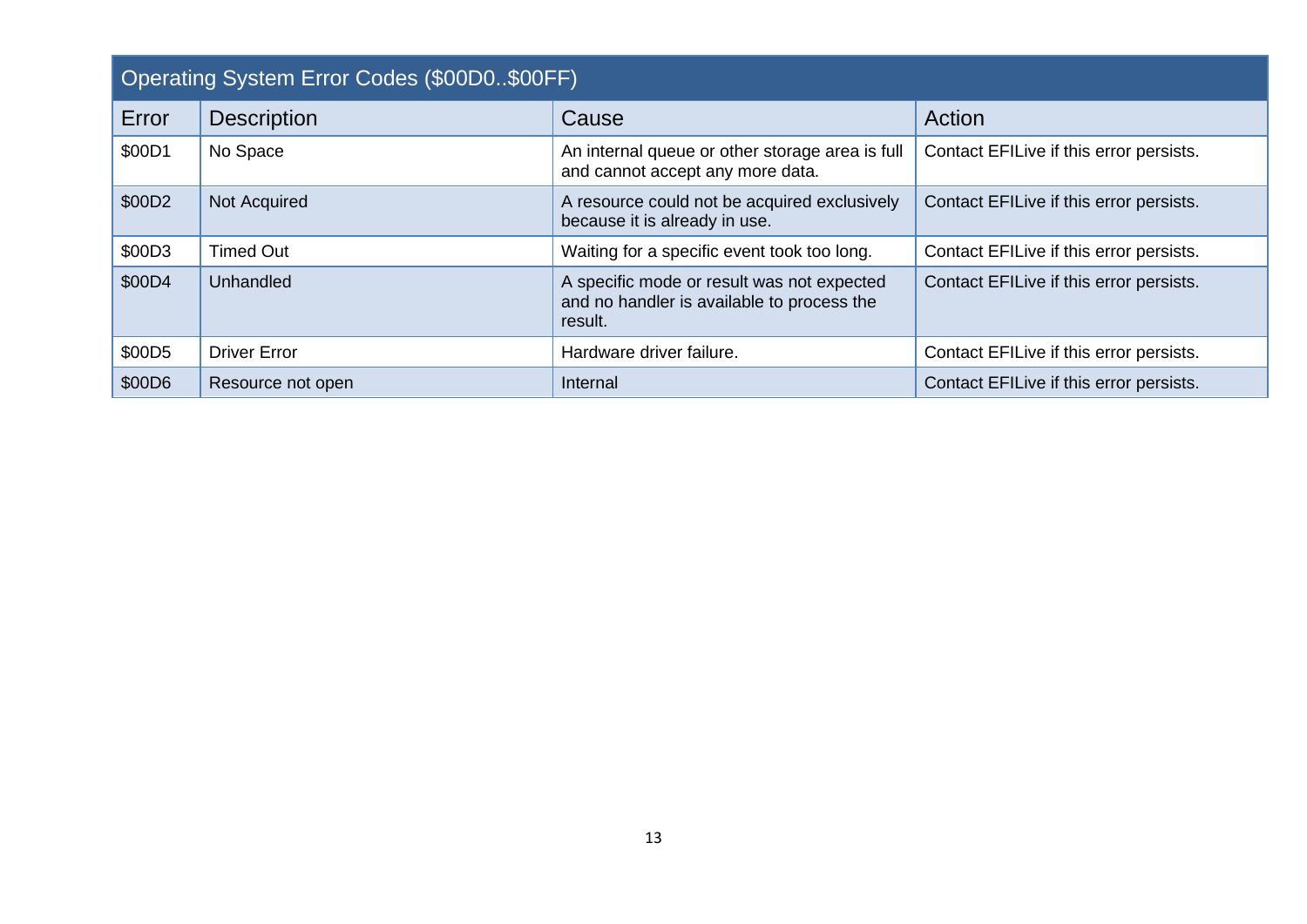<span id="page-13-0"></span>

| USB Error Codes (\$0100\$017F) |                                                              |                                                                                                                                                                                                                                                                                                                                                                                                                                                                                                         |                                                                                                                                                                                                                                                                                                                                                                                                       |
|--------------------------------|--------------------------------------------------------------|---------------------------------------------------------------------------------------------------------------------------------------------------------------------------------------------------------------------------------------------------------------------------------------------------------------------------------------------------------------------------------------------------------------------------------------------------------------------------------------------------------|-------------------------------------------------------------------------------------------------------------------------------------------------------------------------------------------------------------------------------------------------------------------------------------------------------------------------------------------------------------------------------------------------------|
| Error                          | <b>Description</b>                                           | Cause                                                                                                                                                                                                                                                                                                                                                                                                                                                                                                   | Action                                                                                                                                                                                                                                                                                                                                                                                                |
| \$0100                         | No USB connection                                            | USB cable is faulty or not connected                                                                                                                                                                                                                                                                                                                                                                                                                                                                    | Check USB cables, plugs and connections.<br>Try using a different USB port and/or<br>different USB cable.                                                                                                                                                                                                                                                                                             |
| \$0101                         | No data received                                             | USB cable is faulty or not connected.<br>In rare circumstances the PC operating<br>system or the EFILive software may be<br>malfunctioning.<br>In even rarer circumstances the FlashScan or<br>AutoCal device's USB circuitry may have<br>been damaged. That damage occurs when<br>the laptop is powered by a voltage inverter<br>supplied from the vehicle's battery.<br>A power inverter must never be used to<br>power the laptop while it is connected via<br>Flash Scan or AutoCal to the vehicle. | Check USB cables, plugs and connections.<br>Try using a different USB port and/or<br>different USB cable.<br>Try rebooting the PC/laptop.<br>Try using a self-powered USB hub between<br>the PC/laptop and FlashScan or AutoCal.<br>Try re-installing EFILive software which also<br>re-installs the USB drivers.<br>Update the firmware on your FlashScan or<br>AutoCal device, if an update exists. |
| \$0102                         | Transmit buffer is full                                      | Internal                                                                                                                                                                                                                                                                                                                                                                                                                                                                                                | Contact EFILive if this error persists.                                                                                                                                                                                                                                                                                                                                                               |
| \$0103                         | Received data message had no CRC data                        | Internal                                                                                                                                                                                                                                                                                                                                                                                                                                                                                                | Contact EFILive if this error persists.                                                                                                                                                                                                                                                                                                                                                               |
| \$0104                         | Bad CRC on received data                                     | Internal                                                                                                                                                                                                                                                                                                                                                                                                                                                                                                | Contact EFILive if this error persists.                                                                                                                                                                                                                                                                                                                                                               |
| \$0105                         | Received data contained incorrect number<br>of parameters    | Internal                                                                                                                                                                                                                                                                                                                                                                                                                                                                                                | Contact EFILive if this error persists.                                                                                                                                                                                                                                                                                                                                                               |
| \$0106                         | Received data contained parameters that<br>were out of range | Internal                                                                                                                                                                                                                                                                                                                                                                                                                                                                                                | Contact EFILive if this error persists.                                                                                                                                                                                                                                                                                                                                                               |
| \$0107                         | Received data message was too short                          | Internal                                                                                                                                                                                                                                                                                                                                                                                                                                                                                                | Contact EFILive if this error persists.                                                                                                                                                                                                                                                                                                                                                               |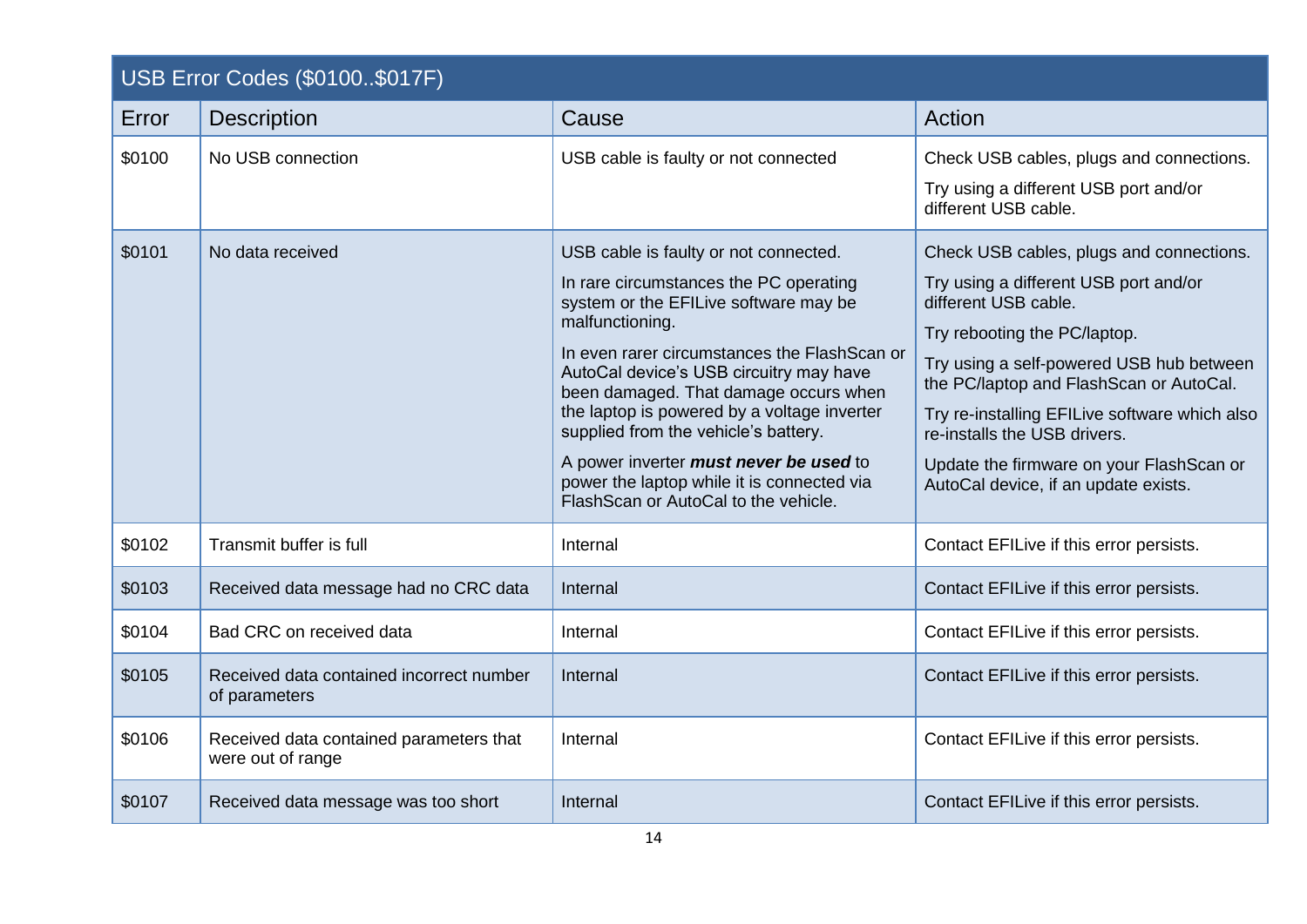| \$0108 | Received data message was too long                                 | Internal                                                                                                                            | Contact EFILive if this error persists.                                                                                                                                                                                                              |
|--------|--------------------------------------------------------------------|-------------------------------------------------------------------------------------------------------------------------------------|------------------------------------------------------------------------------------------------------------------------------------------------------------------------------------------------------------------------------------------------------|
| \$0109 | Received data message contained unknown<br>command group           | The firmware on the device is out of date                                                                                           | Use the EFILive Control Panel software to<br>update the firmware to the latest version<br>available.                                                                                                                                                 |
| \$010A | Received data message contained unknown<br>command action          | The firmware on the device is out of date                                                                                           | Use the EFILive Control Panel software to<br>update the firmware to the latest version<br>available.                                                                                                                                                 |
| \$010B | Device is locked by user PIN                                       | Flash Scan has been locked with a user<br>supplied PIN. That PIN has not been entered<br>correctly since FlashScan was powered up.  | Enter the correct PIN<br>If you have forgotten the PIN, send the code<br>displayed on FlashScan's LCD screen to<br>EFILive for recovery.                                                                                                             |
| \$010C | Device is busy (i.e. BBL or<br>Reading/Flashing a tune)            | FlashScan or AutoCal is currently being used<br>in pass-thru mode.                                                                  | Exit from pass-thru mode and retry<br>operation.                                                                                                                                                                                                     |
| \$010D | AutoCal is not yet linked to a FlashScan.<br>See also error \$0535 | An attempt was made to copy data files<br>to/from an AutoCal device that has not yet<br>been linked to its parent FlashScan device. | All AutoCal devices must be linked to a<br>parent FlashScan device before files can be<br>copied. Please connect both FlashScan and<br>AutoCal devices and then use the EFILive<br>Control Panel (aka EFILive HAPI) software<br>to perform the link. |
| \$010E | Firmware block download failed                                     | Internal.                                                                                                                           | Contact EFILive if this error persists.                                                                                                                                                                                                              |
| \$010F | Invalid cryptographic operation                                    | Internal.                                                                                                                           | Contact EFILive if this error persists.                                                                                                                                                                                                              |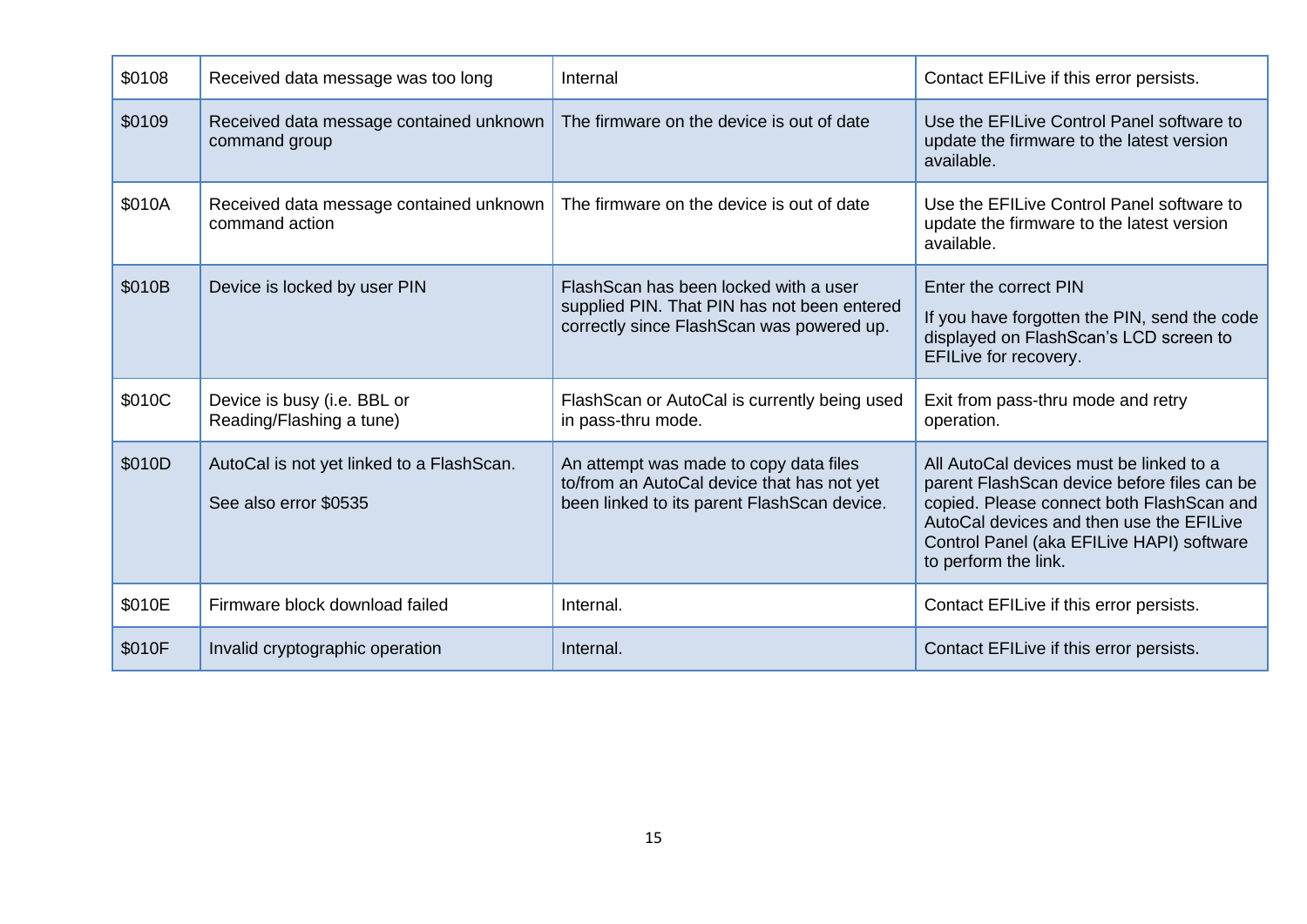<span id="page-15-0"></span>

| FAT32 Flash File System Error Codes (\$0180\$01BF)<br>For FlashScan V2 and AutoCal V2 |                    |                                                              |                                                                                                                                                                                                                               |
|---------------------------------------------------------------------------------------|--------------------|--------------------------------------------------------------|-------------------------------------------------------------------------------------------------------------------------------------------------------------------------------------------------------------------------------|
| Error                                                                                 | <b>Description</b> | Cause                                                        | Action                                                                                                                                                                                                                        |
| \$0180                                                                                | F_NO_ERROR         | Internal                                                     | Contact EFILive if this error persists.                                                                                                                                                                                       |
| \$0181                                                                                | F_ERR_RESERVED_1   | Internal                                                     | Contact EFILive if this error persists.                                                                                                                                                                                       |
| \$0182                                                                                | F ERR NOTFORMATTED | The target file system (CONFIG or DATA) is<br>not formatted. | Format the appropriate file system.<br>DATA: Use the on-board setup tools format<br>the DATA file system on both the SD card<br>and the internal memory.<br>CONFIG: Use EFILive_Explorer to format<br>the CONFIG file system. |
| \$0183                                                                                | F_ERR_INVALIDDIR   | Internal                                                     | Contact EFILive if this error persists.                                                                                                                                                                                       |
| \$0184                                                                                | F_ERR_INVALIDNAME  | Internal                                                     | Contact EFILive if this error persists.                                                                                                                                                                                       |
| \$0185                                                                                | F ERR NOTFOUND     | A file or folder was not found.                              | You may need to copy a required file to<br>FlashScan or AutoCal using<br>EFILive_Explorer.<br>Or you may need to format the target file<br>system, see description for error \$0182<br>above.                                 |
| \$0186                                                                                | F_ERR_DUPLICATED   | Internal                                                     | Contact EFILive if this error persists.                                                                                                                                                                                       |
| \$0187                                                                                | F_ERR_NOMOREENTRY  | Internal                                                     | Contact EFILive if this error persists.                                                                                                                                                                                       |
| \$0188                                                                                | F_ERR_NOTOPEN      | Internal                                                     | Contact EFILive if this error persists.                                                                                                                                                                                       |
| \$0189                                                                                | F ERR EOF          | Internal                                                     | Contact EFILive if this error persists.                                                                                                                                                                                       |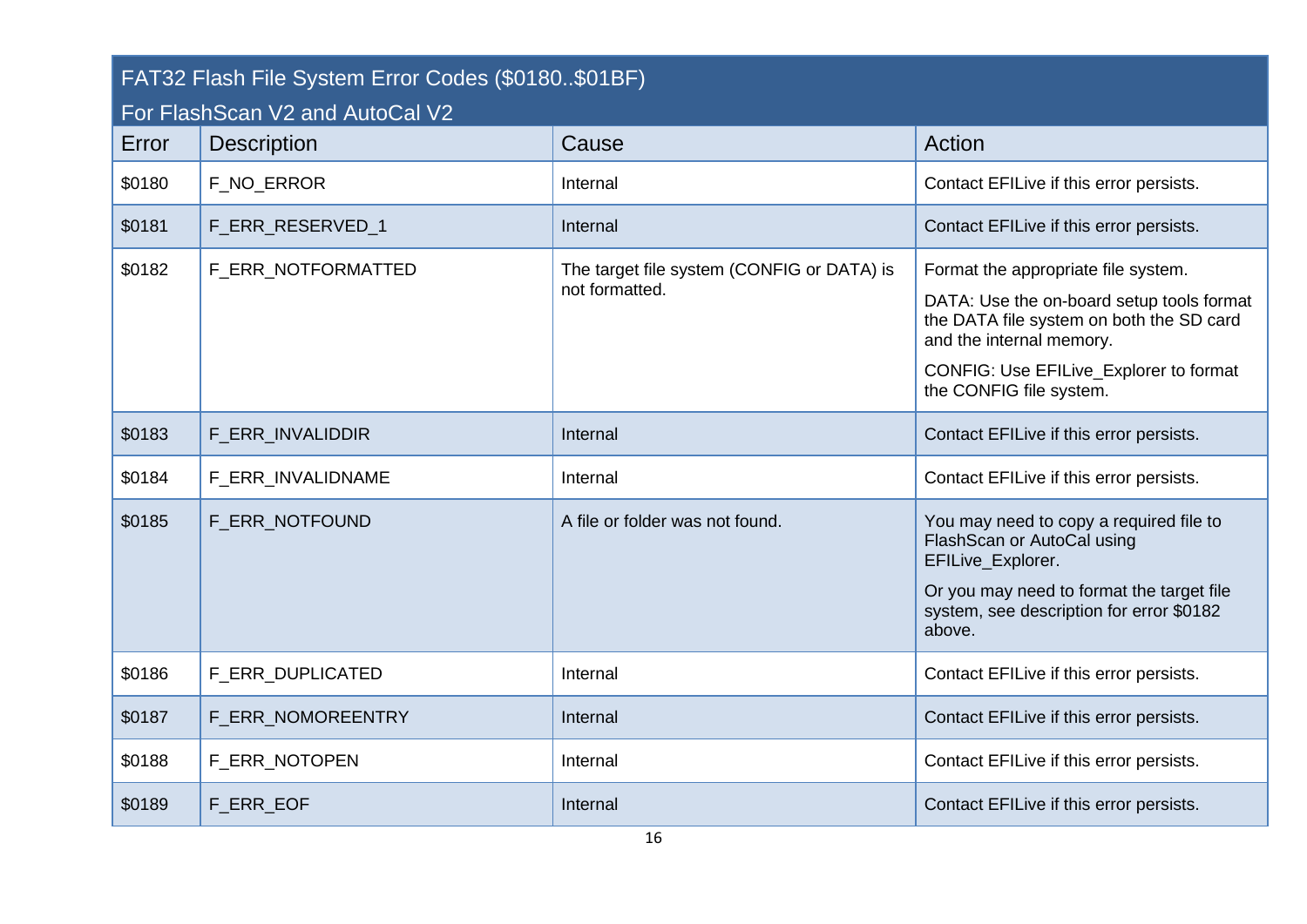| \$018A | F_ERR_RESERVED_2    | Internal                  | Contact EFILive if this error persists. |
|--------|---------------------|---------------------------|-----------------------------------------|
| \$018B | F_ERR_NOTUSEABLE    | Internal                  | Contact EFILive if this error persists. |
| \$018C | F_ERR_LOCKED        | Internal                  | Contact EFILive if this error persists. |
| \$018D | F ERR ACCESSDENIED  | Internal                  | Contact EFILive if this error persists. |
| \$018E | F_ERR_NOTEMPTY      | Internal                  | Contact EFILive if this error persists. |
| \$018F | F ERR INITFUNC      | Internal                  | Contact EFILive if this error persists. |
| \$0190 | F_ERR_CARDREMOVED   | SD card has been removed. | Insert the SD card                      |
| \$0191 | F ERR ONDRIVE       | Internal                  | Contact EFILive if this error persists. |
| \$0192 | F_ERR_INVALIDSECTOR | Internal                  | Contact EFILive if this error persists. |
| \$0193 | F_ERR_READ          | Internal                  | Contact EFILive if this error persists. |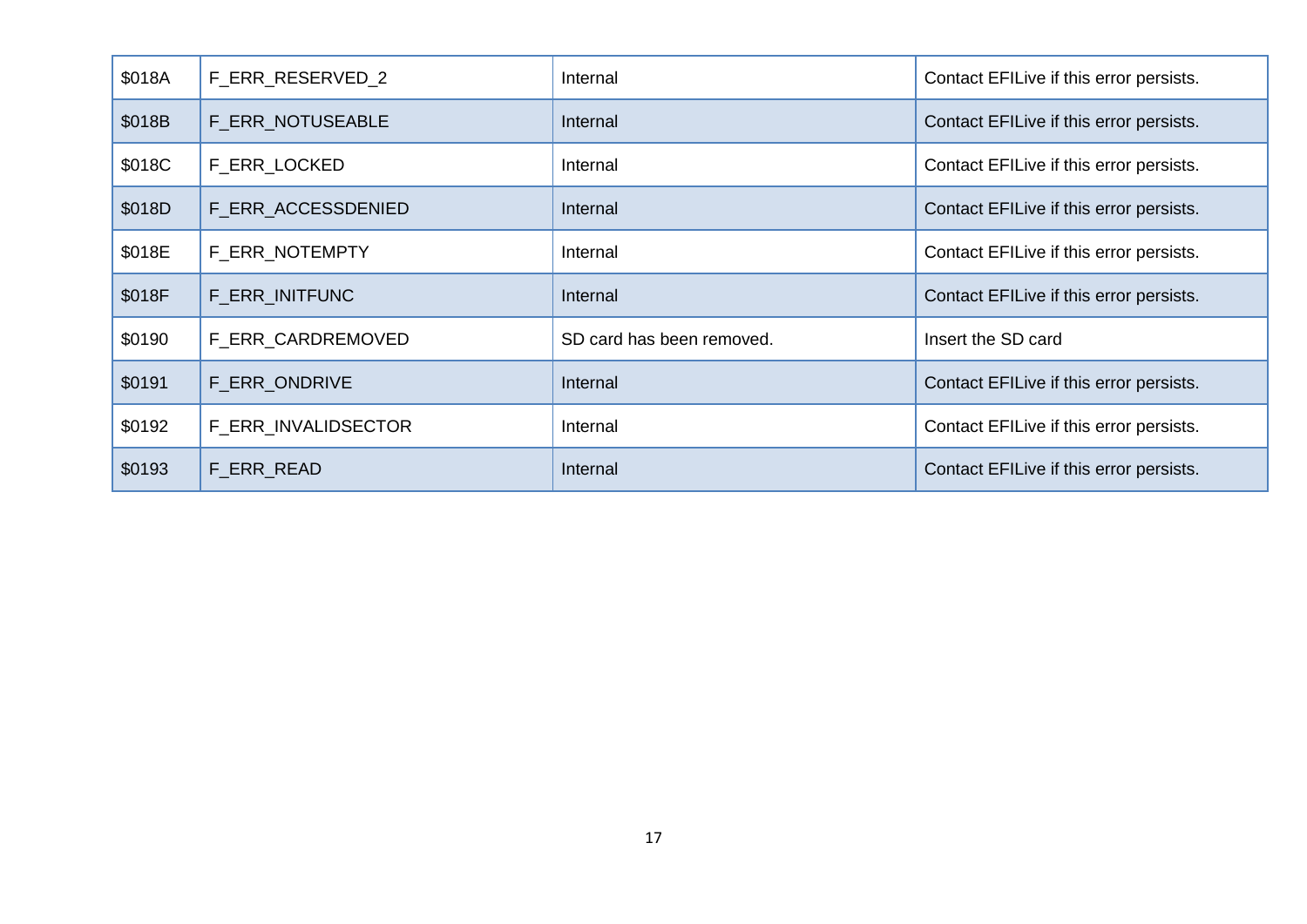| \$0194 | F_ERR_WRITE             | Usually this means that the target file system<br>is full.<br>If you are programming BBX configuration<br>data, try reformatting the Config file system<br>using the drop down option on the [Program]<br>button. Then [Program] the BBX configuration<br>data again.<br>If you are copying tune files or a BBX Quick<br>Setup file to the device, check that the SD<br>Card (or FlashScan's or AutoCal's internal<br>memory) has enough free space.<br>If you are reading a tune or black box<br>logging, check that the SD Card (or<br>FlashScan's or AutoCal's internal memory)<br>has enough free space. | Use EFILive Explorer to check for free<br>space on both the [F3: Data Files] and [F9:<br>Config Files] tab pages. Click the<br>[Properties] button to display free, used and<br>bad space for the file system.<br>In rare circumstances, this error may also<br>mean that there is a physical fault with the<br>underlying flash memory hardware or SD<br>Card being used to host the target file<br>system.<br>Contact EFILive if this error persists. |
|--------|-------------------------|--------------------------------------------------------------------------------------------------------------------------------------------------------------------------------------------------------------------------------------------------------------------------------------------------------------------------------------------------------------------------------------------------------------------------------------------------------------------------------------------------------------------------------------------------------------------------------------------------------------|---------------------------------------------------------------------------------------------------------------------------------------------------------------------------------------------------------------------------------------------------------------------------------------------------------------------------------------------------------------------------------------------------------------------------------------------------------|
| \$0195 | F_ERR_INVALIDMEDIA      | Internal                                                                                                                                                                                                                                                                                                                                                                                                                                                                                                                                                                                                     | Contact EFILive if this error persists.                                                                                                                                                                                                                                                                                                                                                                                                                 |
| \$0196 | F_ERR_BUSY              | Internal                                                                                                                                                                                                                                                                                                                                                                                                                                                                                                                                                                                                     | Contact EFILive if this error persists.                                                                                                                                                                                                                                                                                                                                                                                                                 |
| \$0197 | F_ERR_WRITEPROTECT      | SD card's write protect tab is locked.                                                                                                                                                                                                                                                                                                                                                                                                                                                                                                                                                                       | Unlock the SD card's write protect tab.                                                                                                                                                                                                                                                                                                                                                                                                                 |
| \$0198 | F ERR INVFATTYPE        | Internal                                                                                                                                                                                                                                                                                                                                                                                                                                                                                                                                                                                                     | Contact EFILive if this error persists.                                                                                                                                                                                                                                                                                                                                                                                                                 |
| \$0199 | F ERR MEDIATOOSMALL     | Internal                                                                                                                                                                                                                                                                                                                                                                                                                                                                                                                                                                                                     | Contact EFILive if this error persists.                                                                                                                                                                                                                                                                                                                                                                                                                 |
| \$019A | F ERR MEDIATOOLARGE     | Internal                                                                                                                                                                                                                                                                                                                                                                                                                                                                                                                                                                                                     | Contact EFILive if this error persists.                                                                                                                                                                                                                                                                                                                                                                                                                 |
| \$019B | F_ERR_NOTSUPPSECTORSIZE | Internal                                                                                                                                                                                                                                                                                                                                                                                                                                                                                                                                                                                                     | Contact EFILive if this error persists.                                                                                                                                                                                                                                                                                                                                                                                                                 |
| \$019C | F ERR ALLOCATION        | Internal                                                                                                                                                                                                                                                                                                                                                                                                                                                                                                                                                                                                     | Contact EFILive if this error persists.                                                                                                                                                                                                                                                                                                                                                                                                                 |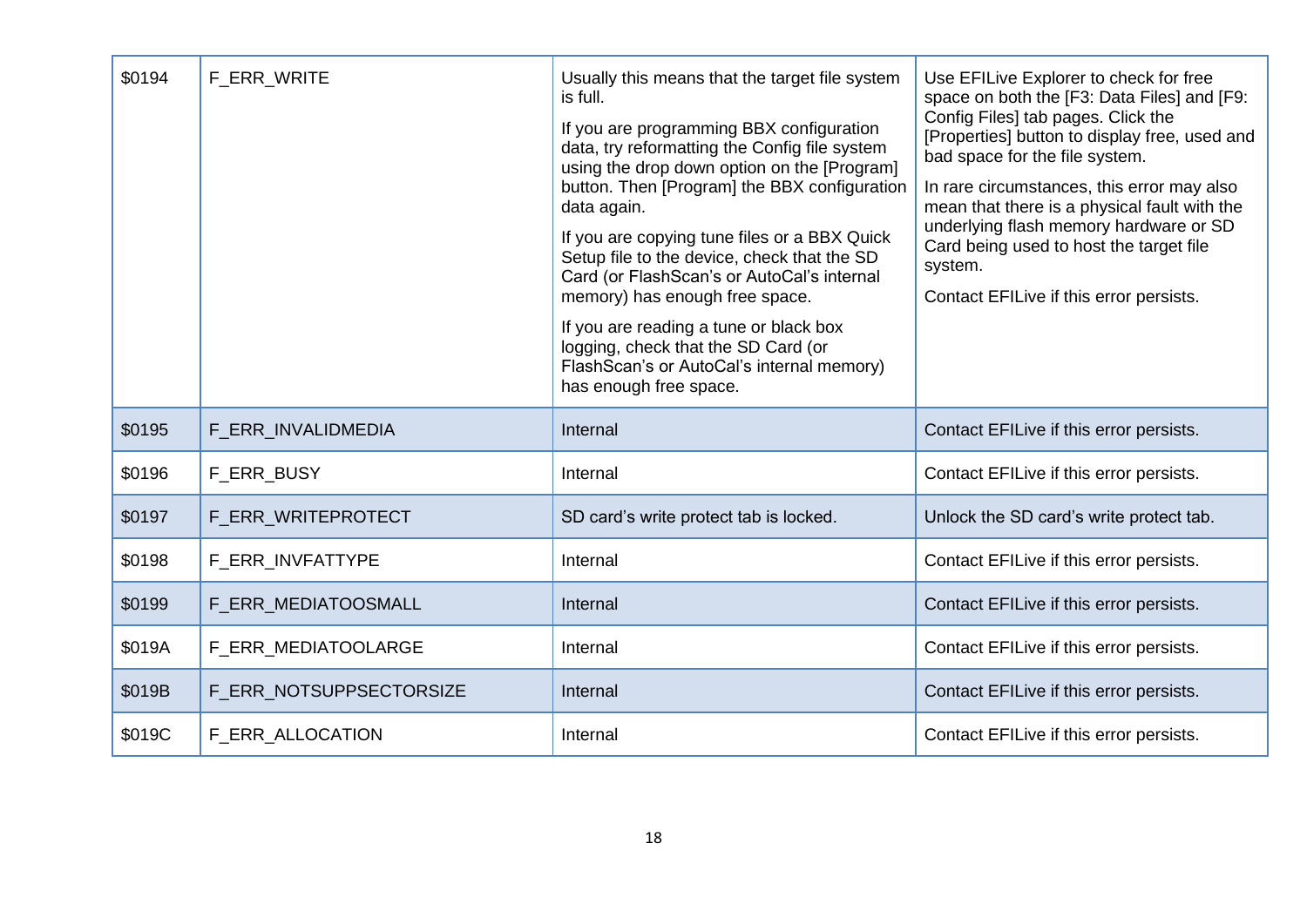<span id="page-18-1"></span><span id="page-18-0"></span>

| FAT32 Flash File System Error Codes (\$01C0\$01FF)<br>For FlashScan V3 and AutoCal V3 |                          |                                                                                             |                                                                                                           |
|---------------------------------------------------------------------------------------|--------------------------|---------------------------------------------------------------------------------------------|-----------------------------------------------------------------------------------------------------------|
| Error                                                                                 | <b>Description</b>       | Cause                                                                                       | Action                                                                                                    |
| \$01C1                                                                                | V3ERR Error              | Internal                                                                                    | Contact EFILive if this error persists.                                                                   |
| \$01C2                                                                                | V3ERR_Unsupported        | Operation not supported                                                                     | Contact EFILive if this error persists.                                                                   |
| \$01C3                                                                                | V3ERR AccessDenied       | The FlashScan/AutoCal V3 device is<br>currently being used as a Windows USB<br>thumb drive. | De-activate the thumb drive option on<br>FlashScan/AutoCal V3.                                            |
| \$01C4                                                                                | V3ERR_InvalidParameter   | Invalid parameter specified                                                                 | Contact EFILive if this error persists.                                                                   |
| \$01C5                                                                                | V3ERR InvalidDrive       | Non-existent drive                                                                          | Contact EFILive if this error persists.                                                                   |
| \$01C6                                                                                | V3ERR_InvalidPath        | Invalid path specified                                                                      | Contact EFILive if this error persists.                                                                   |
| \$01C7                                                                                | V3ERR_UninitializedDrive | Drive is uninitialized                                                                      | Contact EFILive if this error persists.                                                                   |
| <b>\$01C8</b>                                                                         | V3ERR_DriverError        | Read/write error                                                                            | Contact EFILive if this error persists.                                                                   |
| \$01C9                                                                                | V3ERR_MediaError         | Media error                                                                                 | Contact EFILive if this error persists.                                                                   |
| \$01CA                                                                                | V3ERR_NoMedia            | No media or not initialized                                                                 | Contact EFILive if this error persists.                                                                   |
| \$01CB                                                                                | V3ERR_NoFileSystem       | File system is not formatted                                                                | Format the appropriate file system.<br>DATA: Use the on-board setup tools format<br>the DATA file system. |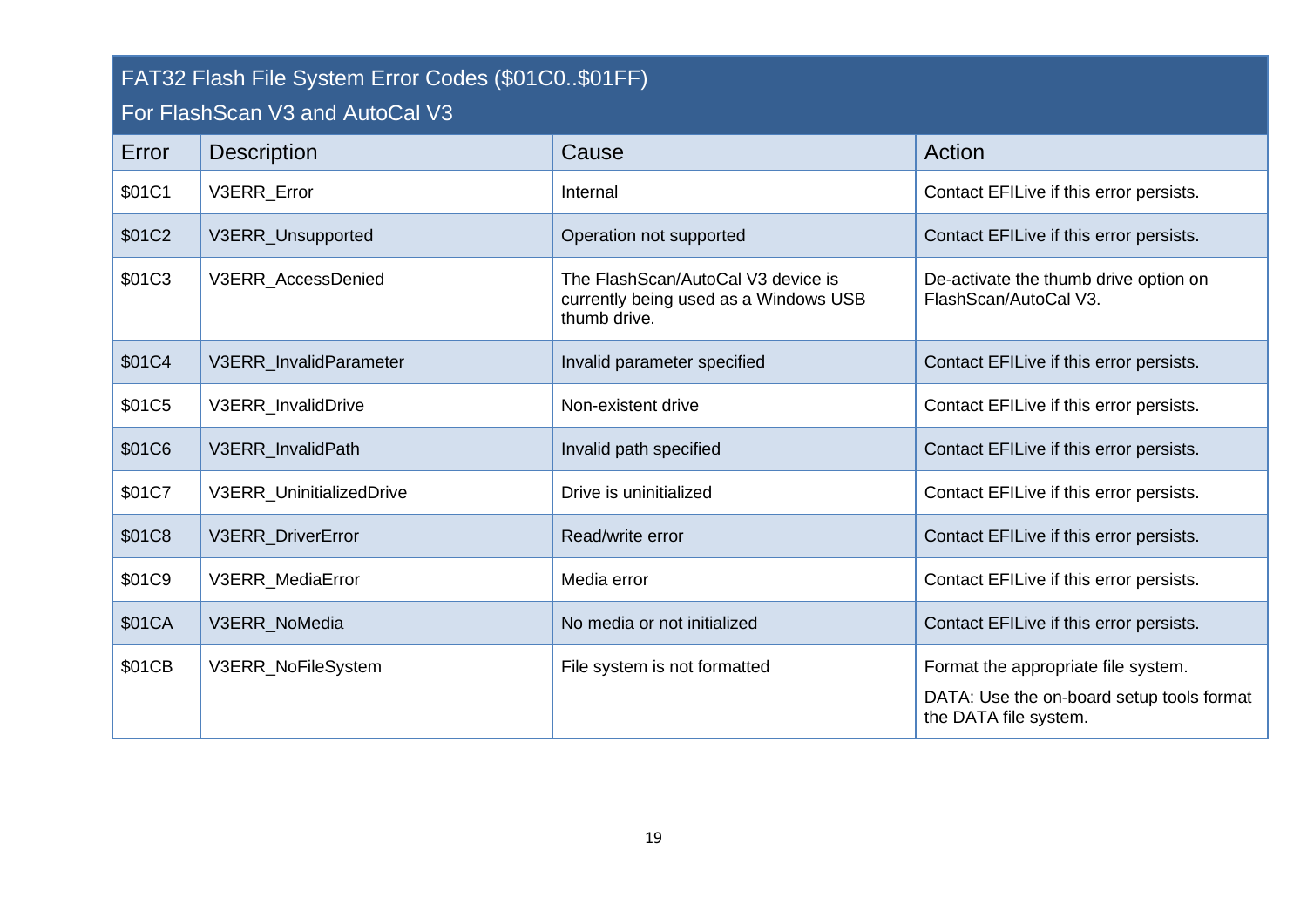| \$01CC | V3ERR_NoFreeSpace      | No free space available                | Delete one or more files from the device to<br>free up space.<br>Contact EFILive if this error persists.                                                                                      |
|--------|------------------------|----------------------------------------|-----------------------------------------------------------------------------------------------------------------------------------------------------------------------------------------------|
| \$01CD | V3ERR_FileNotFound     | Requested file or folder was not found | You may need to copy a required file to<br>FlashScan or AutoCal using<br>EFILive_Explorer.<br>Or you may need to format the target file<br>system, see description for error \$01CA<br>above. |
| \$01CE | V3ERR_DirNotEmpty      | The directory is not empty             | Contact EFILive if this error persists.                                                                                                                                                       |
| \$01CF | V3ERR_TooManyOpenFiles | Too many open files                    | Contact EFILive if this error persists.                                                                                                                                                       |
| \$01D0 | V3ERR_AlreadyExists    | File or directory already exists       | Contact EFILive if this error persists.                                                                                                                                                       |
| \$01D1 | V3ERR_NotDirectory     | Path is not a directory                | Contact EFILive if this error persists.                                                                                                                                                       |
| \$01E0 | V3ERR_FileNotOpen      | File not open                          | Contact EFILive if this error persists.                                                                                                                                                       |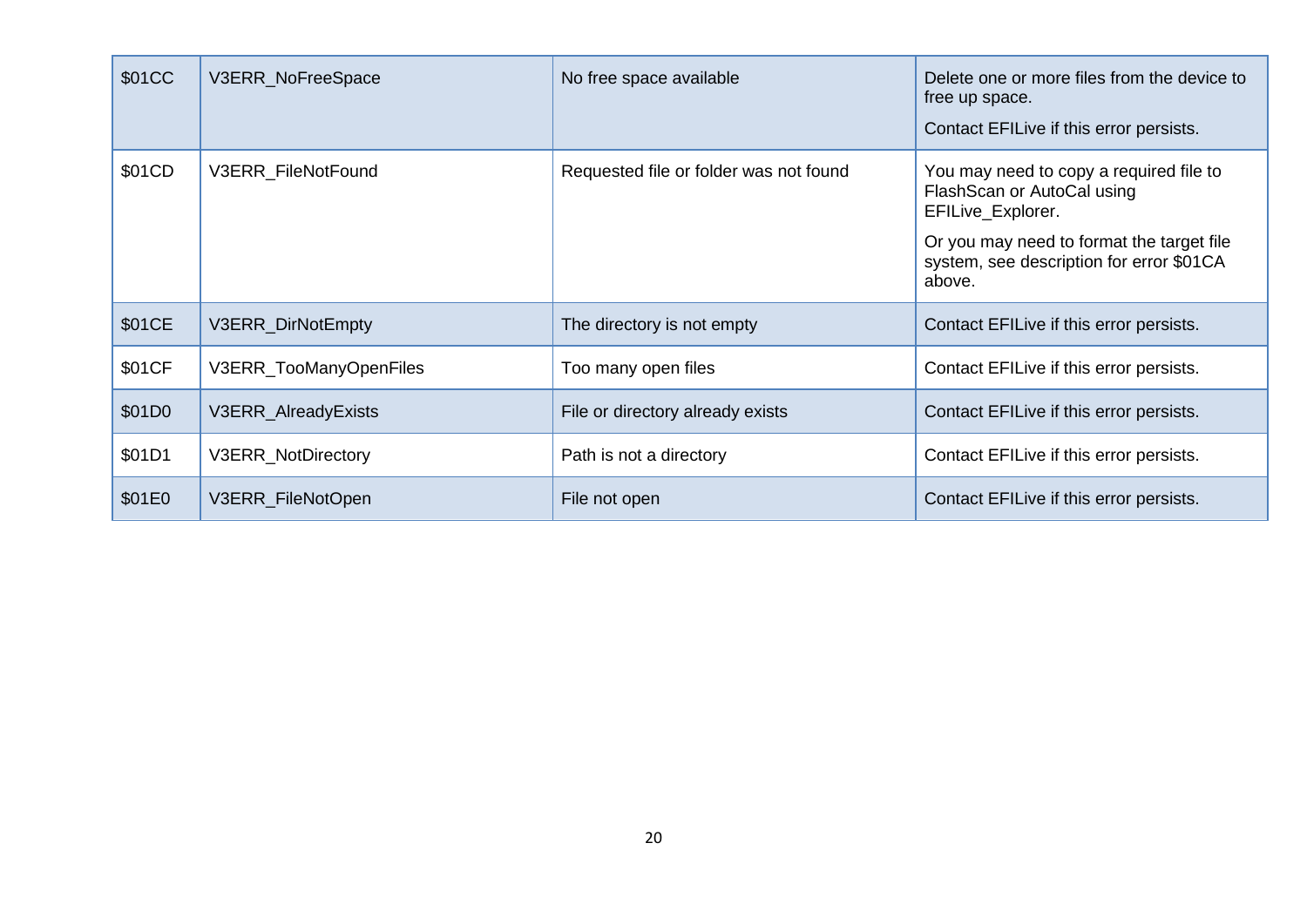<span id="page-20-0"></span>

| File Transfer Link Error Codes (\$0200\$027F) |                     |          |                                         |
|-----------------------------------------------|---------------------|----------|-----------------------------------------|
| Error                                         | <b>Description</b>  | Cause    | Action                                  |
| \$0200                                        | Can't open file     | Internal | Contact EFILive if this error persists. |
| \$0201                                        | Permission denied   | Internal | Contact EFILive if this error persists. |
| \$0202                                        | Does not exist      | Internal | Contact EFILive if this error persists. |
| \$0206                                        | <b>Bad file</b>     | Internal | Contact EFILive if this error persists. |
| \$0207                                        | Is too big          | Internal | Contact EFILive if this error persists. |
| \$0210                                        | File system is busy | Internal | Contact EFILive if this error persists. |
| \$0211                                        | Already exists      | Internal | Contact EFILive if this error persists. |
| \$0214                                        | Is not a directory  | Internal | Contact EFILive if this error persists. |
| \$0215                                        | Is a directory      | Internal | Contact EFILive if this error persists. |
| \$021C                                        | No space            | Internal | Contact EFILive if this error persists. |
| \$0222                                        | Range error         | Internal | Contact EFILive if this error persists. |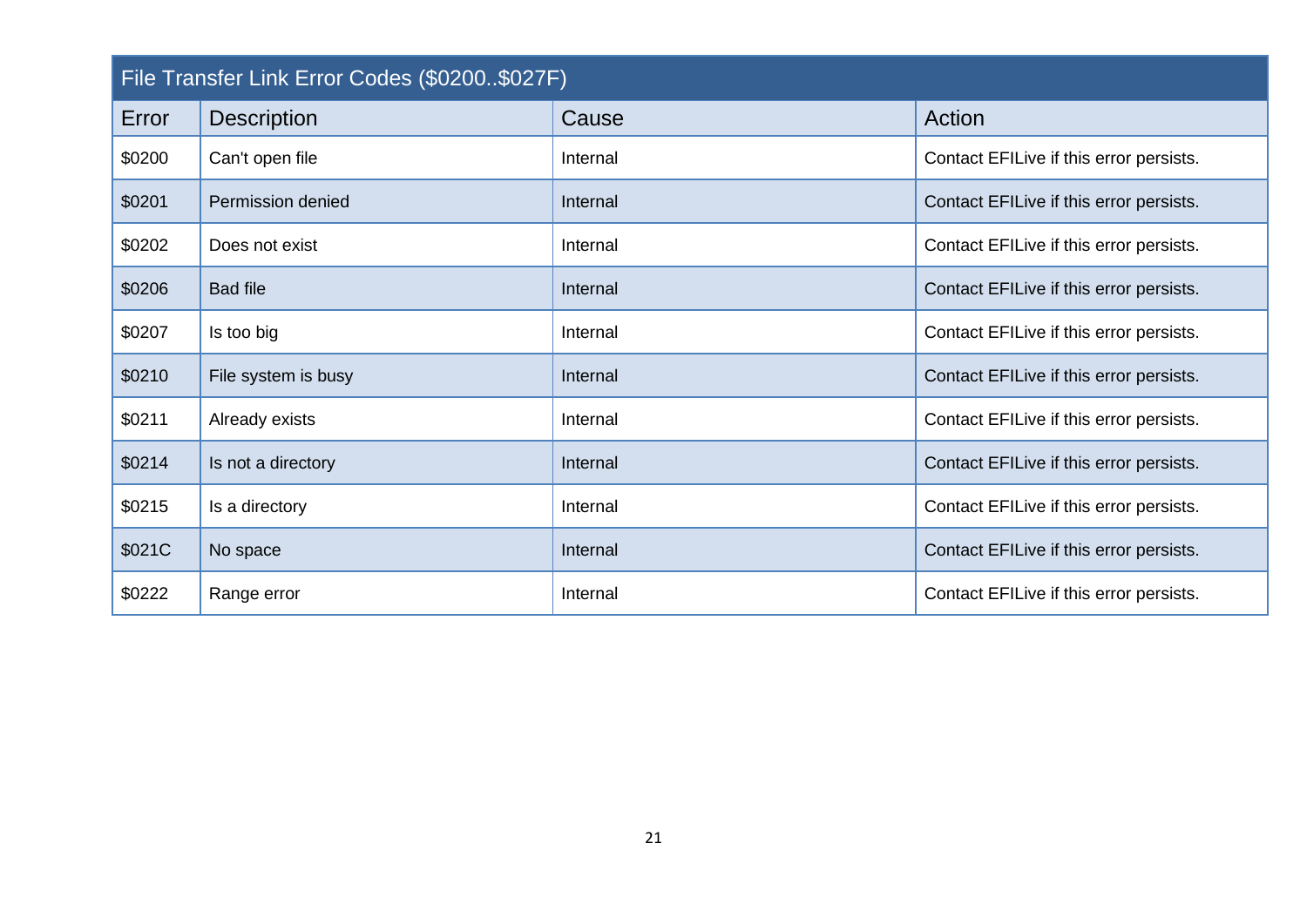<span id="page-21-0"></span>

|        | OBD Error Codes (\$0280\$02FF)                              |                                                                                |                                                                                                                                                   |  |
|--------|-------------------------------------------------------------|--------------------------------------------------------------------------------|---------------------------------------------------------------------------------------------------------------------------------------------------|--|
| Error  | <b>Description</b>                                          | Cause                                                                          | Action                                                                                                                                            |  |
| \$0280 | Unsupported protocol (i.e. no vehicle<br>detected)          | Flash Scan or Auto Cal could not detect a valid<br>OBD protocol.               | Check all cables and connections.<br>Make sure ignition is turned on to the run<br>position.<br>Make sure the vehicle is supported by<br>EFILive. |  |
| \$0281 | No data received                                            | FlashScan or AutoCal did not receive valid<br>data from the connected vehicle. | Check all cables and connections.<br>Make sure ignition is turned on to the run<br>position.<br>Make sure the vehicle is supported by<br>EFILive. |  |
| \$0282 | No such node                                                | Internal                                                                       | Contact EFILive if this error persists.                                                                                                           |  |
| \$0283 | No such PID                                                 | Internal                                                                       | Contact EFILive if this error persists.                                                                                                           |  |
| \$0284 | Unknown PCI (Protocol Control Information)                  | Internal                                                                       | Contact EFILive if this error persists.                                                                                                           |  |
| \$0285 | Incorrect sequence ID                                       | Internal                                                                       | Contact EFILive if this error persists.                                                                                                           |  |
| \$0286 | CAN, VPW or ALDL handler is busy                            | Internal                                                                       | Contact EFILive if this error persists.                                                                                                           |  |
| \$0287 | Dynamic packets are full                                    | Internal                                                                       | Contact EFILive if this error persists.                                                                                                           |  |
| \$0288 | Response from controller not supported by<br><b>EFILive</b> | Internal                                                                       | Contact EFILive if this error persists.                                                                                                           |  |
| \$0289 | PID selection is full                                       | Internal                                                                       | Contact EFILive if this error persists.                                                                                                           |  |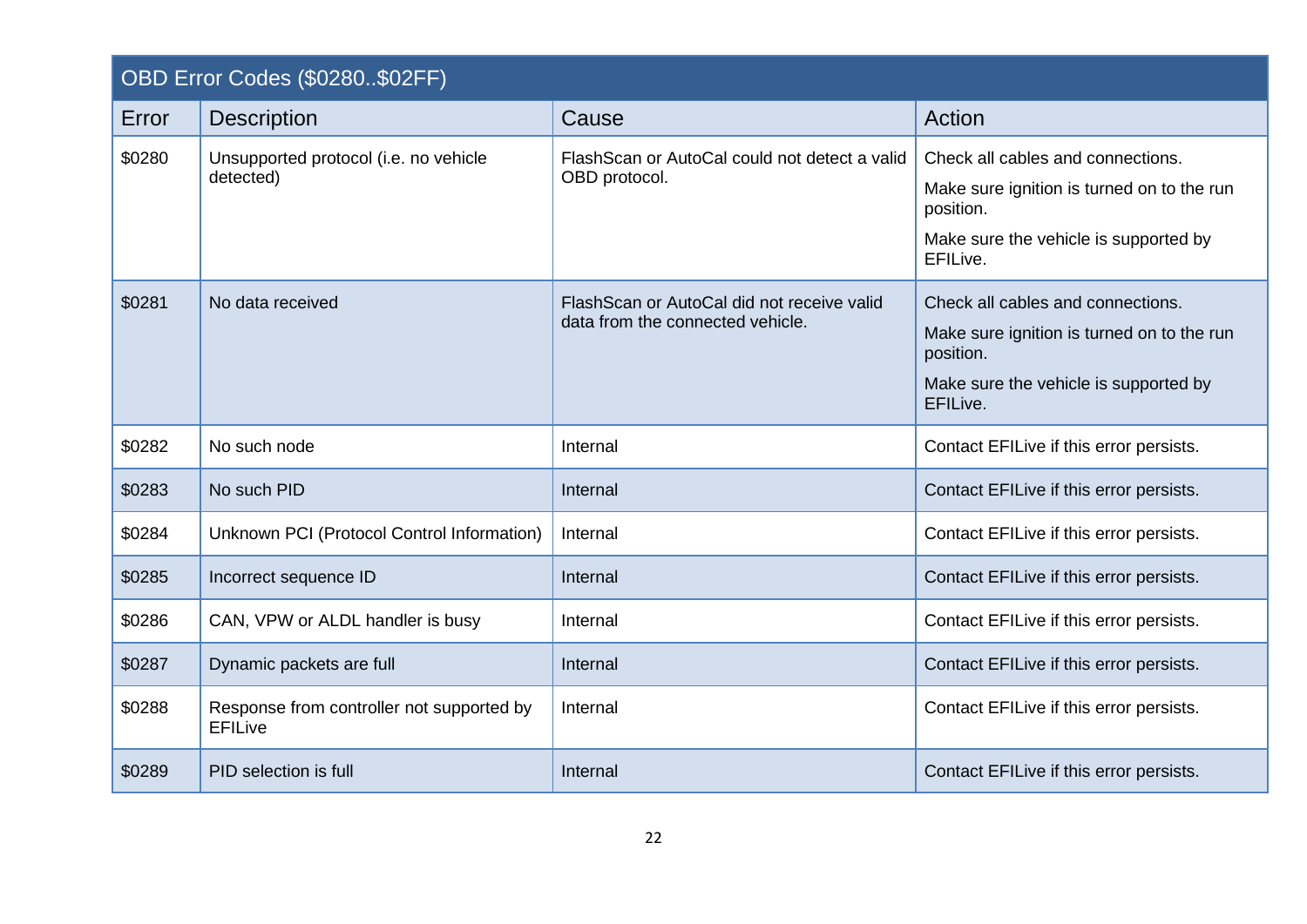| \$028A | OBD command is no longer supported                  | Internal                                                                                                                                           | Contact EFILive if this error persists.                                                                                                                                                                                       |
|--------|-----------------------------------------------------|----------------------------------------------------------------------------------------------------------------------------------------------------|-------------------------------------------------------------------------------------------------------------------------------------------------------------------------------------------------------------------------------|
| \$028B | <b>Command Not Implemented</b>                      | Internal                                                                                                                                           | Contact EFILive if this error persists.                                                                                                                                                                                       |
| \$028C | Not in pass-thru mode                               | Internal                                                                                                                                           | Contact EFILive if this error persists.                                                                                                                                                                                       |
| \$028D | PID configuration mismatch                          | Internal                                                                                                                                           | A selected PID's definition in the EFILive<br>software does not match the PID definition<br>in the target controller. Remove the<br>offending PID and contact EFILive support<br>so that the PID definition can be corrected. |
| \$028E | Too many DMA PIDs selected, limit is 24             | The scan tool has a built in limit of 24 DMA<br>PIDs only.                                                                                         | Deselect one or more DMA PIDs, i.e. PIDs<br>whose names end with _M until there are 24<br>or less DMA PIDs selected.                                                                                                          |
| \$028F | <b>Connection Aborted</b>                           | Internal                                                                                                                                           | Contact EFILive if this error persists.                                                                                                                                                                                       |
| \$0290 | Heavy duty protocol (J1939) not supported           | The selected option requires the use of the<br>J1939 heavy duty protocol but the device you<br>are using does not support that protocol.           | Red Flash Scan and Auto Cal devices<br>support the J1939 heavy duty protocol.<br>Please contact your dealer to obtain a red<br>heavy duty FlashScan or AutoCal device.                                                        |
| \$0291 | Light/Medium duty protocol (J1979) not<br>supported | The selected option requires the use of the<br>J1979 light/medium duty protocol but the<br>device you are using does not support that<br>protocol. | <b>Blue/Black FlashScan and AutoCal devices</b><br>support the J1979 light/medium duty<br>protocol.<br>Please contact your dealer to obtain a<br>blue/black light/medium duty FlashScan or<br>AutoCal device.                 |
| \$0292 | Message too long                                    | A message was received from a controller<br>that was longer than 4KB.                                                                              | Contact EFILive if this error persists.                                                                                                                                                                                       |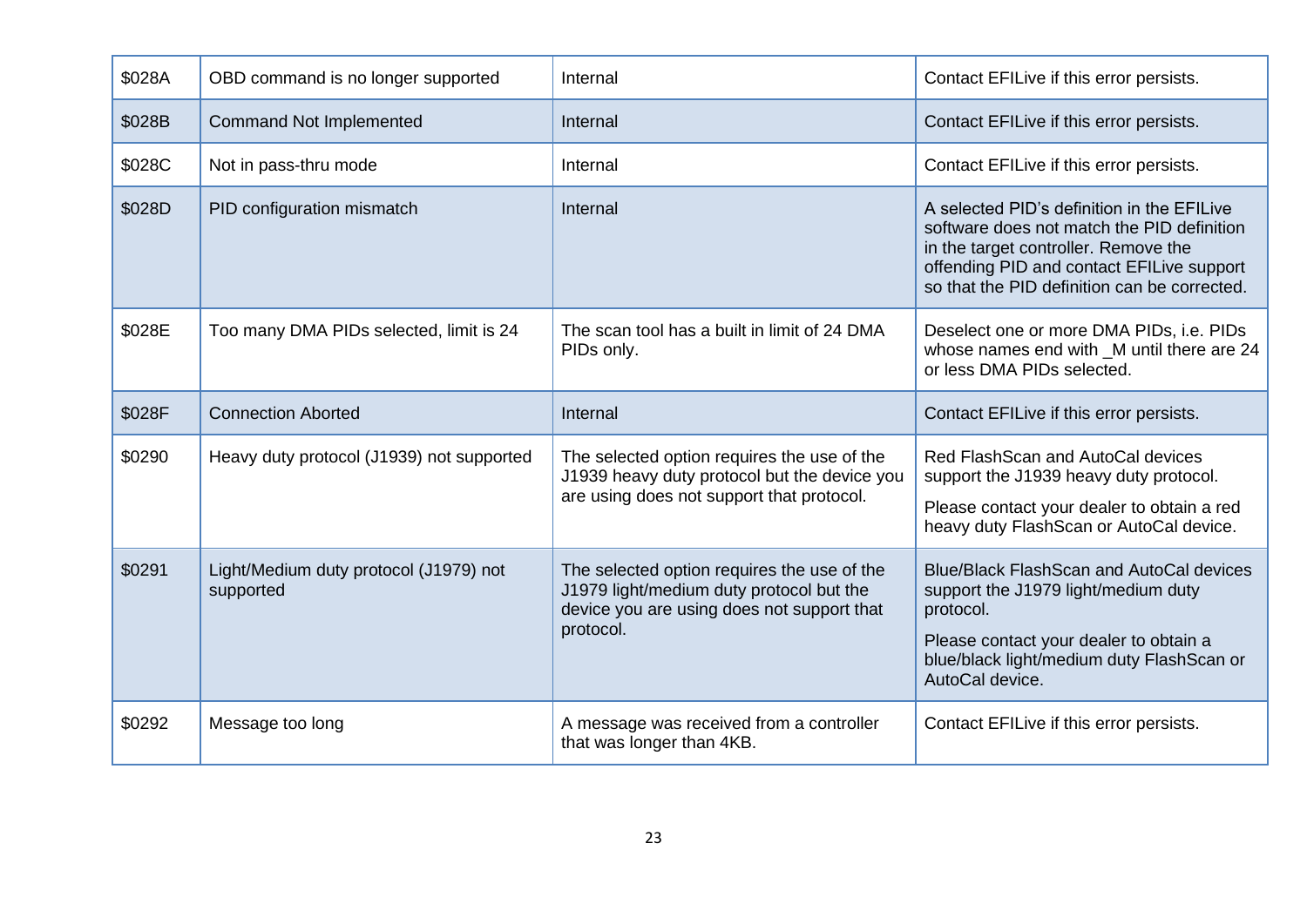| \$0293 | Message too short               | An attempt was made to transmit a message<br>shorter than 8 bytes, using CMTP.                                                                                                  | Contact EFILive if this error persists.                                                                    |
|--------|---------------------------------|---------------------------------------------------------------------------------------------------------------------------------------------------------------------------------|------------------------------------------------------------------------------------------------------------|
| \$0294 | Not Cleared to Send             | A Clear to Send (CTS) message was not<br>received.                                                                                                                              | Contact EFILive if this error persists.                                                                    |
| \$0295 | Not acknowledged                | An acknowledgement message was not<br>received when expected.                                                                                                                   | Contact EFILive if this error persists.                                                                    |
| \$0296 | Invalid acknowledgement         | Acknowledgement message did not correctly<br>acknowledge the previous message.                                                                                                  | Contact EFILive if this error persists.                                                                    |
| \$0297 | <b>Invalid CMTP</b>             | An invalid or unexpected Connection<br>Management, Transfer Protocol message<br>was received.                                                                                   | Contact EFILive if this error persists.                                                                    |
| \$0298 | Requested data is not available | No data was received from controller when<br>requesting parameter support status                                                                                                | Contact EFILive if this error persists.                                                                    |
| \$0299 | Too many PIDs selected          | Too many PIDs have been selected.                                                                                                                                               | Reduce the number of selected PIDs.                                                                        |
| \$029A | In pass through mode            | Device is in pass-thru mode $-$ or was recently<br>use din pass-thru mode.                                                                                                      | Wait until pass-thru mode operations have<br>been completed, or switch to stand-alone<br>mode immediately. |
| \$029B | Data logging stalled            | This can happen when logging too many<br>unsupported PIDs. When an entire packet<br>consists of unsupported PIDs then that<br>packet never completes and the logging<br>stalls. | Ensure you are logging the correct<br>controller and that the selected PIDs are all<br>valid.              |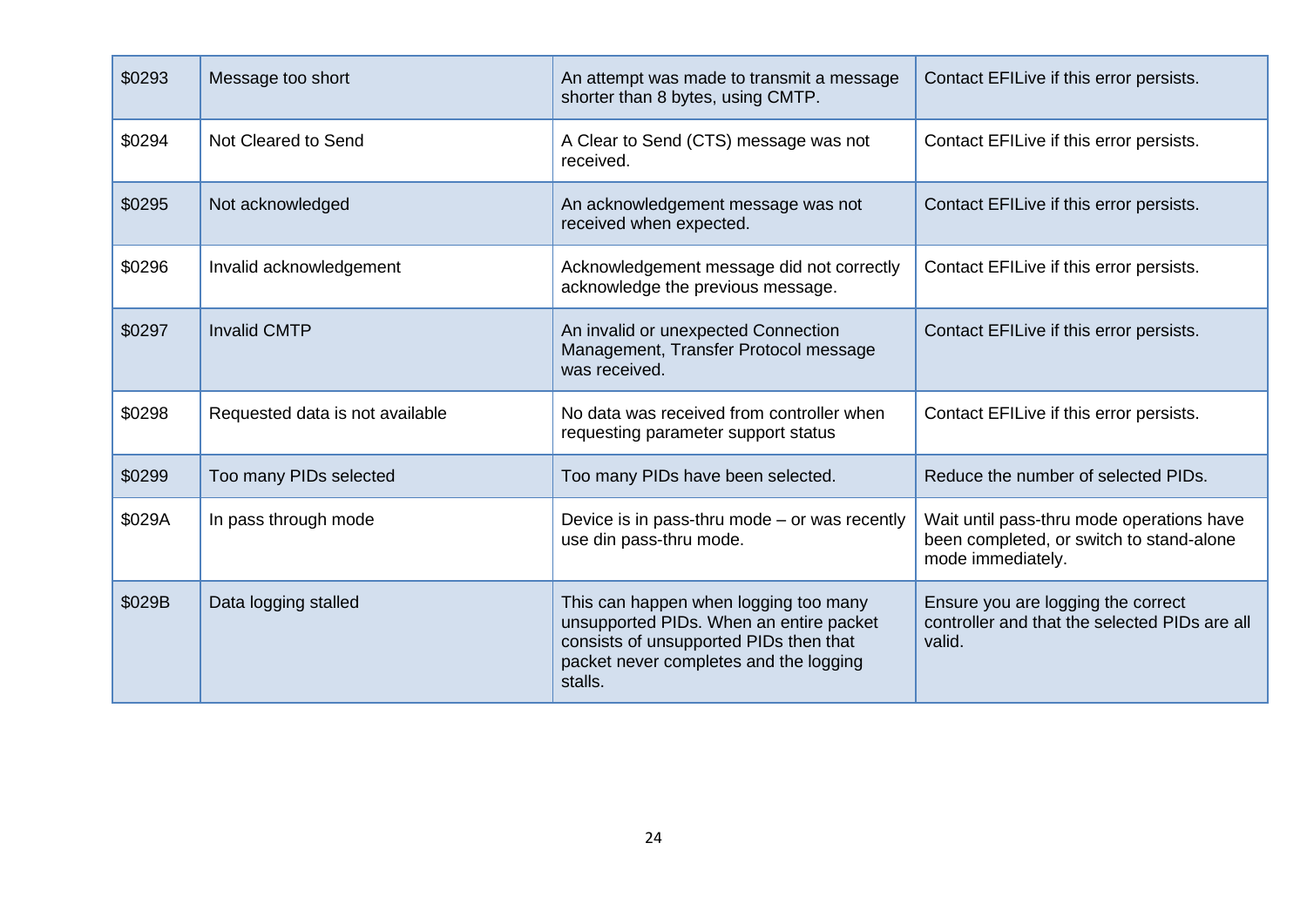<span id="page-24-0"></span>

|        | Controller Error Codes (\$0300\$03FF)           |                                                                                                                                                                                                                                                                                                                                                                          |                                                                                                                                                                                                                                                              |  |
|--------|-------------------------------------------------|--------------------------------------------------------------------------------------------------------------------------------------------------------------------------------------------------------------------------------------------------------------------------------------------------------------------------------------------------------------------------|--------------------------------------------------------------------------------------------------------------------------------------------------------------------------------------------------------------------------------------------------------------|--|
| Error  | <b>Description</b>                              | Cause                                                                                                                                                                                                                                                                                                                                                                    | Action                                                                                                                                                                                                                                                       |  |
| \$0301 | Data transfer incomplete                        | The controller did not receive all data that<br>was sent, possibly because the transfer<br>speed was too high.                                                                                                                                                                                                                                                           | If the option exists, try using a slower<br>transfer speed.<br>For example, set the "Dodge Cummins Fast<br>CAN Mode to "Standard" if you receive this<br>error while flashing a Cummins light duty<br>controller.<br>Contact EFILive if this error persists. |  |
| \$0310 | <b>General Reject</b>                           | The controller rejected the request for<br>unspecified reasons.                                                                                                                                                                                                                                                                                                          | Contact EFILive if this error persists.                                                                                                                                                                                                                      |  |
| \$0311 | <b>Mode Not Supported</b>                       | The controller does not support the requested<br>OBD mode.<br>If you receive this error when attempting to<br>start Black Box Logging, try setting the device<br>setting: "Skip PID validation prior to starting<br>Black Box Logging." (aka "Skip Vfy"). That<br>will prevent \$0311 errors that occur during<br>PID verification from preventing BBL from<br>starting. | Contact EFILive if this error persists.                                                                                                                                                                                                                      |  |
| \$0312 | Sub Function Not Supported or Invalid<br>Format | The controller does not support the requested<br>OBD mode's sub-function.                                                                                                                                                                                                                                                                                                | Contact EFILive if this error persists.                                                                                                                                                                                                                      |  |
| \$0313 | Incorrect Message Length Or Invalid Format      | The length of the received message does not<br>match the expected length for the specified<br>service.                                                                                                                                                                                                                                                                   | Contact EFILive if this error persists.                                                                                                                                                                                                                      |  |
| \$0314 | <b>Response Too Long</b>                        | The length of the received message was too<br>large.                                                                                                                                                                                                                                                                                                                     | Contact EFILive if this error persists.                                                                                                                                                                                                                      |  |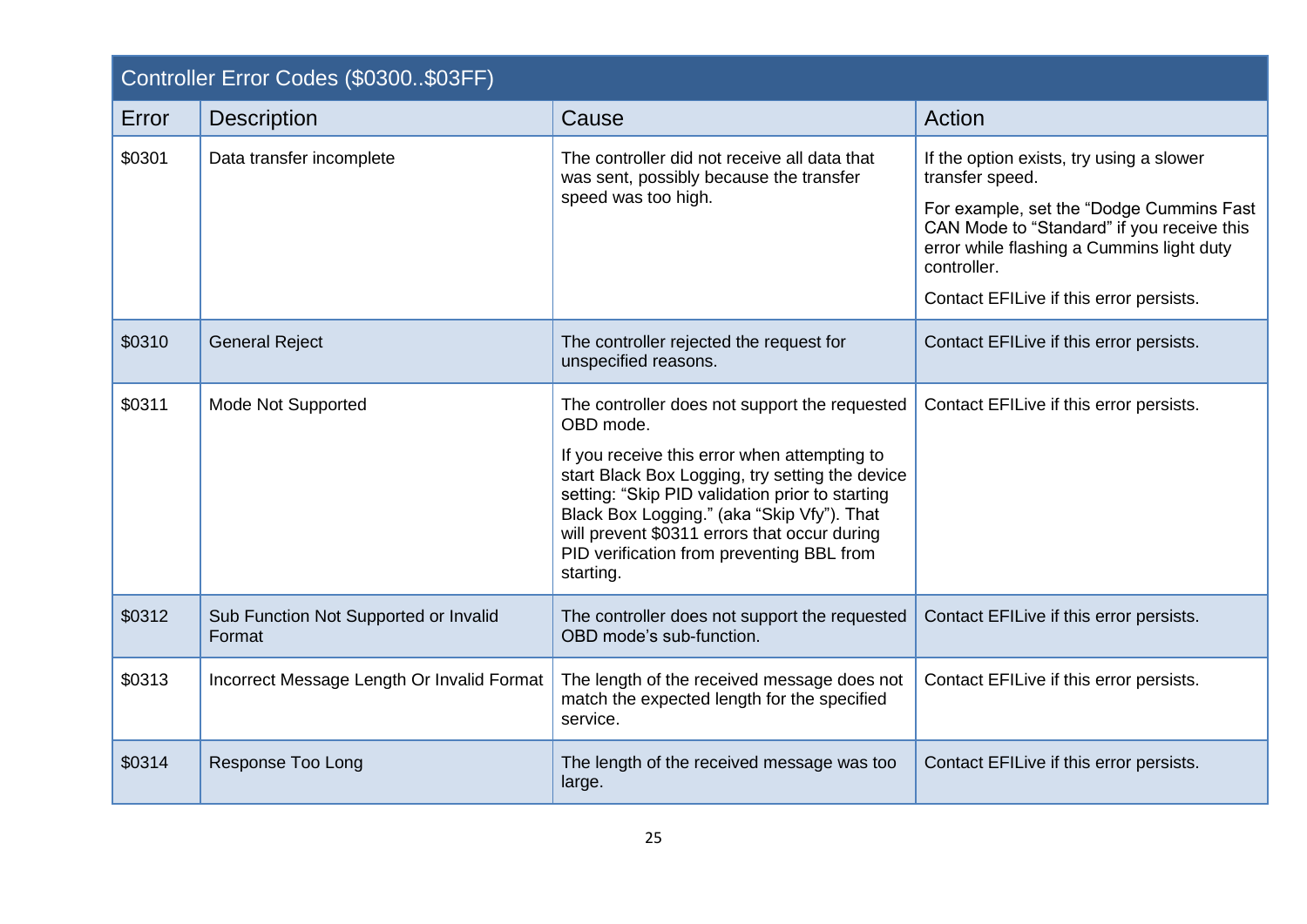| \$0321 | <b>Busy, Repeat Request</b>                                | A request was made by FlashScan or<br>AutoCal and the controller was too busy to<br>handle the request.                                                                                                                                                                             | Retry the operation.<br>Contact EFILive if this error persists.                                                                                                                                                          |
|--------|------------------------------------------------------------|-------------------------------------------------------------------------------------------------------------------------------------------------------------------------------------------------------------------------------------------------------------------------------------|--------------------------------------------------------------------------------------------------------------------------------------------------------------------------------------------------------------------------|
| \$0322 | <b>Conditions Not Correct or Request</b><br>Sequence Error | A request was made by FlashScan or<br>AutoCal and the controller was not able or<br>ready to handle the request.<br>This error may occur prior to reading or<br>flashing late model GM controllers (2017+)<br>that use GM's enhanced security, if the<br>supplied key is incorrect. | If you are attempting to read or flash a late<br>model GM controller (2017+), contact your<br>tuner to obtain the correct key for your<br>controller.<br>Retry the operation.<br>Contact EFILive if this error persists. |
| \$0323 | <b>Routine Not Complete</b>                                | Internal                                                                                                                                                                                                                                                                            | Contact EFILive if this error persists.                                                                                                                                                                                  |
| \$0324 | <b>Request Sequence Error</b>                              | The controller received a different sequence<br>of requested messages than expected.                                                                                                                                                                                                | Retry the operation.<br>Contact EFILive if this error persists.                                                                                                                                                          |
| \$0331 | <b>Request Out of Range</b>                                | The controller does not support the requested<br>OBD mode's sub-function's parameter.                                                                                                                                                                                               | Contact EFILive if this error persists.                                                                                                                                                                                  |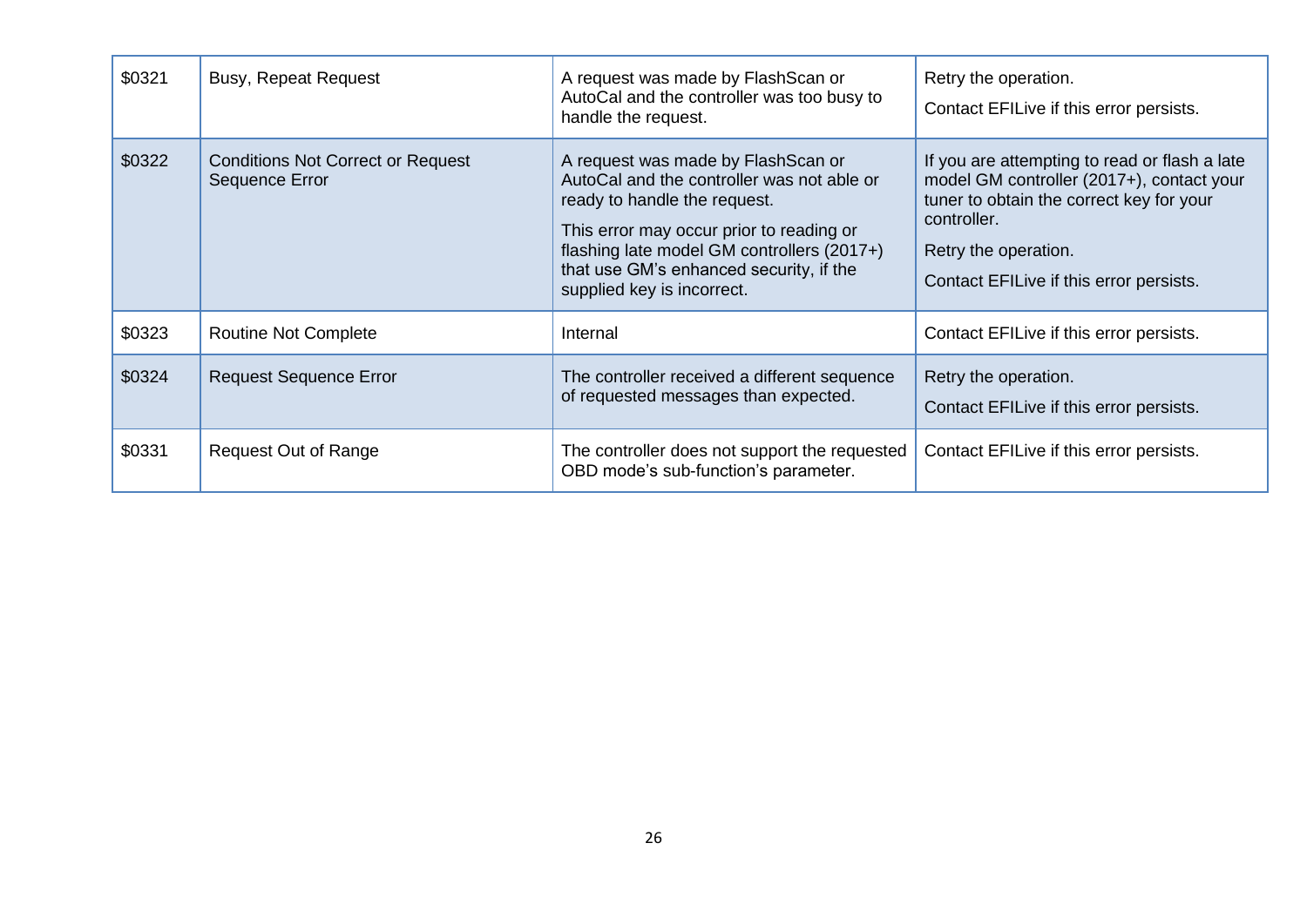| \$0333 | <b>Security Access Denied</b>              | The controller has either not been<br>successfully unlocked or has re-armed itself<br>prior to FlashScan or AutoCal making a<br>secure request.<br>Or<br>A Dodge Cummins 2018+ vehicle is fitted<br>with a CAN Security Gateway Module (SGM). | When using V8 pass-thru reading and/or<br>flashing, try selecting "Assume Lock may be<br>Faulty" and "Try Alt Keys" and retry the<br>operation.<br>Dodge Cummins 2018+ vehicles are fitted<br>with a CAN Security Gateway Module<br>(SGM), which needs to be bypassed to<br>facilitate communications with EFILive. It is<br>common for customers to receive error code<br>\$0333 where there is no SGM bypass fitted,<br>or where the SGM bypass is not<br>functional/incorrectly fitted. During the<br>flash routine an additional error message<br>will display saying "Aborting Flash - SGM<br>Detected", this confirms an issue with the<br>SGM bypass method.<br>FlashScan and AutoCal are unable to<br>establish correct communications with the<br>ECM until the SGM is bypassed. Please<br>review the manufacturer's installation<br>instructions for the SGM bypass and ensure<br>it is correctly fitted. |
|--------|--------------------------------------------|-----------------------------------------------------------------------------------------------------------------------------------------------------------------------------------------------------------------------------------------------|---------------------------------------------------------------------------------------------------------------------------------------------------------------------------------------------------------------------------------------------------------------------------------------------------------------------------------------------------------------------------------------------------------------------------------------------------------------------------------------------------------------------------------------------------------------------------------------------------------------------------------------------------------------------------------------------------------------------------------------------------------------------------------------------------------------------------------------------------------------------------------------------------------------------|
| \$0335 | <b>Invalid Key</b>                         | Controller is locked with a custom key or an<br>incorrect custom key was supplied.                                                                                                                                                            | Unlock controller using the correct custom<br>key.<br>When using V8 pass-thru reading and/or<br>flashing, try selecting "Assume Lock may be<br>Faulty" and "Try Alt Keys" and retry the<br>operation.                                                                                                                                                                                                                                                                                                                                                                                                                                                                                                                                                                                                                                                                                                               |
| \$0336 | <b>Exceeded Number of Attempts</b>         | Too many attempts to unlock a controller.                                                                                                                                                                                                     | Cycle ignition and retry the operation.                                                                                                                                                                                                                                                                                                                                                                                                                                                                                                                                                                                                                                                                                                                                                                                                                                                                             |
| \$0337 | Controller Not Ready, Wait 10sec And Retry | Controller cannot be unlocked within 10<br>seconds of ignition-on.                                                                                                                                                                            | Wait 10 seconds after ignition-on before<br>attempting to read or program a controller.                                                                                                                                                                                                                                                                                                                                                                                                                                                                                                                                                                                                                                                                                                                                                                                                                             |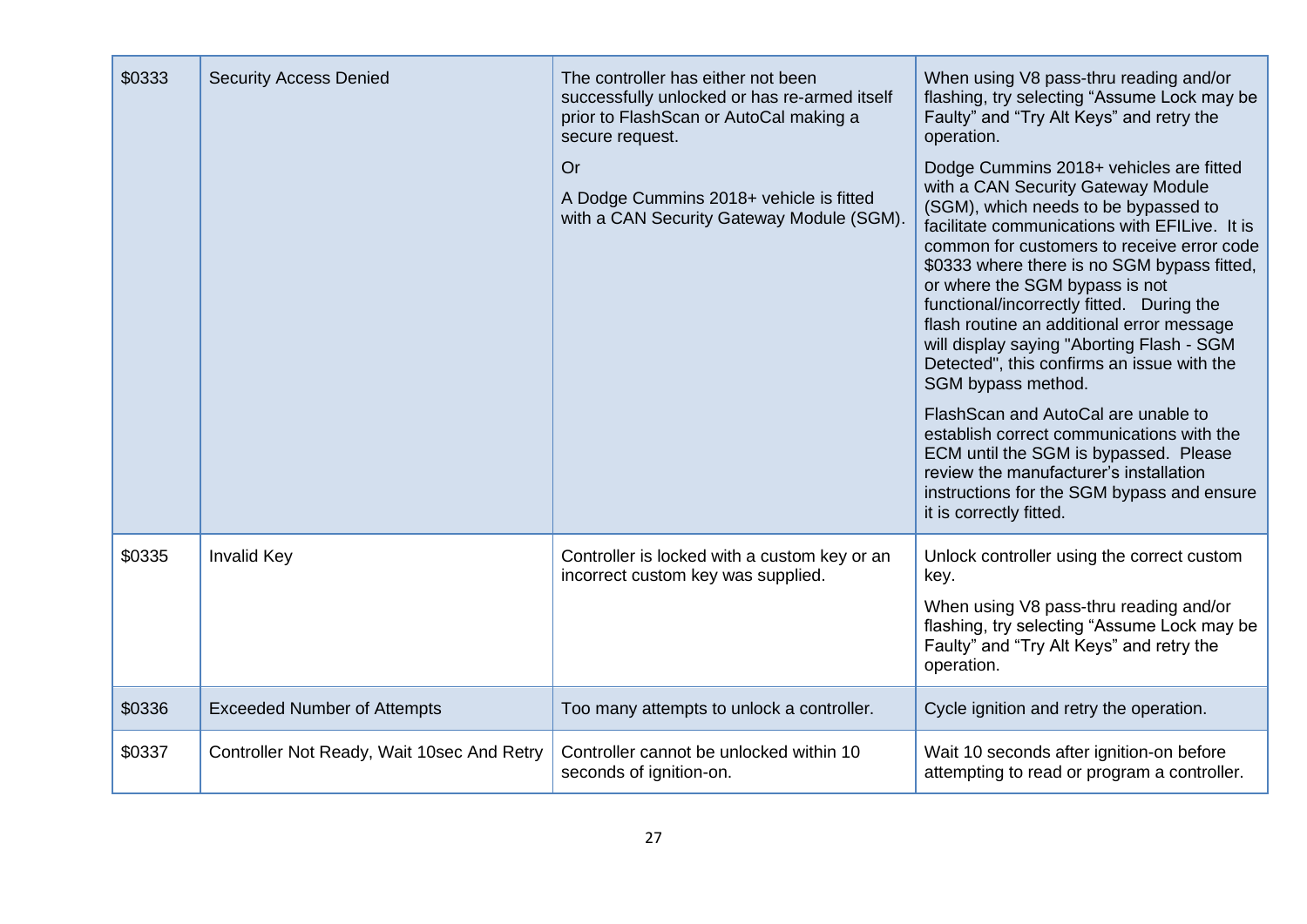| \$0340 | Download Not Accepted                               | For Cummins controllers:<br>Controller contains security to prevent<br>modified tunes being programmed.<br>For other controllers, Internal. | For Cummins controllers:<br>Re-flash ECM with a stock file to make ECM<br>operational again.<br>For other controllers, contact EFILive if this<br>error persists. |
|--------|-----------------------------------------------------|---------------------------------------------------------------------------------------------------------------------------------------------|-------------------------------------------------------------------------------------------------------------------------------------------------------------------|
| \$0341 | Incorrect Download Type                             | Internal                                                                                                                                    | Contact EFILive if this error persists.                                                                                                                           |
| \$0342 | <b>Cannot Download to Specified Address</b>         | Internal                                                                                                                                    | Contact EFILive if this error persists.                                                                                                                           |
| \$0343 | <b>Cannot Download Number of Bytes</b><br>Requested | Internal                                                                                                                                    | Contact EFILive if this error persists.                                                                                                                           |
| \$0350 | <b>Upload Not Accepted</b>                          | Internal                                                                                                                                    | Contact EFILive if this error persists.                                                                                                                           |
| \$0351 | <b>Incorrect Upload Type</b>                        | Internal                                                                                                                                    | Contact EFILive if this error persists.                                                                                                                           |
| \$0352 | <b>Cannot Upload From Specified Address</b>         | Internal                                                                                                                                    | Contact EFILive if this error persists.                                                                                                                           |
| \$0353 | Cannot Upload Number of Bytes Requested             | Internal                                                                                                                                    | Contact EFILive if this error persists.                                                                                                                           |
| \$0370 | <b>Upload Or Download Not Accepted</b>              | An attempt to upload or download to/from<br>memory cannot be achieved due to a fault<br>condition.                                          | Contact EFILive if this error persists.                                                                                                                           |
| \$0371 | <b>Transfer Suspended</b>                           | Internal                                                                                                                                    | Contact EFILive if this error persists.                                                                                                                           |
| \$0372 | <b>Transfer Aborted</b>                             | Internal                                                                                                                                    | Contact EFILive if this error persists.                                                                                                                           |
| \$0373 | <b>Wrong Block Sequence Counter</b>                 | Data transfer block numbers are out of sync<br>to the expected value.                                                                       | This may be caused by communications<br>interruption happening on the vehicle.<br>Retry the operation.<br>Contact EFILive if this error persists.                 |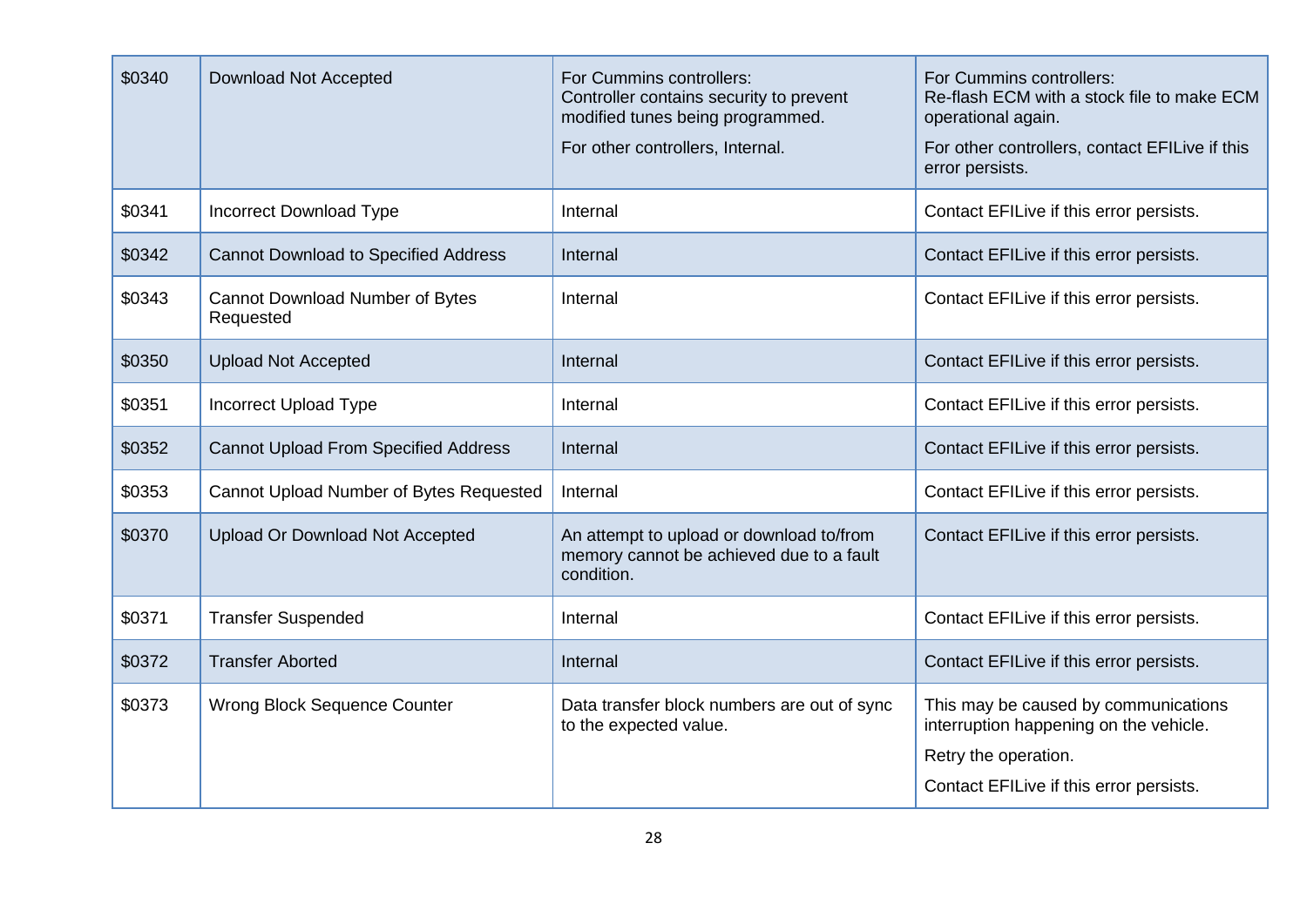| \$0374 | Illegal Address In Block Transfer                      | Internal                                                                                                                        | Contact EFILive if this error persists.                                                                                                                                                                                                                                                           |
|--------|--------------------------------------------------------|---------------------------------------------------------------------------------------------------------------------------------|---------------------------------------------------------------------------------------------------------------------------------------------------------------------------------------------------------------------------------------------------------------------------------------------------|
| \$0375 | Illegal Number of Bytes In Block Transfer              | Internal                                                                                                                        | Contact EFILive if this error persists.                                                                                                                                                                                                                                                           |
| \$0376 | <b>Illegal Block Transfer Type</b>                     | Internal                                                                                                                        | Contact EFILive if this error persists.                                                                                                                                                                                                                                                           |
| \$0377 | <b>Block Transfer Data Checksum Error</b>              | Internal                                                                                                                        | Contact EFILive if this error persists.                                                                                                                                                                                                                                                           |
| \$0378 | <b>Request Correctly Received, Response</b><br>Pending | Internal                                                                                                                        | Contact EFILive if this error persists.                                                                                                                                                                                                                                                           |
| \$0379 | Incorrect Byte Count During Block Transfer             | Internal                                                                                                                        | Contact EFILive if this error persists.                                                                                                                                                                                                                                                           |
| \$037E | Sub Function Not Supported In Active<br>Session        | Internal                                                                                                                        | Contact EFILive if this error persists.                                                                                                                                                                                                                                                           |
| \$037F | Service Not Supported In Active Diagnostic<br>Session  | Internal                                                                                                                        | Contact EFILive if this error persists.                                                                                                                                                                                                                                                           |
| \$0380 | Service Not Supported In Active Diagnostic<br>Session  | Internal                                                                                                                        | Contact EFILive if this error persists.                                                                                                                                                                                                                                                           |
| \$0381 | <b>Scheduler Full</b>                                  | Internal                                                                                                                        | Contact EFILive if this error persists.                                                                                                                                                                                                                                                           |
| \$0385 | <b>General Programming Failure</b>                     | One or more conditions occurred during the<br>flash programming that caused the controller<br>to abort the programming process. | Conditions that could abort the flash<br>process include but are not limited to:<br>Low or high battery voltage.<br>Communications failure.<br>Faulty or marginal controller flash memory.<br>Faulty sensors that may incorrectly<br>determine the engine is running, or vehicle<br>is in motion. |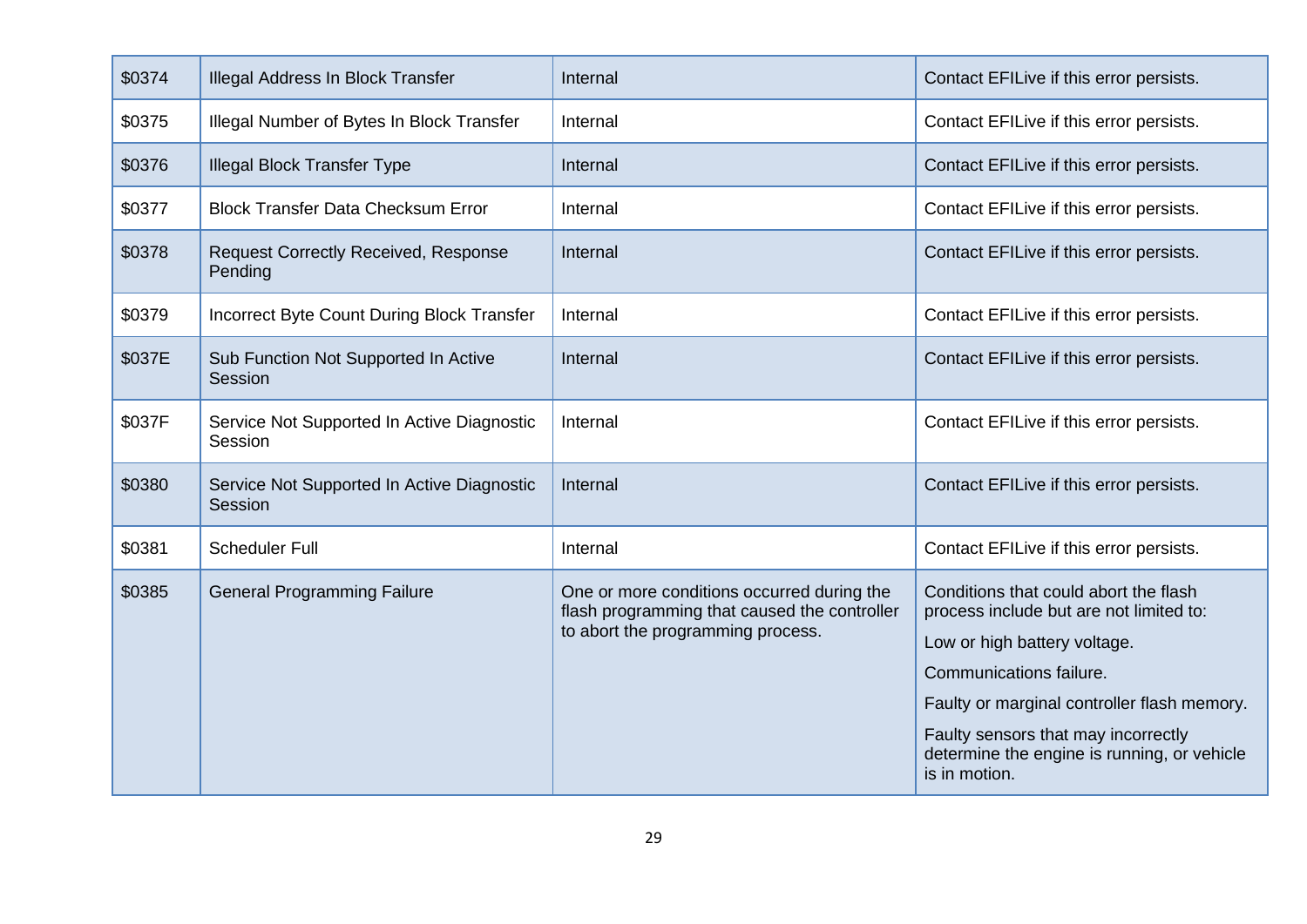| \$039A | Data Decompress Failed                | Internal                                                                                                                                                                | Contact EFILive if this error persists.                               |
|--------|---------------------------------------|-------------------------------------------------------------------------------------------------------------------------------------------------------------------------|-----------------------------------------------------------------------|
| \$039B | Data Decryption Failed                | Internal                                                                                                                                                                | Contact EFILive if this error persists.                               |
| \$03A0 | <b>ECU Not Responding</b>             | Internal                                                                                                                                                                | Contact EFILive if this error persists.                               |
| \$03A1 | <b>ECU Address Unknown</b>            | Internal                                                                                                                                                                | Contact EFILive if this error persists.                               |
| \$03E3 | <b>Device Control Limits Exceeded</b> | During DVT (Dynamic Vehicle Testing) (aka<br>bi-directional controls) a request was made to<br>set one or more controls beyond the limits<br>imposed by the controller. | Change the bi-directional control value(s) to<br>an acceptable value. |
| \$03FE | Data Invalid                          | Final flash checksum failed at end of<br>download. Usually this is caused by a corrupt<br>data transmission during the flash process.                                   | Retry the flash process.                                              |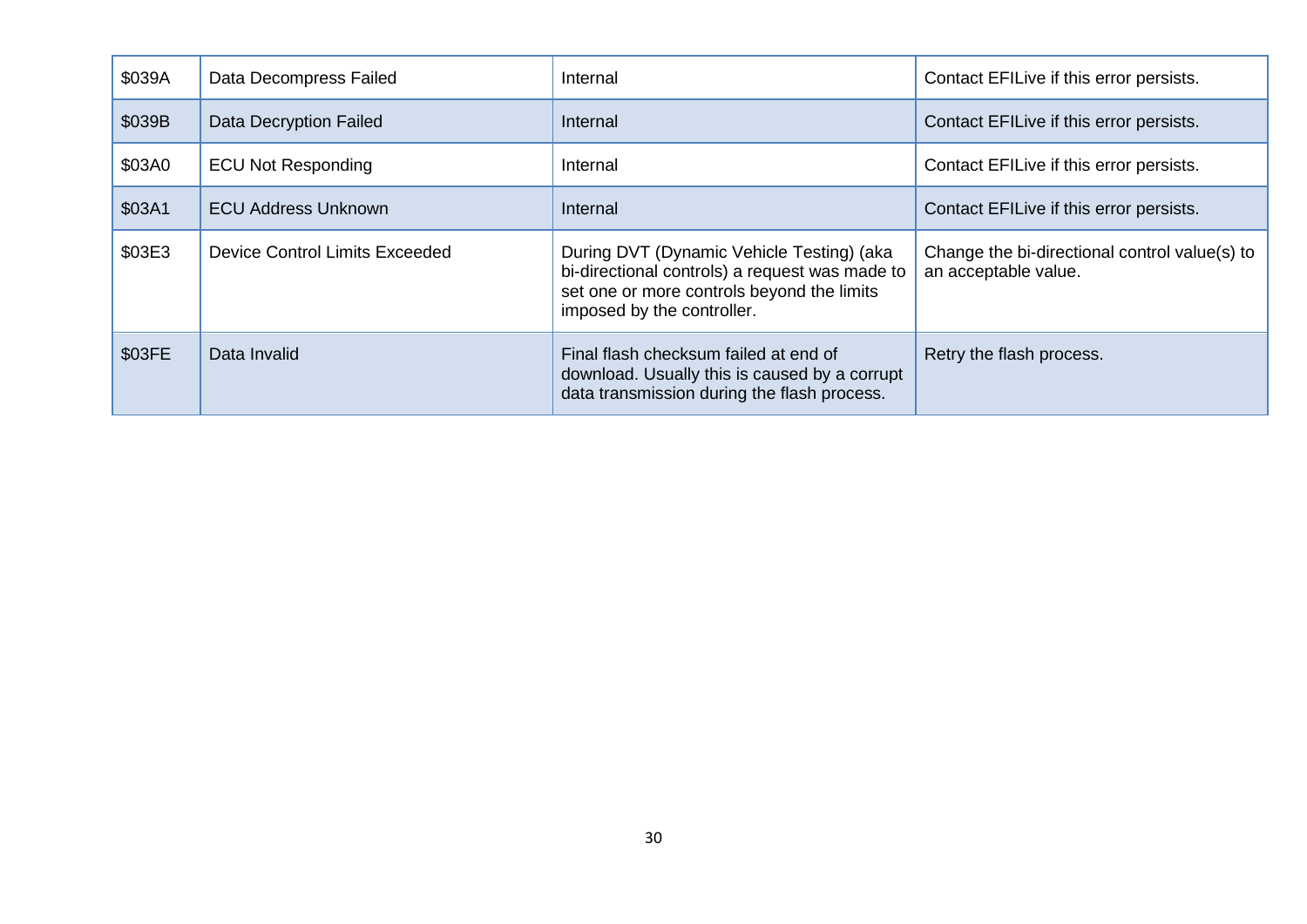<span id="page-30-0"></span>

| SD Card Error Codes (\$0400\$047F) |                                     |                                            |                                         |
|------------------------------------|-------------------------------------|--------------------------------------------|-----------------------------------------|
| Error                              | <b>Description</b>                  | Cause                                      | Action                                  |
| \$0401                             | Unknown SD card error               | Internal                                   | Contact EFILive if this error persists. |
| \$0402                             | SD card not present                 | SD Card is not inserted into SD Card slot  | Fully insert SD card into SD card slot. |
| \$0403                             | SD card not initialized             | Internal                                   | Contact EFILive if this error persists. |
| \$0404                             | SD card busy                        | Internal                                   | Contact EFILive if this error persists. |
| \$0405                             | SD card is write protected          | The SD card's write protect tab is locked. | Unlock the SD card's write protect tab. |
| \$0406                             | Error writing to SD card            | Faulty SD Card                             | Replace SD Card                         |
| \$0407                             | Error reading from SD card          | Faulty SD Card                             | Replace SD Card                         |
| \$0408                             | SD card took too long to respond    | Faulty SD Card                             | Replace SD Card                         |
| \$0409                             | Incorrect SD card command parameter | Internal                                   | Contact EFILive if this error persists. |
| \$040A                             | Invalid SD card sector address      | Internal                                   | Contact EFILive if this error persists. |
| \$040B                             | SD card erase sequence error        | Internal                                   | Contact EFILive if this error persists. |
| \$040C                             | SD card CRC incorrect               | <b>Faulty SD Card</b>                      | Replace SD Card                         |
| \$040D                             | Invalid SD card command             | Internal                                   | Contact EFILive if this error persists. |
| \$040E                             | SD card erase reset failed          | Faulty SD Card                             | Replace SD Card                         |
| \$040F                             | SD card is still initializing       | Faulty SD Card                             | Replace SD Card                         |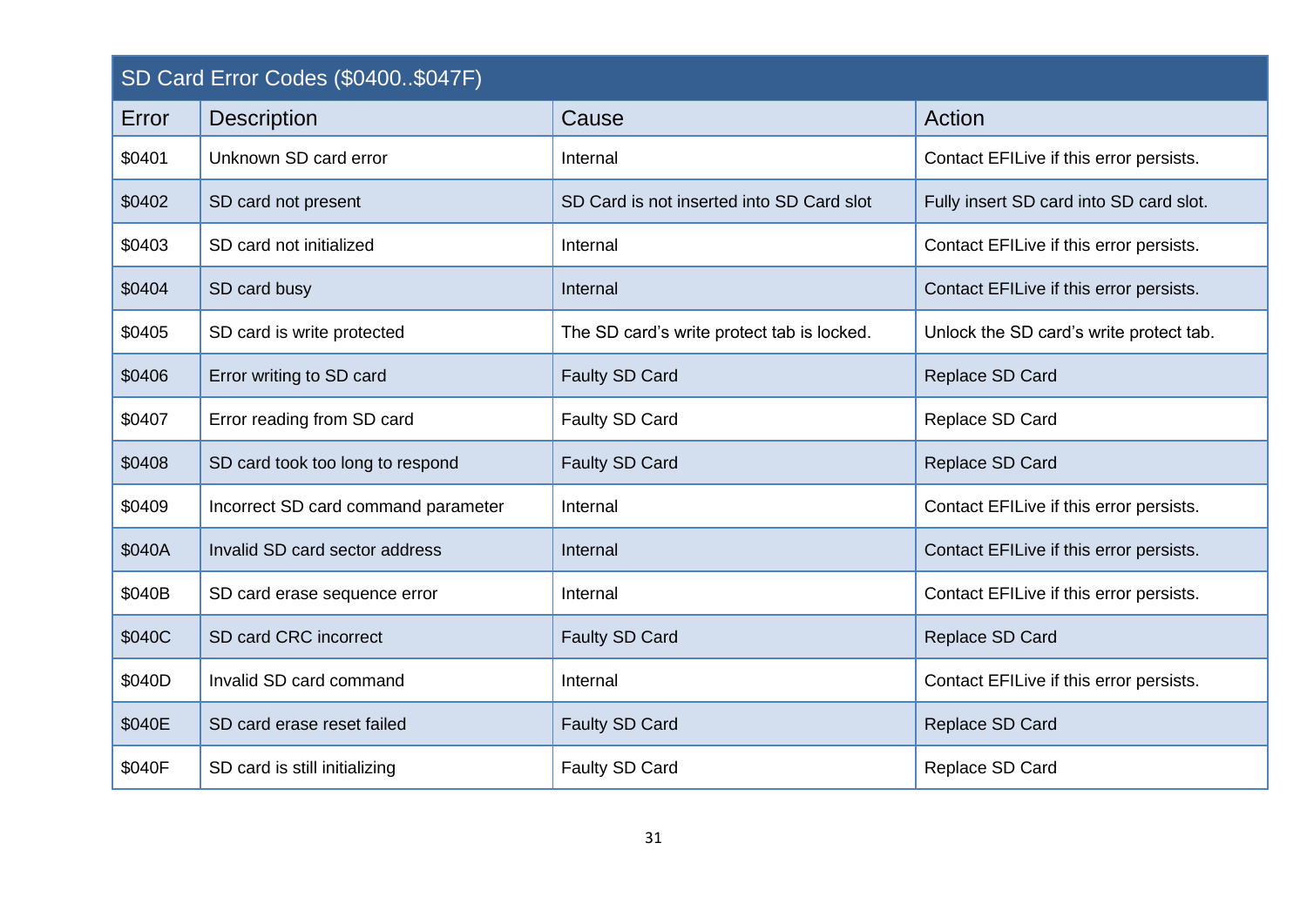| \$0410 | SD card took too long to read data                    | Faulty SD Card                                                                                                                             | Replace SD Card                                                                                    |
|--------|-------------------------------------------------------|--------------------------------------------------------------------------------------------------------------------------------------------|----------------------------------------------------------------------------------------------------|
| \$0411 | SD card took too long to acknowledge write<br>request | Faulty SD Card                                                                                                                             | Replace SD Card                                                                                    |
| \$0412 | SD card took too long to write data                   | Faulty SD Card                                                                                                                             | Replace SD Card                                                                                    |
| \$0413 | SD card initialization loop 0 timeout                 | Faulty SD Card                                                                                                                             | Replace SD Card                                                                                    |
| \$0414 | SD card initialization loop 1 timeout                 | Faulty SD Card                                                                                                                             | Replace SD Card                                                                                    |
| \$0415 | Unrecoverable read error                              | Faulty SD Card                                                                                                                             | Replace SD Card                                                                                    |
| \$0416 | Unrecoverable write error                             | Faulty SD Card                                                                                                                             | Replace SD Card                                                                                    |
| \$0417 | Unsupported voltage                                   | SD Card operating voltage range is not<br>supported by FlashScan                                                                           | Replace SD Card with one that operates in<br>the FlashScan supported voltage range of<br>2.7V-3.3V |
| \$0418 | SD V2.0 pattern mismatch                              | While attempting to determine if the SD Card<br>supports V1.0 or V2.0 protocols, the<br>verification pattern for CMD8 was<br>inconsistent. | Replace SD Card                                                                                    |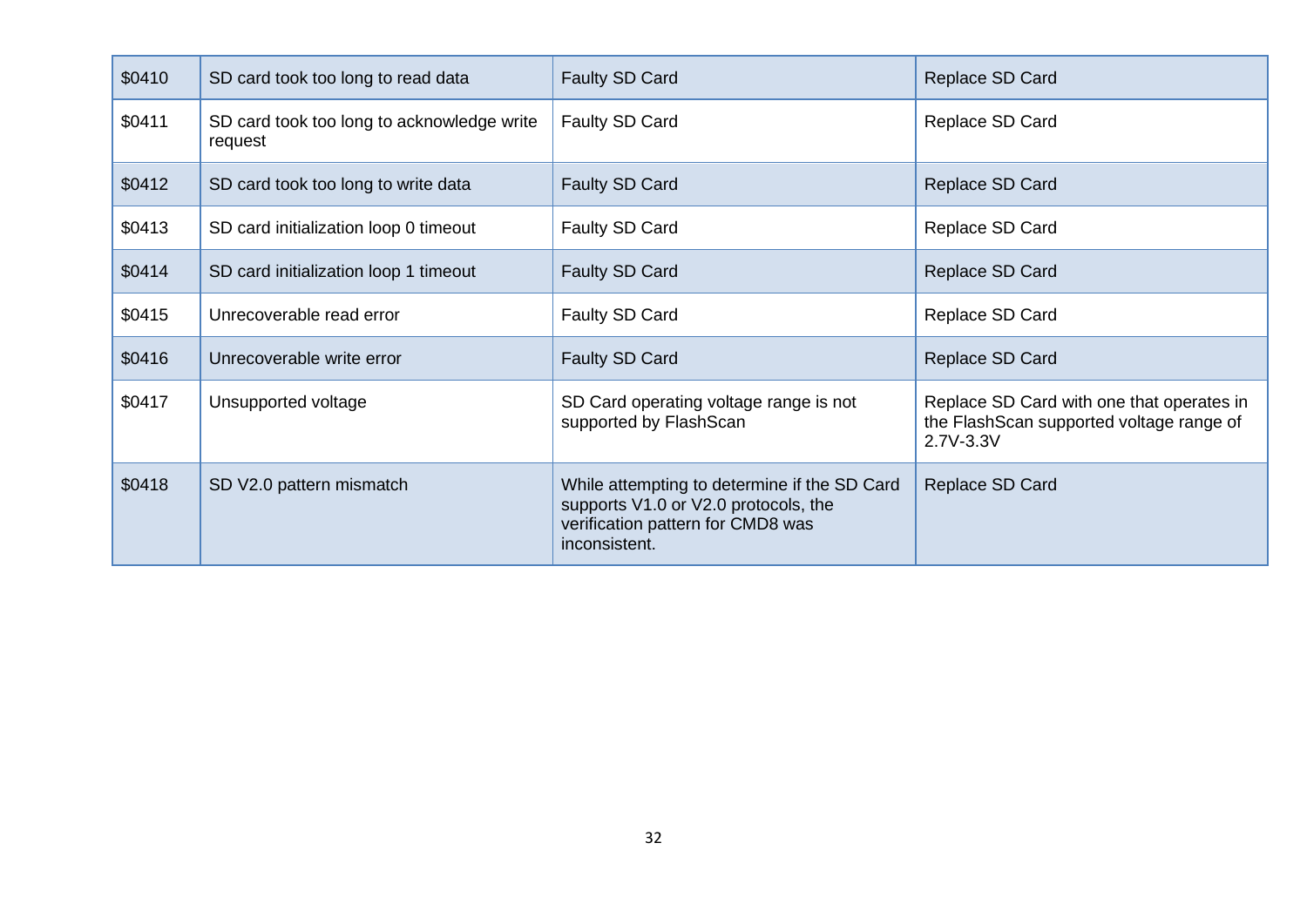<span id="page-32-0"></span>

| Black Box Logging/Flashing Error Codes (\$0480\$04FF) |                                                                    |                                                                                                                                        |                                                                                                                                                                                                |
|-------------------------------------------------------|--------------------------------------------------------------------|----------------------------------------------------------------------------------------------------------------------------------------|------------------------------------------------------------------------------------------------------------------------------------------------------------------------------------------------|
| Error                                                 | <b>Description</b>                                                 | Cause                                                                                                                                  | Action                                                                                                                                                                                         |
| \$0481                                                | Unrecognized *.pmm file                                            | The *.pmm file that was copied to FlashScan<br>or AutoCal when setting up Black Box<br>Logging is corrupt or is not a true *.pmm file. | Re-install (or repair-install) the EFILive V8<br>software, then click on the [Check]<br>Firmware] button in the main V8 Scan and<br>Tune window and perform any updates that<br>are available. |
| \$0482                                                | *.pmm file is not compatible with the current<br>software/firmware | There is a mismatch between a *.pmm file<br>and the V8 software or the Flash Scan or<br>AutoCal firmware.                              | Re-install (or repair-install) the EFILive V8<br>software, then click on the [Check<br>Firmware] button in the main V8 Scan and<br>Tune window and perform any updates that<br>are available.  |
| \$0483                                                | *.pmm file has incorrect CRC                                       | The *.pmm file that was copied to FlashScan<br>or AutoCal when setting up Black Box<br>Logging is corrupt or is not a true *.pmm file. | Re-install (or repair-install) the EFILive V8<br>software, then click on the [Check]<br>Firmware] button in the main V8 Scan and<br>Tune window and perform any updates that<br>are available. |
| \$0484                                                | VIN slot was initialized incorrectly.                              | Internal.                                                                                                                              | Contact EFILive if this error persists.                                                                                                                                                        |
| \$0491                                                | *.pmm file has too many PIDs defined in it.                        | Internal.                                                                                                                              | Contact EFILive if this error persists.                                                                                                                                                        |
| \$04A1                                                | Attempt to use a device other than<br>FlashScan or AutoCal.        | Internal.                                                                                                                              | Contact EFILive if this error persists.                                                                                                                                                        |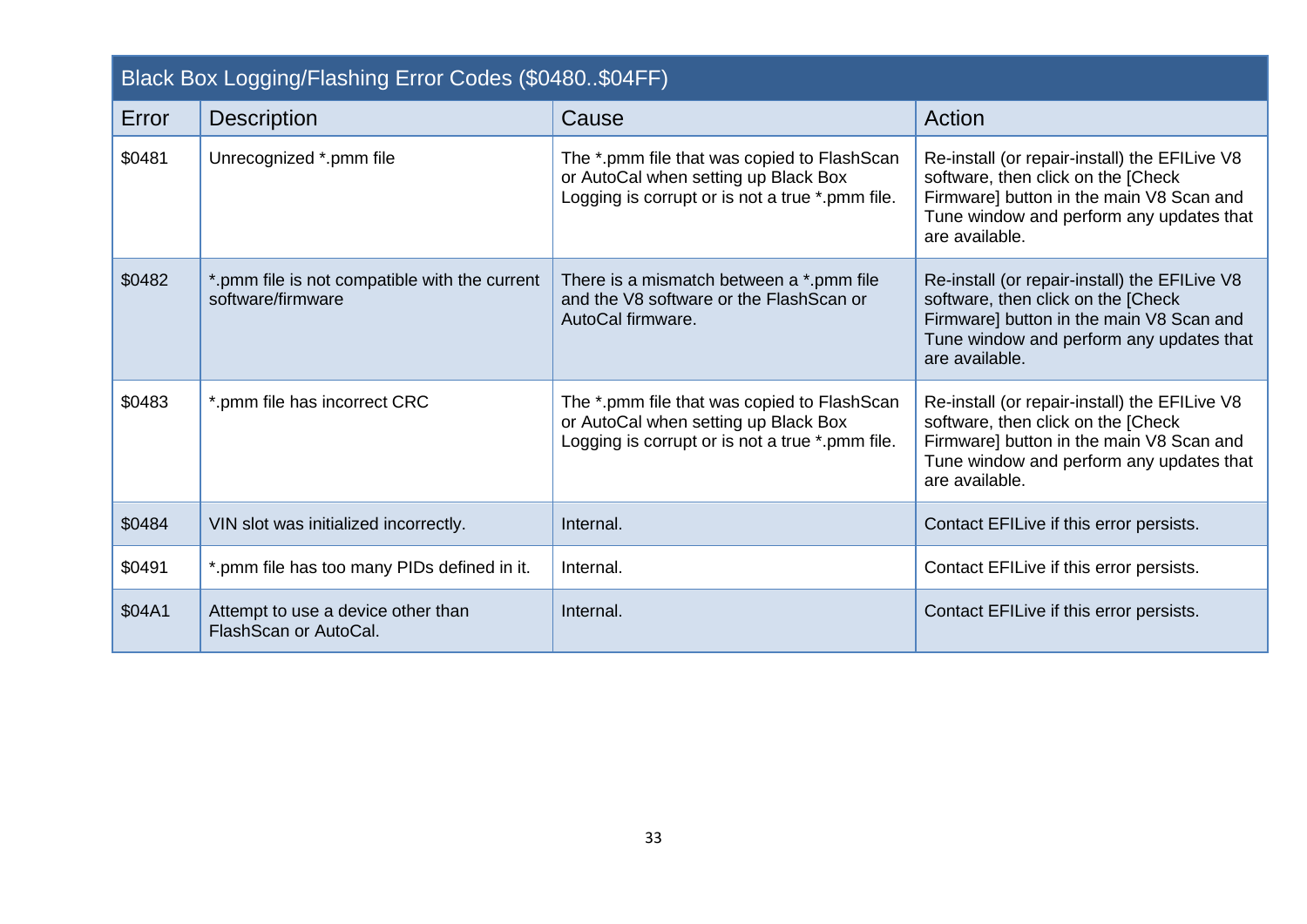<span id="page-33-0"></span>

| Reading/Flashing Error Codes (\$0500\$05FF) |                              |                                                                        |                                                                                                                                                                                                                                                                                                |
|---------------------------------------------|------------------------------|------------------------------------------------------------------------|------------------------------------------------------------------------------------------------------------------------------------------------------------------------------------------------------------------------------------------------------------------------------------------------|
| Error                                       | <b>Description</b>           | Cause                                                                  | Action                                                                                                                                                                                                                                                                                         |
| \$0501                                      | Script file name is too long | Internal                                                               | Contact EFILive if this error persists.                                                                                                                                                                                                                                                        |
| \$0502                                      | Script file not found        | The script (*.obj) file does not exist on the<br>device.               | Ensure that you have selected/programmed<br>the correct controller type(s) in the BBX<br>configuration.<br>Re-install (or repair-install) the EFILive V8<br>software, then reprogram the BBx<br>configuration to your FlashScan or AutoCal<br>device using the [F5: BBx]->[Program]<br>option. |
| \$0503                                      | Script file not valid        | The script (*.obj) file is corrupt.                                    | Re-install (or repair-install) the EFILive V8<br>software, then click on the [Check<br>Firmware] button in the main V8 Scan and<br>Tune window and perform any updates that<br>are available.                                                                                                  |
| \$0504                                      | Boot loader file not found   | The required boot loader (*.bix) file does not<br>exist on the device. | Ensure that you have selected/programmed<br>the correct controller type(s) in the BBX<br>configuration.<br>Re-install (or repair-install) the EFILive V8<br>software, then reprogram the BBx<br>configuration to your FlashScan or AutoCal<br>device using the [F5: BBx]->[Program]<br>option. |
| \$0505                                      | Tune file not found          | The required tune file does not exist on the<br>device.                | Copy the required tune file to the device.                                                                                                                                                                                                                                                     |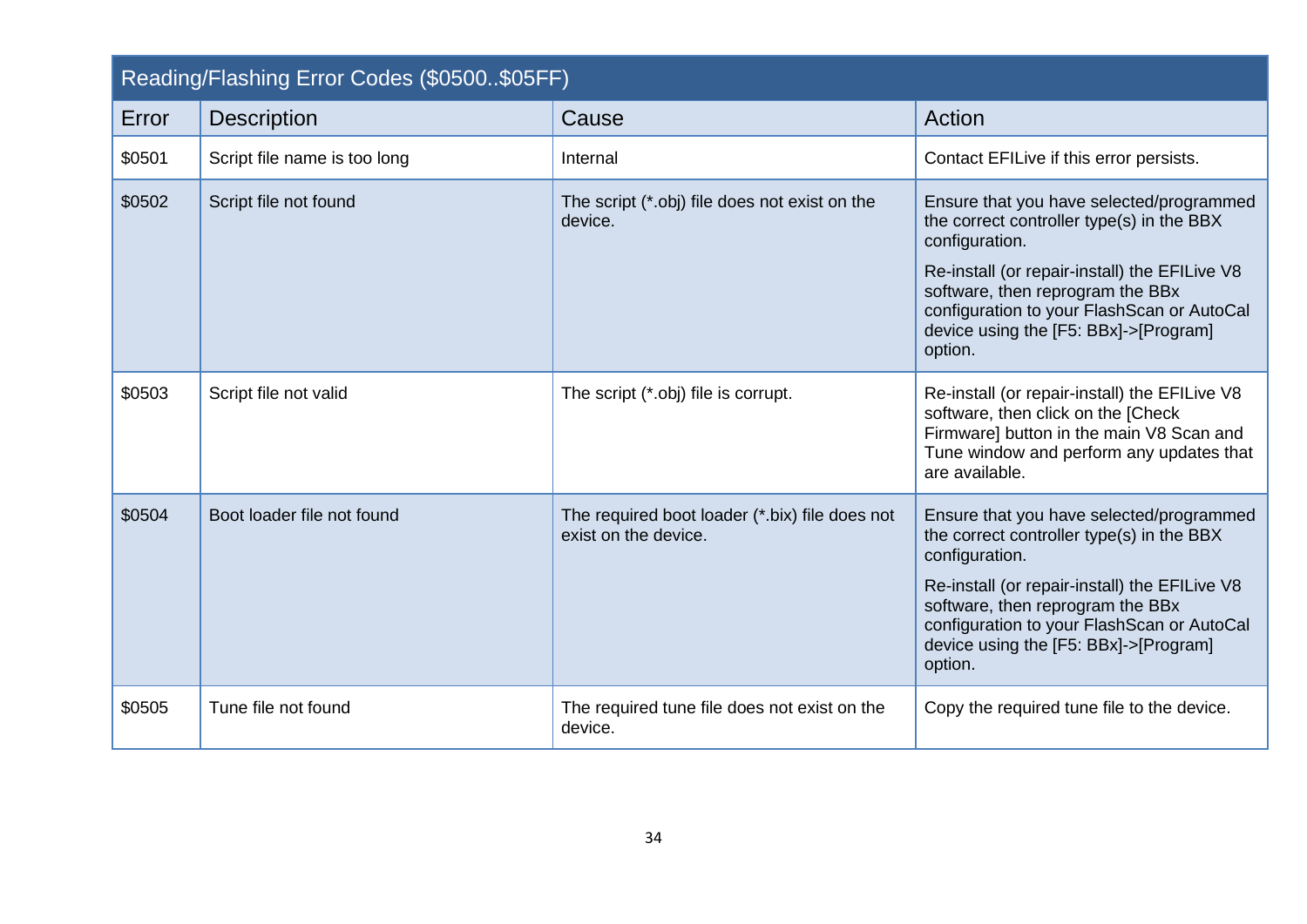| \$0506 | Can't create/save tune file                              | Target file system is not writable                                                                                                                                          | Check that the target file system (Internal<br>flash or SD Card) is formatted.<br>Check that the write protect switch on the<br>SD Card is not set to locked                                                                                                                                                                                                                           |
|--------|----------------------------------------------------------|-----------------------------------------------------------------------------------------------------------------------------------------------------------------------------|----------------------------------------------------------------------------------------------------------------------------------------------------------------------------------------------------------------------------------------------------------------------------------------------------------------------------------------------------------------------------------------|
| \$0507 | Operation would cause buffer overflow                    | Internal                                                                                                                                                                    | Contact EFILive if this error persists.                                                                                                                                                                                                                                                                                                                                                |
| \$0508 | Script aborted by user                                   | User interrupted script during a read or<br>programming operation                                                                                                           | Re-run script, allowing it to complete.                                                                                                                                                                                                                                                                                                                                                |
| \$0509 | Incorrect file open mode                                 | Internal                                                                                                                                                                    | Contact EFILive if this error persists.                                                                                                                                                                                                                                                                                                                                                |
| \$050A | Not enough space to save tune file                       | SD Card or Internal Memory file system does<br>not contain enough free space to save the<br>target controller's tune file image.                                            | Delete one or more files from the affected<br>FlashScan or AutoCal file system.                                                                                                                                                                                                                                                                                                        |
| \$050B | Script file not supported by current firmware<br>version | The script file uses features not available in<br>the current firmware.                                                                                                     | Re-install (or repair-install) the EFILive V8<br>software, then reprogram the BBx<br>configuration to your FlashScan or AutoCal<br>device using the [F5: BBx]->[Program]<br>option.                                                                                                                                                                                                    |
| \$050C | Operation not supported                                  | A read operation was attempted for a<br>controller that does not support reading, or<br>A flash operation was attempted for a<br>controller that does not support flashing. | This error will be displayed if the controller's<br>read or flash script file (*.obj) cannot be<br>found in the device's [Config] file system<br>when performing black box reading or<br>flashing.<br>If the respective operation is documented as<br>being supported for the controller type, try<br>re-programming the device's black box<br>configuration via the [F5: BBX] window. |
| \$050D | Controller not supported                                 | Internal                                                                                                                                                                    | Contact EFILive if this error persists.                                                                                                                                                                                                                                                                                                                                                |
| \$0510 | Internal error                                           | Internal                                                                                                                                                                    | Contact EFILive if this error persists.                                                                                                                                                                                                                                                                                                                                                |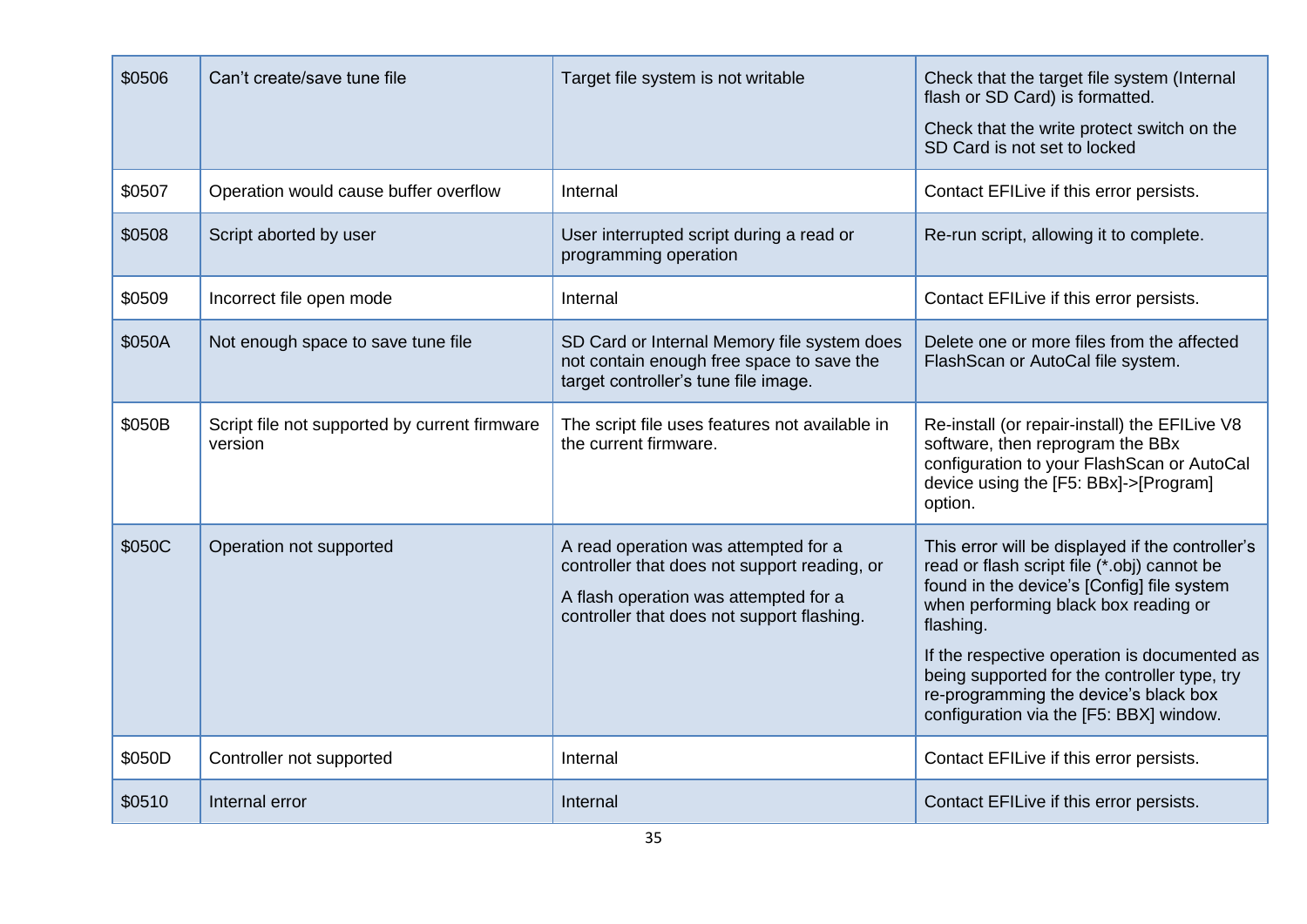| \$0511 | Unknown op-code                                         | Internal                                                                                                                                                                | Contact EFILive if this error persists.                                                                                                                      |
|--------|---------------------------------------------------------|-------------------------------------------------------------------------------------------------------------------------------------------------------------------------|--------------------------------------------------------------------------------------------------------------------------------------------------------------|
| \$0512 | Stack underflow                                         | Internal                                                                                                                                                                | Contact EFILive if this error persists.                                                                                                                      |
| \$0513 | Stack underflow                                         | Internal                                                                                                                                                                | Contact EFILive if this error persists.                                                                                                                      |
| \$0514 | Divide by zero                                          | Internal                                                                                                                                                                | Contact EFILive if this error persists.                                                                                                                      |
| \$0515 | Negative response from controller                       | Internal                                                                                                                                                                | Contact EFILive if this error persists.                                                                                                                      |
| \$0516 | Could not determine flash memory size                   | Internal                                                                                                                                                                | Contact EFILive if this error persists.                                                                                                                      |
| \$0517 | File memory size and controller memory<br>size mismatch | An attempt was made to flash a 512K file into<br>a 1MB LS1B controller or a 1MB file into a<br>512K LS1B controller.                                                    | Use the correct file size for the target LS1B<br>controller.                                                                                                 |
| \$0520 | Cannot open tune file                                   | A tune file that cannot be located to be<br>verified. This usually indicates that the file<br>does not exist on the target file system (SD<br>Card or internal memory). | Re-upload or re-copy the tune file.<br>Check that the target file system is correctly<br>formatted.                                                          |
| \$0521 | Cannot read from tune file                              | The tune file is corrupt.                                                                                                                                               | Re-upload or re-copy the tune file.<br>Check that the target file system is correctly<br>formatted.<br>If this error persists, then discard the tune<br>file |
| \$0522 | Incorrect CRC in tune file.                             | The tune file has been corrupted.                                                                                                                                       | Re-upload or re-copy the tune file.<br>Check that the target file system is correctly<br>formatted.<br>If this error persists, then discard the tune<br>file |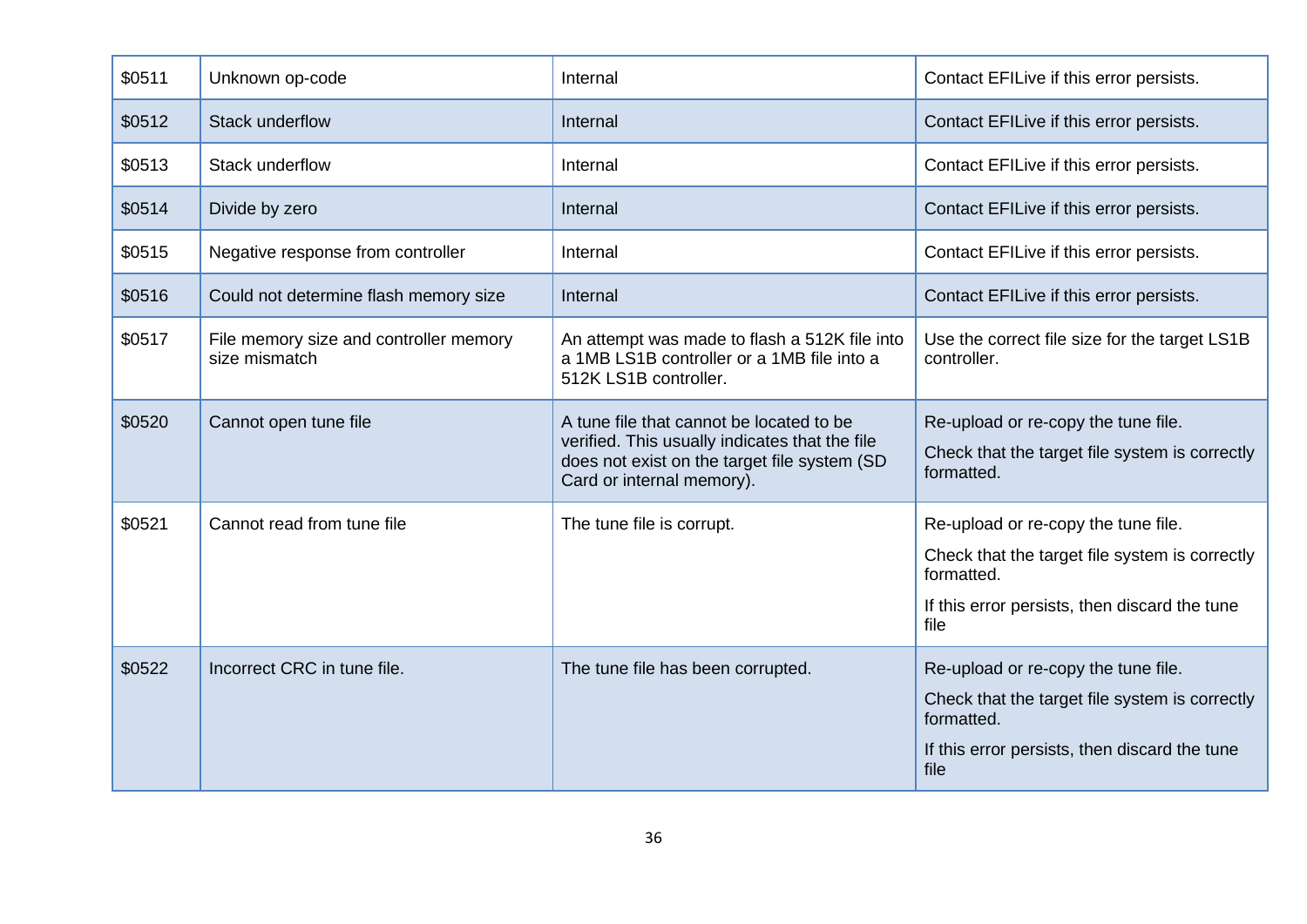| \$0523 | Cannot verify length of tune file                | While verifying the contents of a tune file, the<br>size of the file is different to the expected file<br>size. This usually indicates that the file has<br>been saved incorrectly. | Re-upload or re-copy the tune file.<br>Check that the target file system is correctly<br>formatted.<br>If this error persists, then discard the tune<br>file |
|--------|--------------------------------------------------|-------------------------------------------------------------------------------------------------------------------------------------------------------------------------------------|--------------------------------------------------------------------------------------------------------------------------------------------------------------|
| \$0524 | Cannot verify contents of tune file              | While verifying the contents of a tune the<br>data in the file could not be decoded. This<br>usually indicates that the file has not been<br>saved correctly.                       | Re-upload or re-copy the tune file.<br>Check that the target file system is correctly<br>formatted.<br>If this error persists, then discard the tune<br>file |
| \$0525 | Tune file is not compatible with firmware        | The EFILive software and/or the FlashScan<br>or AutoCal firmware does not recognize the<br>tune file format.                                                                        | Please make sure the FlashScan or<br>AutoCal firmware is up to date and that the<br>tune file has been created/saved using the<br>latest software.           |
| \$0526 | Tune layout is not supported yet.                | The EFILive software and/or the FlashScan<br>or AutoCal firmware do not recognize the<br>tune file layout.                                                                          | Please make sure the Flash Scan or<br>AutoCal firmware is up to date and that the<br>tune file has been created/saved using the<br>latest software.          |
| \$0527 | Tune file contains a bad controller<br>checksum. | The tune file has been flagged by the EFILive<br>software as having a bad checksum and<br>cannot be flashed into the controller.                                                    | Correct the faulty checksum(s) using the<br>V7.5 software. Be sure to read the warning<br>and to understand the implications of<br>correcting checksums.     |
| \$0528 | Tune file is not open.                           | Internal                                                                                                                                                                            | Contact EFILive if this error persists.                                                                                                                      |
| \$0529 | Tune file position is not valid.                 | Internal                                                                                                                                                                            | Contact EFILive if this error persists.                                                                                                                      |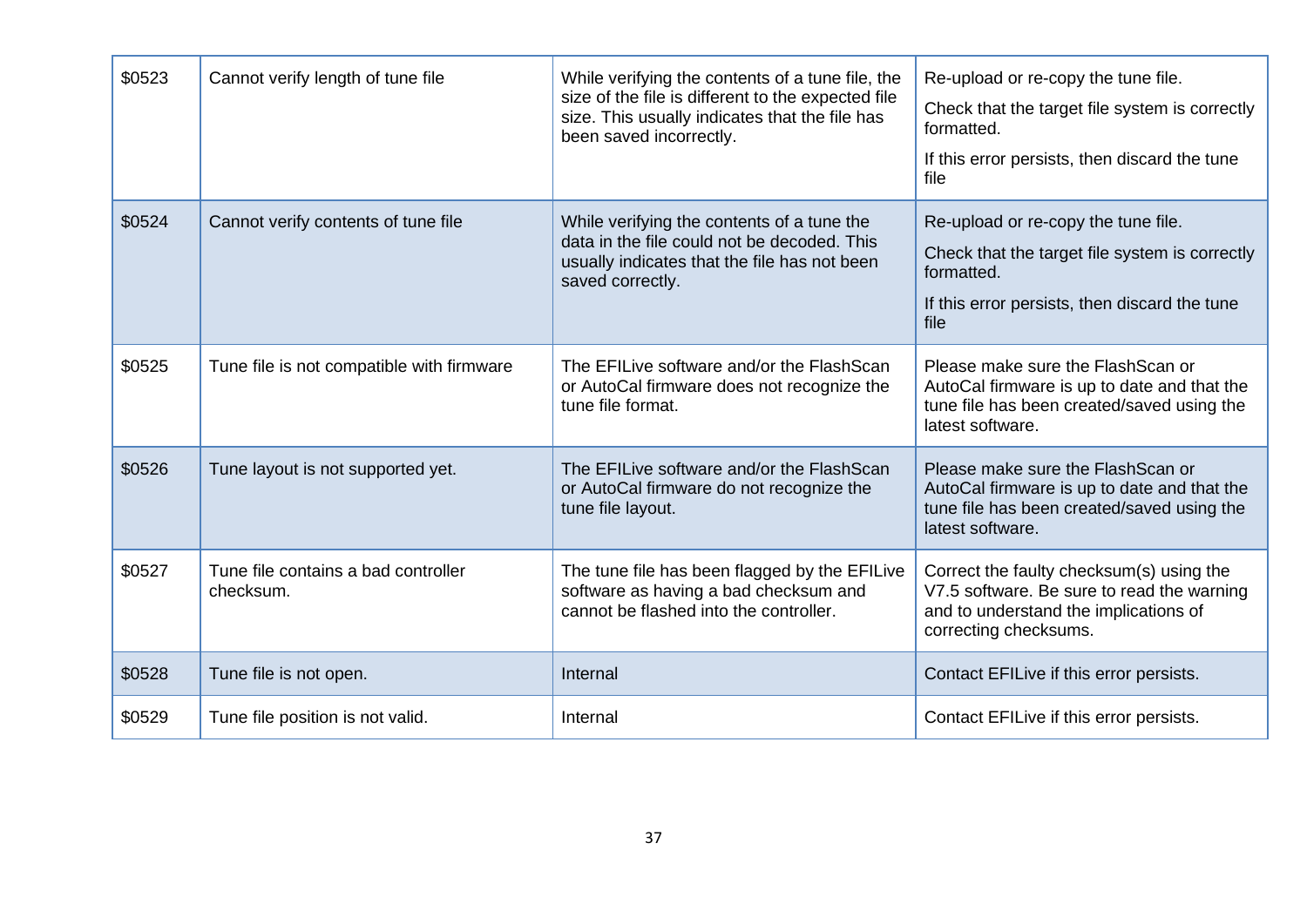| \$052A | Tune file is encrypted for V3 devices only.                                                               | The tune file was encrypted for use with a V3<br>FlashScan or AutoCal device only.                                                                                                             | Contact the tune file supplier and request a<br>version of the file that has been encrypted<br>for use with both a V3 and a V2 FlashScan<br>or AutoCal device.                                                                                                                                                                                                                             |
|--------|-----------------------------------------------------------------------------------------------------------|------------------------------------------------------------------------------------------------------------------------------------------------------------------------------------------------|--------------------------------------------------------------------------------------------------------------------------------------------------------------------------------------------------------------------------------------------------------------------------------------------------------------------------------------------------------------------------------------------|
| \$0530 | The device license number in the tune file<br>does not match the Flash Scan or AutoCal<br>license number. | The author of the tune file has restricted the<br>devices that can be used to flash this file by<br>specifying a device license number in the<br>security settings of the file.                | Contact the author of the tune file to obtain<br>a file that can be flashed using the target<br>FlashScan or AutoCal device.                                                                                                                                                                                                                                                               |
| \$0531 | Serial number security restriction in *.ctz file<br>does not match controller's serial number.            | The author of the tune file has restricted the<br>controller into which this tune file can be<br>flashed by specifying the controller's serial<br>number in the security settings of the file. | Contact the author of the tune file to obtain<br>a file that can be flashed into the target<br>controller.<br>If the controller is in dead-poll mode due to<br>a previously failed flash attempt you should<br>re-flash the controller with a tune file that<br>does not have any serial number security<br>restrictions before attempting to flash this<br>serial number restricted file. |
| \$0532 | Controller not licensed.                                                                                  | An attempt was made to program a controller<br>before it was licensed.                                                                                                                         | License the controller before attempting to<br>program it. You can license a controller<br>using the on-screen prompts via FlashScan<br>or AutoCal.                                                                                                                                                                                                                                        |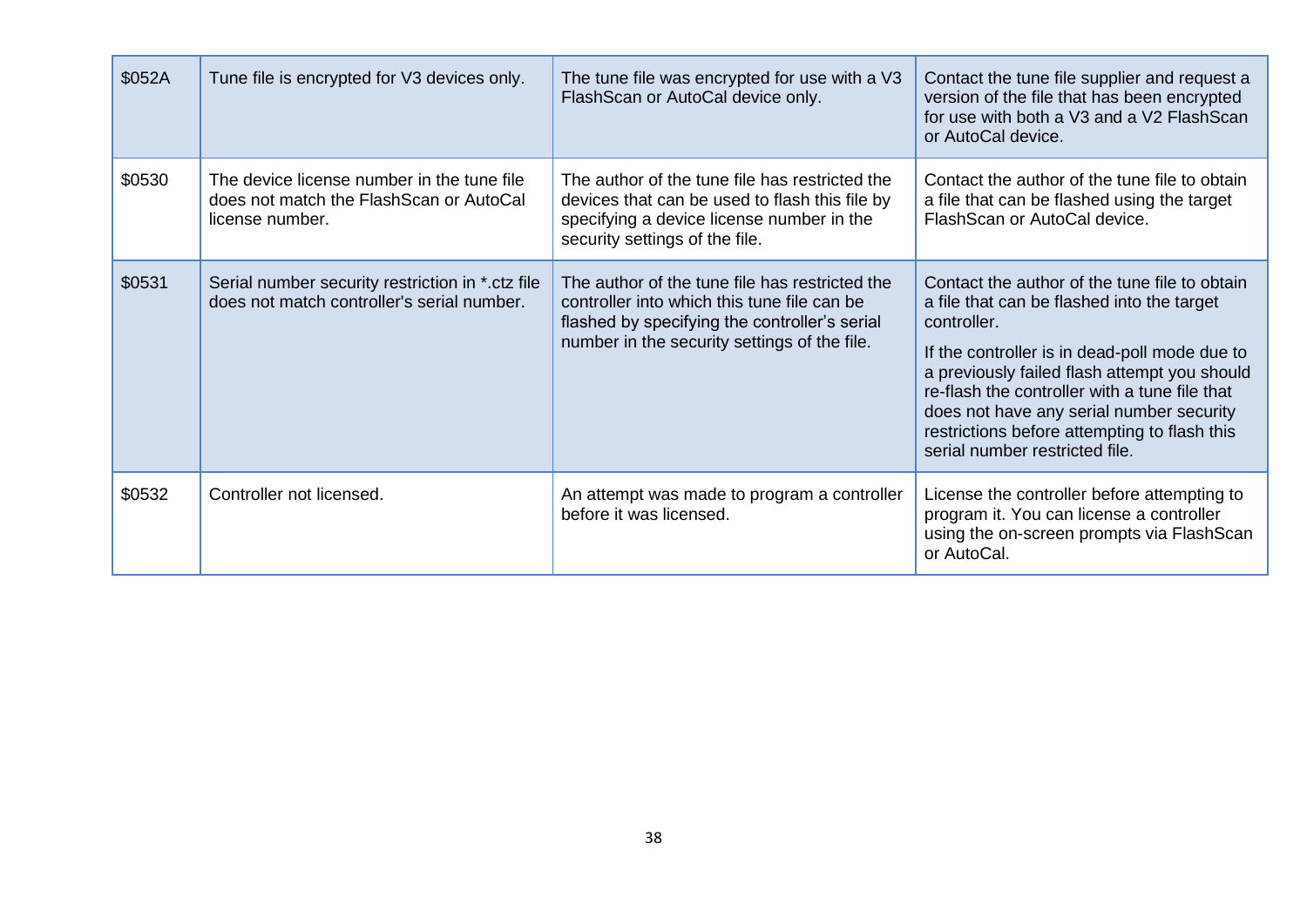| \$0533 | No VIN license slots available.                                    | An attempt was made to license a controller<br>when no free VIN licenses slots were<br>available.                                      | Additional VIN license slots can be<br>purchased for FlashScan devices from<br>EFILive's on-line web store<br>(www.efilive.com).<br>FlashScan and AutoCal V2 devices may<br>support up to 221 VIN license slots.<br>FlashScan and AutoCal V3 devices may<br>support up to 600 VIN license slots.<br>Some AutoCal devices may be configured<br>by the supplier with a smaller maximum VIN<br>license limit.                                               |
|--------|--------------------------------------------------------------------|----------------------------------------------------------------------------------------------------------------------------------------|----------------------------------------------------------------------------------------------------------------------------------------------------------------------------------------------------------------------------------------------------------------------------------------------------------------------------------------------------------------------------------------------------------------------------------------------------------|
| \$0534 | <b>Invalid Serial Number.</b>                                      | An attempt was made to program and license<br>a controller that had a corrupt serial number.                                           | It is possible for the serial number to appear<br>corrupt due to a data transfer failure. Retry<br>the operation a few times, if the error<br>continues to occur then the serial number<br>probably is corrupt.<br>In that case, (for LS1 controllers only) use<br>the EFILive Tuning Tool software to full-<br>flash the controller to restore the serial<br>number.<br>For all other controllers, contact EFILive<br>support at (support@efilive.com). |
| \$0535 | AutoCal is not yet linked to a FlashScan.<br>See also error \$010D | An attempt was made to program a controller<br>using an AutoCal device that has not yet<br>been linked to its parent FlashScan device. | All AutoCal devices must be linked to a<br>parent FlashScan device before they can be<br>used to re-flash any controller. Please<br>connect both FlashScan and AutoCal<br>devices and then use the EFILive Control<br>Panel (aka EFILive HAPI) software to<br>perform the link.                                                                                                                                                                          |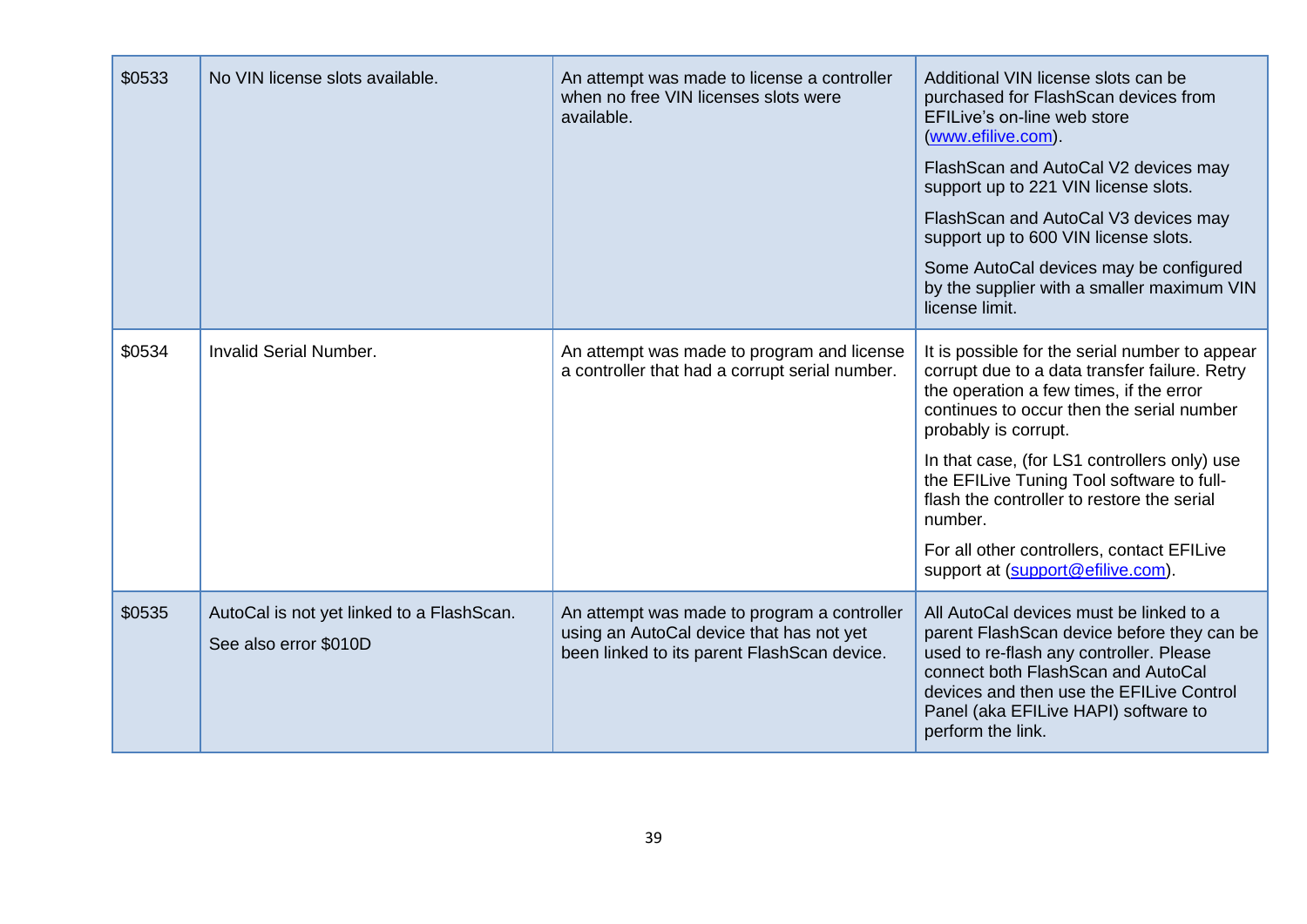| \$0536 | Tune file is not registered to this AutoCal<br>device.                                 | An attempt was made to program a controller<br>with a tune file that is not linked to this<br>AutoCal device.                                                                                                                                                                                                              | AutoCal devices may only be used to flash<br>tune files that have been specifically created<br>for that AutoCal device. To create a tune file<br>specifically for an AutoCal device, the<br>FlashScan device to which the AutoCal has<br>been registered must be connected to the<br>PC when the tune file is created. |
|--------|----------------------------------------------------------------------------------------|----------------------------------------------------------------------------------------------------------------------------------------------------------------------------------------------------------------------------------------------------------------------------------------------------------------------------|------------------------------------------------------------------------------------------------------------------------------------------------------------------------------------------------------------------------------------------------------------------------------------------------------------------------|
| \$0537 | Controller is locked with a custom key.                                                | An attempt was made to read or program a<br>controller that cannot be unlocked using the<br>standard GM keys.                                                                                                                                                                                                              | If you know the key that was used to lock<br>the controller, please use the unlock option<br>in the EFILive software to unlock the<br>controller before attempting to read or re-<br>flash the controller again.                                                                                                       |
| \$0538 | DSP Operating Systems cannot be read.                                                  | Controller contains a DSP Operating System<br>which can't be read.                                                                                                                                                                                                                                                         | Once a controller has been upgraded with a<br>DSP2 or DSP5 custom operating system, it<br>cannot be read from the controller.                                                                                                                                                                                          |
| \$0539 | Tune file does not allow full flashing.                                                | The author of the tune file has flagged the file<br>to prevent full flashing. The file may only be<br>calibration-flashed                                                                                                                                                                                                  | Contact the author of the file to obtain a<br>version of the file that can be full-flashed.                                                                                                                                                                                                                            |
| \$053A | Controller could not be licensed.                                                      | An attempt was made to re-flash or activate a<br>license for a target controller that is not<br>supported by the FlashScan or AutoCal<br>device.<br>For example: You are attempting to re-flash<br>or license a Cummins controller with a<br>Flash Scan device that does not have the<br>Cummins tuning package activated. | Contact EFILive to purchase the required<br>support.<br>Or if you believe your FlashScan or AutoCal<br>device has the correct package(s) activated,<br>contact EFILive support at<br>(support@efilive.com).                                                                                                            |
| \$053B | Serial number in tune file does not match<br>the Flash Scan or Auto Cal Serial number. | The author of the tune file has restricted the<br>device that can be used to flash this file by<br>specifying a device serial number in the<br>security settings of the file.                                                                                                                                              | Contact the author of the tune file to obtain<br>a file that can be flashed using the target<br>FlashScan or AutoCal device.                                                                                                                                                                                           |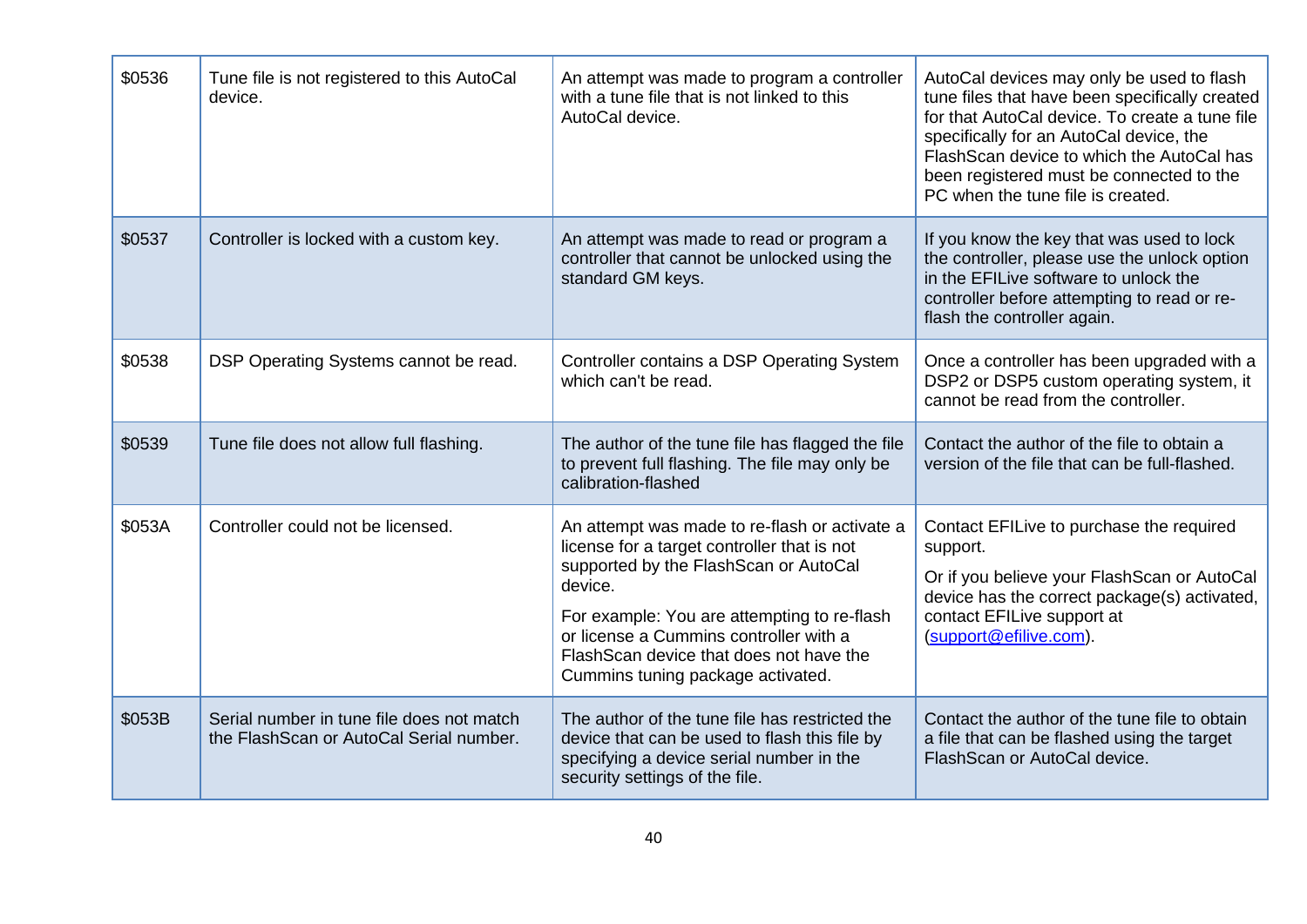| \$053C | Tune file does not allow calibration flashing.                             | The author of the tune file has flagged the file<br>to prevent calibration flashing. The file may<br>only be full-flashed.                                                     | Contact the author of the file to obtain a<br>version of the file that can be calibration-<br>flashed.                                                                                                                                                                                                                                                                                              |
|--------|----------------------------------------------------------------------------|--------------------------------------------------------------------------------------------------------------------------------------------------------------------------------|-----------------------------------------------------------------------------------------------------------------------------------------------------------------------------------------------------------------------------------------------------------------------------------------------------------------------------------------------------------------------------------------------------|
| \$053D | Device license number is not valid.                                        | You cannot use a tune file tagged with Auto-<br>Lock if the FlashScan or AutoCal device's<br>serial number is not valid.                                                       | For AutoCal devices, retry the flash with a<br>tune file that is not tagged with Auto-Lock<br>(but is linked to the AutoCal device). That<br>will automatically correct the AutoCal's<br>license number. Then you may retry the<br>flash with the original tune file that is tagged<br>with Auto-Lock.<br>For FlashScan devices, please contact<br>EFILive to have the license number<br>corrected. |
| \$053E | VIN security restriction in *.ctz file does not<br>match controller's VIN. | The author of the tune file has restricted the<br>controllers into which this tune file can be<br>flashed by specifying a VIN pattern in the<br>security settings of the file. | Contact the author of the tune file to obtain<br>a file that can be flashed into the target<br>controller.<br>If the controller is in dead-poll mode due to<br>a previously failed flash attempt you should<br>re-flash the controller with a tune file that<br>does not have any VIN security restrictions<br>before attempting to flash this VIN restricted<br>file.                              |
| \$0540 | Incompatible operating system.                                             | An attempt was made to program a controller<br>with a tune file containing an incompatible<br>operating system.                                                                | Check that the tune file being programmed<br>has a compatible operating system with the<br>controller being programmed.<br>If a 97/98 LS1 controller is in dead-poll<br>mode (i.e. a previous flash failed) then the<br>operating system cannot be accurately<br>determined. In that case, you must full-flash<br>the controller using the EFILive Tuning Tool<br>software.                         |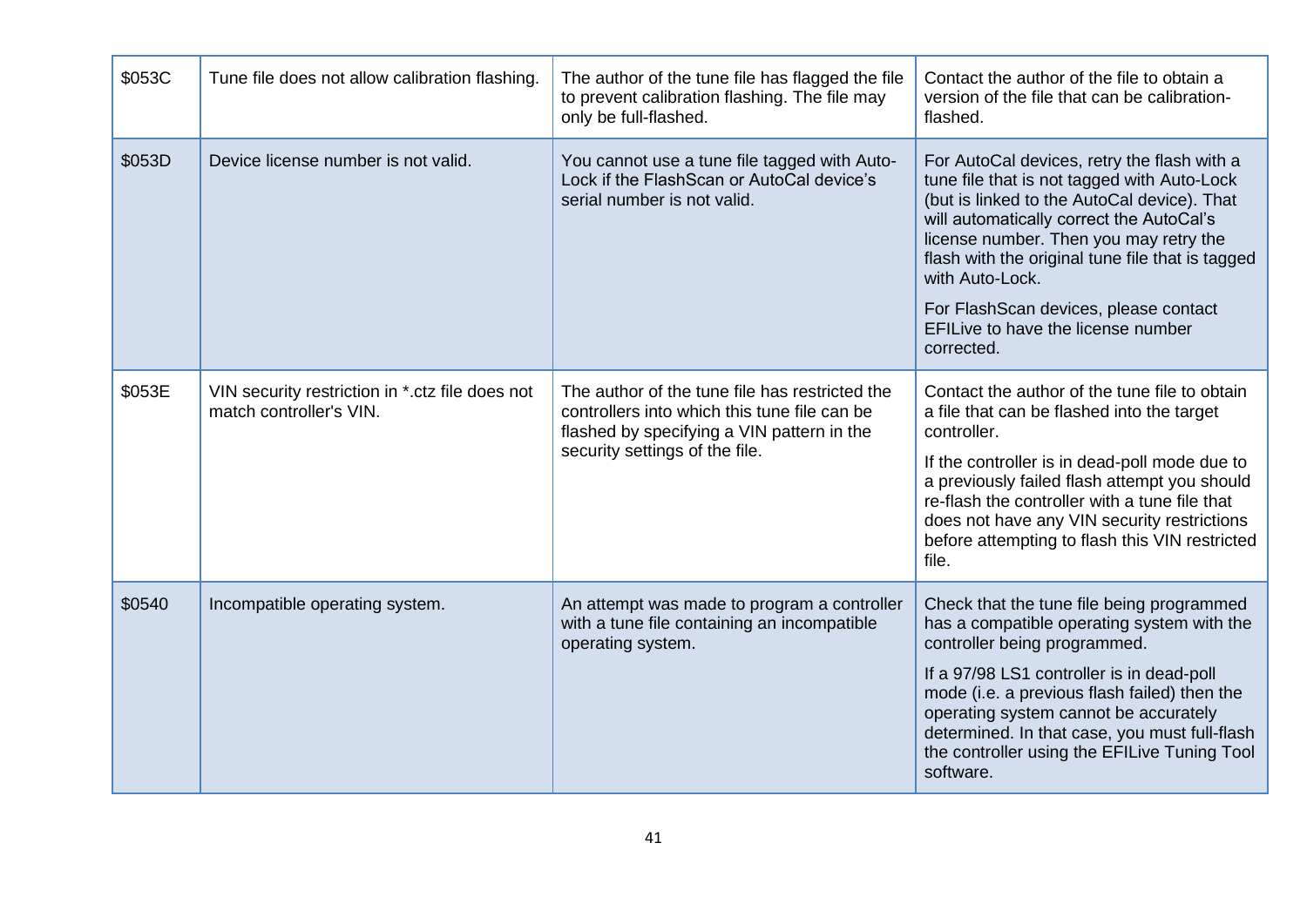| \$0541 | Unknown NVRAM structure.                             | When full-flashing an LS1B or E54 (LB7)<br>controller, the NVRAM structure was not in<br>the format expected.                                                                                                                                                                               | Please read the contents of the controller<br>and send the tune file to EFILive Support<br>(support@efilive.com) for analysis.                                                                                                                                                                                                                                                                                                                                                                     |
|--------|------------------------------------------------------|---------------------------------------------------------------------------------------------------------------------------------------------------------------------------------------------------------------------------------------------------------------------------------------------|----------------------------------------------------------------------------------------------------------------------------------------------------------------------------------------------------------------------------------------------------------------------------------------------------------------------------------------------------------------------------------------------------------------------------------------------------------------------------------------------------|
| \$0542 | E35 *.ctz file is not merged with OS.                | EFILive only reads calibration data from E35<br>controllers. Opening and saving the *.ctz file<br>using the EFILive PC software adds the<br>necessary operating system data to the file. If<br>an attempt is made to full-flash the file before<br>the OS data has been added it will fail. | Please open and re-save the *.ctz file using<br>the EFILive PC software and then retry the<br>full-flash.                                                                                                                                                                                                                                                                                                                                                                                          |
| \$0543 | Controller could not be erased prior to<br>flashing. | Internal                                                                                                                                                                                                                                                                                    | Contact EFILive if this error persists.                                                                                                                                                                                                                                                                                                                                                                                                                                                            |
| \$0544 | Serial number not retrieved correctly, retry.        | Some controllers such as the E54 (LB7), E60<br>(LLY) and AL5 (Allison) will sometimes report<br>back a corrupt serial number. The controller<br>cannot be licensed using that corrupt serial<br>number.                                                                                     | Retry the operation until the serial number is<br>retrieved correctly and the controller can be<br>licensed.                                                                                                                                                                                                                                                                                                                                                                                       |
| \$0548 | Flash checksum failed.                               | The data programmed into the controller has<br>been corrupted.                                                                                                                                                                                                                              | Retry the flash procedure.<br>If this problem persists, contact EFILive<br>support.                                                                                                                                                                                                                                                                                                                                                                                                                |
| \$0549 | Ignition is switched off.                            | Ignition switch must be in the on position.                                                                                                                                                                                                                                                 | The error indicates that your ignition may<br>not be not switched on, or<br>FlashScan/AutoCal was unable to establish<br>communications with your vehicle. The<br>ignition switch for the vehicle needs to be in<br>the ON position, without the vehicle running.<br>Users should check where the Tuner has<br>made changes to a tune file outside of<br>EFILive, users often receive the \$0549 error<br>when the flash has completed. This may be<br>caused by errors in the calibrations or ECM |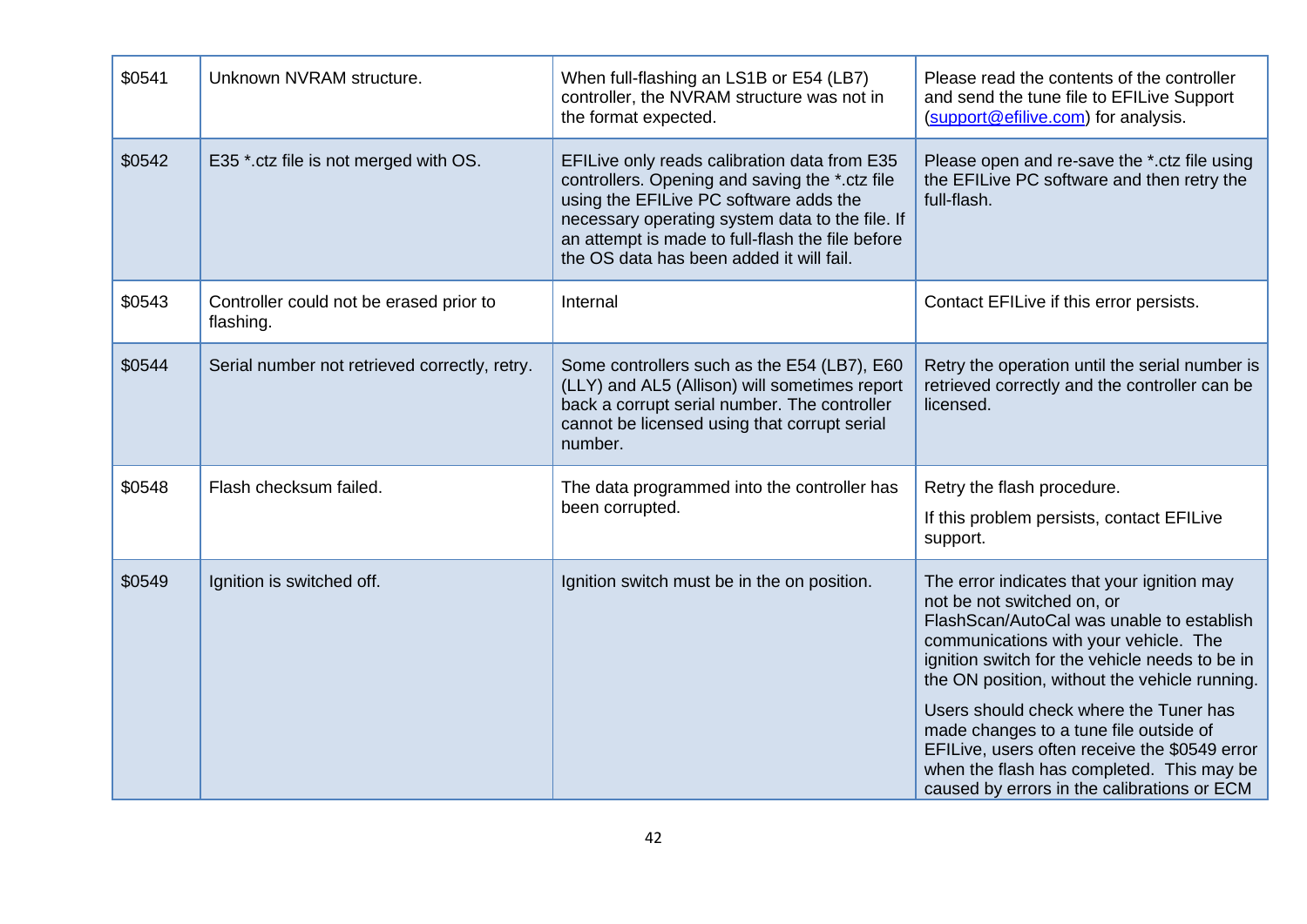|        |                              |                                                                                                                                                                             | Operating System preventing the ECM from<br>rebooting correctly.<br>The tuner should:<br>• Check their work outside of EFILive to<br>ensure the tune file has been modified<br>correctly and provide updated tunes to<br>their customers as required.<br>• Provide a recovery file. This should be a<br>stock file without tune file security, saved<br>with your FlashScan to give your AutoCal<br>customers permission to flash.<br>• Where editing outside of EFILive causes<br>the \$0549 reboot issue, the ECM is<br>usually only recoverable by forcing the<br>ECM into ROM Boot Recovery mode.<br>Specialized bench programming<br>equipment, such as the BenchForce<br>PowerBlock IV with ROM Boot Switch is<br>required to perform this task. Tips for<br>using this equipment include:<br>o The ECM must be powered down. (IGN<br>switch off but battery power<br>connected.)<br>o Hold the ROM Boot switch on.<br>Attempt to flash the ECM with your<br>$\circ$<br>recovery file.<br>$\circ$ Once the flash is under way you can<br>turn off the ROM Boot switch |
|--------|------------------------------|-----------------------------------------------------------------------------------------------------------------------------------------------------------------------------|-----------------------------------------------------------------------------------------------------------------------------------------------------------------------------------------------------------------------------------------------------------------------------------------------------------------------------------------------------------------------------------------------------------------------------------------------------------------------------------------------------------------------------------------------------------------------------------------------------------------------------------------------------------------------------------------------------------------------------------------------------------------------------------------------------------------------------------------------------------------------------------------------------------------------------------------------------------------------------------------------------------------------------------------------------------------------------|
| \$054A | Boot loader failed to start. | The boot loader program, essential for<br>reading/flashing some controllers could not<br>be downloaded to the controller and/or could<br>not be executed on the controller. | The most common cause of this error is<br>misbehaving modules on the vehicle<br>network. Please isolate all non-essential<br>electronic modules from the vehicle<br>network. Modules such as radios, OBDII                                                                                                                                                                                                                                                                                                                                                                                                                                                                                                                                                                                                                                                                                                                                                                                                                                                                  |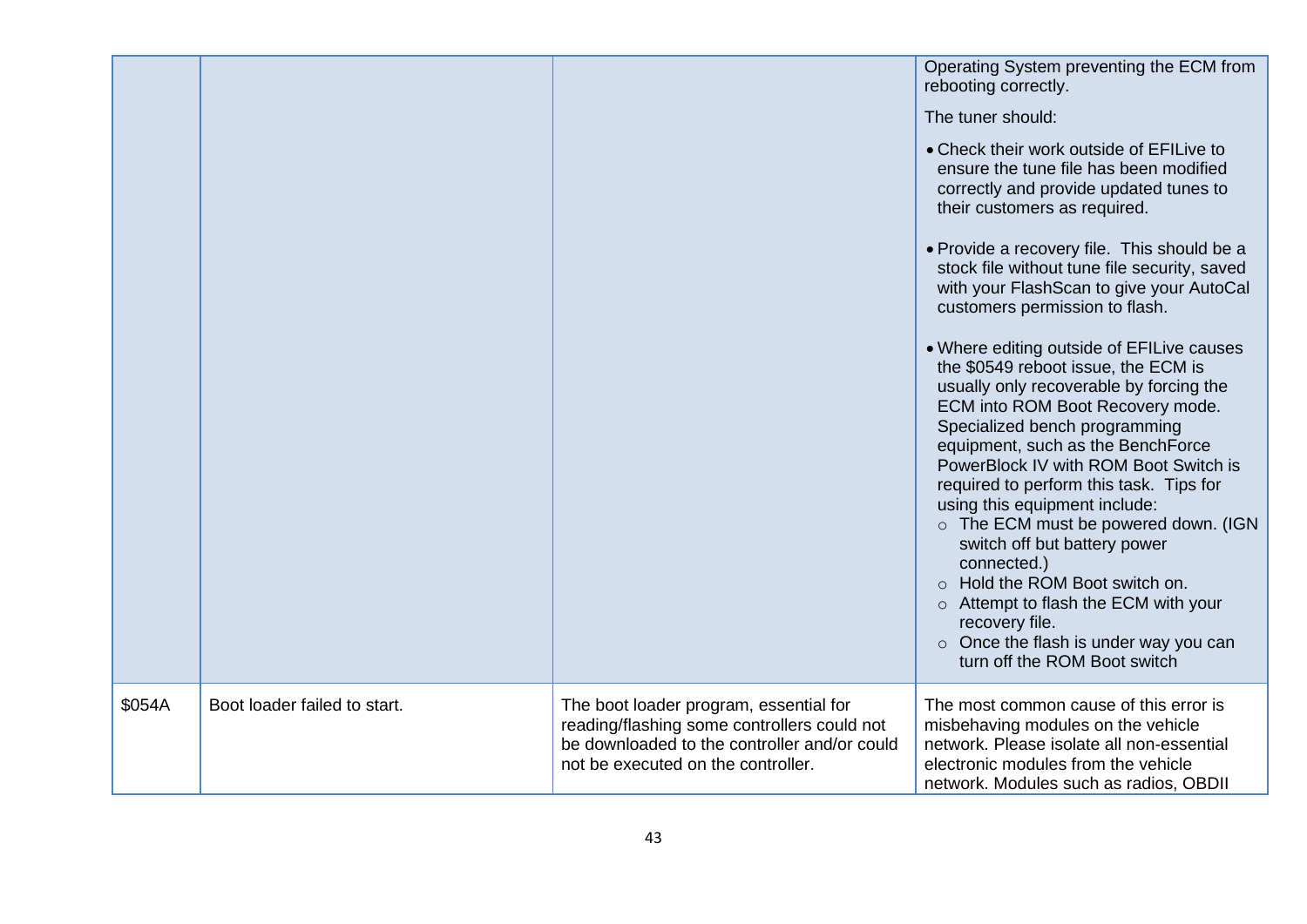|        |                                                                                        |                                                                                                                                                                                                                                                                                                                                                                   | based gauges, entertainment systems,<br>navigation systems etc.                                                                                                                                                                                                    |
|--------|----------------------------------------------------------------------------------------|-------------------------------------------------------------------------------------------------------------------------------------------------------------------------------------------------------------------------------------------------------------------------------------------------------------------------------------------------------------------|--------------------------------------------------------------------------------------------------------------------------------------------------------------------------------------------------------------------------------------------------------------------|
| \$054B | Cannot Auto-Lock while waiting for a<br>successful full-flash.                         | A failed attempt was made to full-flash the<br>target controller. You cannot use a tune file<br>tagged with Auto-Lock to recover the failed<br>full-flash.                                                                                                                                                                                                        | DO NOT REMOVE BATTERY POWER TO<br>THE CONTROLLER.<br>Retry the full-flash with a tune file that is not<br>tagged with Auto-Lock.                                                                                                                                   |
| \$054C | Operating System is not present in file.                                               | No operating system is present in the file, full-<br>flash is not possible.                                                                                                                                                                                                                                                                                       | A full-flash operation requires that the file<br>contains a valid operating system image.<br>Since the file does not contain a valid<br>operating system image it cannot be full-<br>flashed.<br>Calibration-only-flashing may still be<br>supported for the file. |
| \$054D | Calibration-only flashing is not allowed yet.                                          | If a tune file is tagged with the Auto-Lock<br>option then the first time the file is flashed it<br>MUST be full-flashed. The full-flash is<br>required to install the EFILocker patch into<br>the operating system. Once that initial full-<br>flash has been completed and the controller<br>is locked, then future flashes may be<br>calibration-only flashes. | Please select the full-flash option instead of<br>the calibration-only-flash option when<br>flashing this tune file for the first time.                                                                                                                            |
| \$054E | The target controller does not support<br>calibration-only-flashing with Auto-Locking. | Some controllers do not support calibration-<br>only-flashing and Auto-Locking.<br>Applies to the following controllers:<br>A50 Allison 2009+ 6 speed TCM.                                                                                                                                                                                                        | Please select the full-flash option instead of<br>the calibration-only-flash option when<br>flashing this tune file into the target<br>controller.                                                                                                                 |
| \$0550 | Controller authorization file could not be<br>created.                                 | Some controllers require authorization before<br>they can be read or flashed.<br>The remote.ska file which contains such<br>authorizations does not exist and could not                                                                                                                                                                                           | Check that there is sufficient free space on<br>the device's [Config] file system.<br>Check that device's [Config] file system is<br>formatted correctly.                                                                                                          |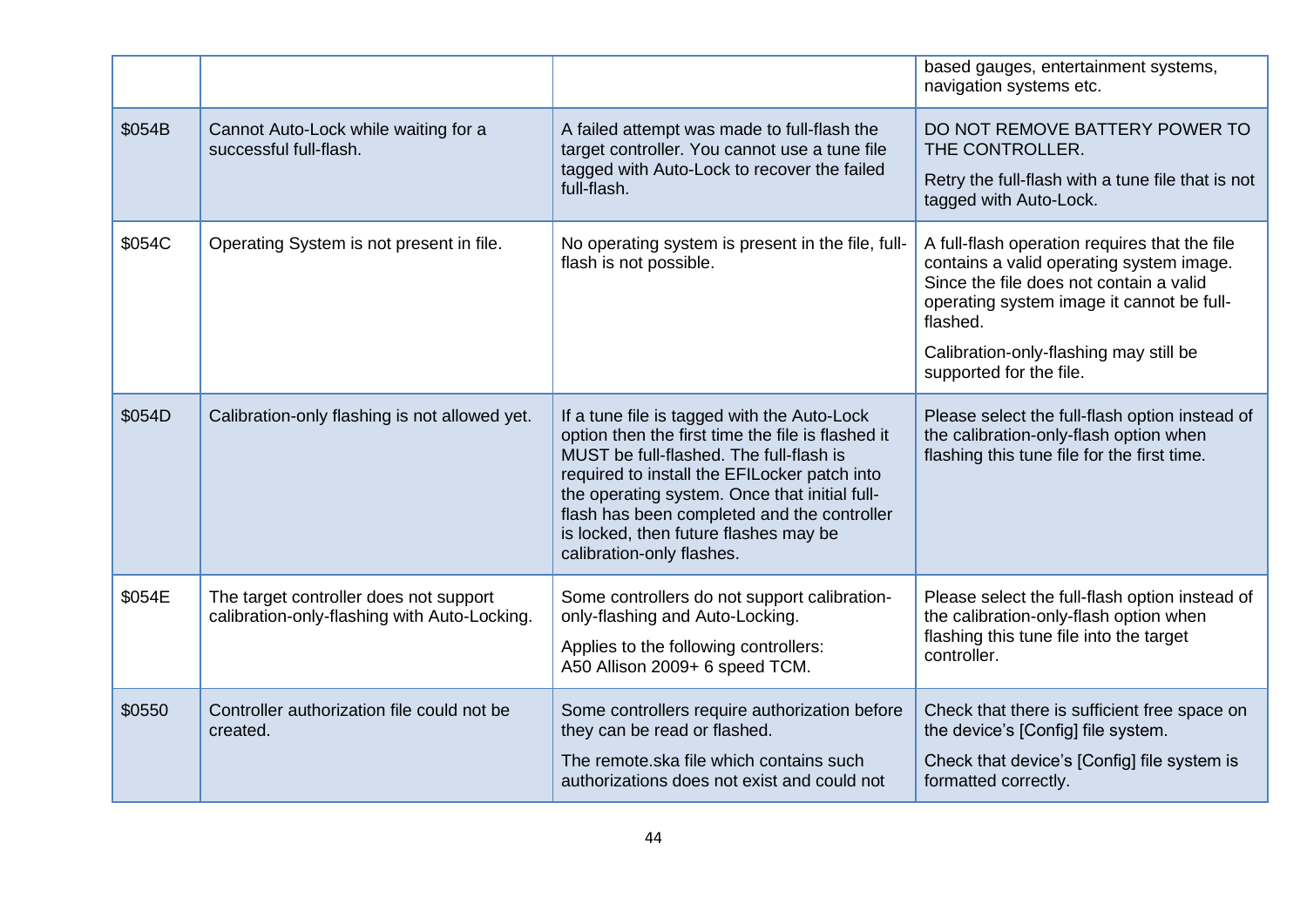|        |                                                                        | be created on the FlashScan or AutoCal<br>device.                                                                                                                                                                                                                                                    |                                                                                                                                                                                                                                                                                                                                                                                                                            |
|--------|------------------------------------------------------------------------|------------------------------------------------------------------------------------------------------------------------------------------------------------------------------------------------------------------------------------------------------------------------------------------------------|----------------------------------------------------------------------------------------------------------------------------------------------------------------------------------------------------------------------------------------------------------------------------------------------------------------------------------------------------------------------------------------------------------------------------|
| \$0551 | Controller authorization file could not be<br>read.                    | Some controllers require authorization before<br>they can be read or flashed.<br>The remote.ska file which contains such<br>authorizations is empty or not supported by<br>the current software/firmware.                                                                                            | Ensure all software and firmware is up to<br>date.                                                                                                                                                                                                                                                                                                                                                                         |
| \$0552 | Reading and flashing are not yet authorized<br>for this controller.    | Some controllers require authorization before<br>they can be read or flashed.<br>During pass-thru reading/flashing, an<br>authorization code is created in the [F3:<br>Tune]->[F8: Authorization] tab page.<br>During black box reading/flashing, an<br>authorization code is created on the device. | If you were using black box logging, use the<br>[Synchronize] button in the [F3: Tune]->[F8:<br>Authorization] tab page to copy the<br>authorization code from the device to your<br>PC.<br>To obtain a valid key, place an order in the<br><b>EFILive store for a Controller Authorization</b><br>Code using the newly saved authorization<br>code that is displayed in the [F3: Tune]-<br>>[F8: Authorization] tab page. |
| \$0553 | Controller authorization file version is not<br>supported.             | Some controllers require authorization before<br>they can be read or flashed.<br>The version number of the remote.ska file is<br>not supported by this firmware.                                                                                                                                     | Ensure the device's firmware is up to date.                                                                                                                                                                                                                                                                                                                                                                                |
| \$0554 | Controller authorization is not supported for<br>this controller type. | Some controllers require authorization before<br>they can be read or flashed.<br>EFILive and other authorization code<br>providers are able to obtain the authorization<br>codes for some controllers but not this one.                                                                              | This controller can only be read or flashed if<br>the 5 byte (40-bit) digital key assigned to it<br>by GM can be obtained via other channels.<br>Once obtained the 5-byte key may be<br>entered into the "Try This Key:" field to<br>unlock the controller prior to reading or<br>flashing the controller.                                                                                                                 |
| \$0558 | Template config file not found.                                        | Internal                                                                                                                                                                                                                                                                                             | Contact EFILive if this error persists.                                                                                                                                                                                                                                                                                                                                                                                    |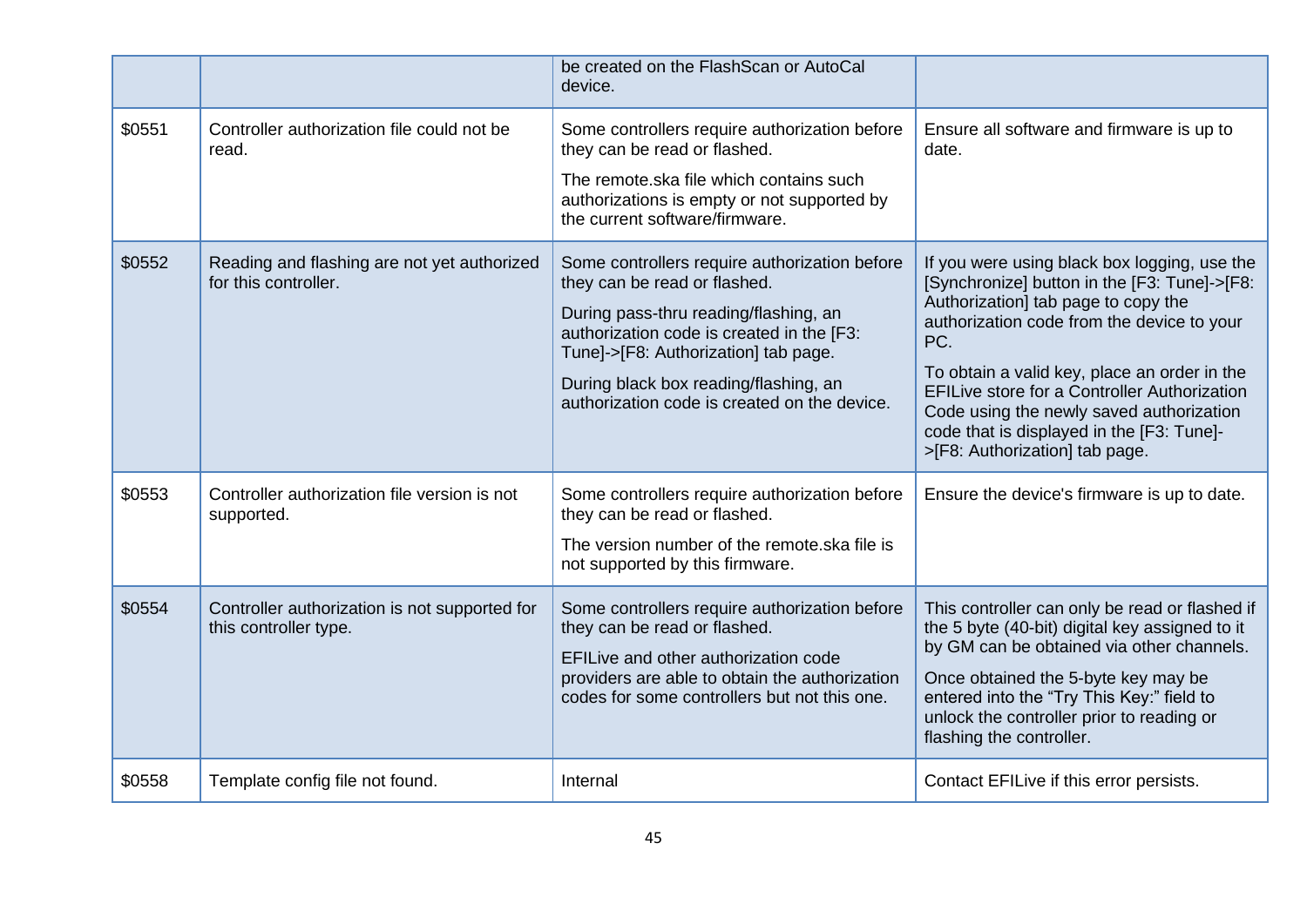| \$0558 | Template config file invalid during file<br>open/create.               | Internal | Contact EFILive if this error persists. |
|--------|------------------------------------------------------------------------|----------|-----------------------------------------|
| \$0558 | Template config file invalid during file read.                         | Internal | Contact EFILive if this error persists. |
| \$0558 | Template config file version not supported<br>during file open/create. | Internal | Contact EFILive if this error persists. |
| \$0558 | Template config file version not supported<br>during file read.        | Internal | Contact EFILive if this error persists. |
| \$0558 | Template config could not be read during<br>file open/create.          | Internal | Contact EFILive if this error persists. |
| \$0558 | Template config could not be read during<br>file read.                 | Internal | Contact EFILive if this error persists. |
| \$0560 | Template data file not found                                           | Internal | Contact EFILive if this error persists. |
| \$0561 | Template data file invalid                                             | Internal | Contact EFILive if this error persists. |
| \$0562 | Template data file version not supported                               | Internal | Contact EFILive if this error persists. |
| \$0563 | Template data could not be read                                        | Internal | Contact EFILive if this error persists. |
| \$0564 | Template data could not be written                                     | Internal | Contact EFILive if this error persists. |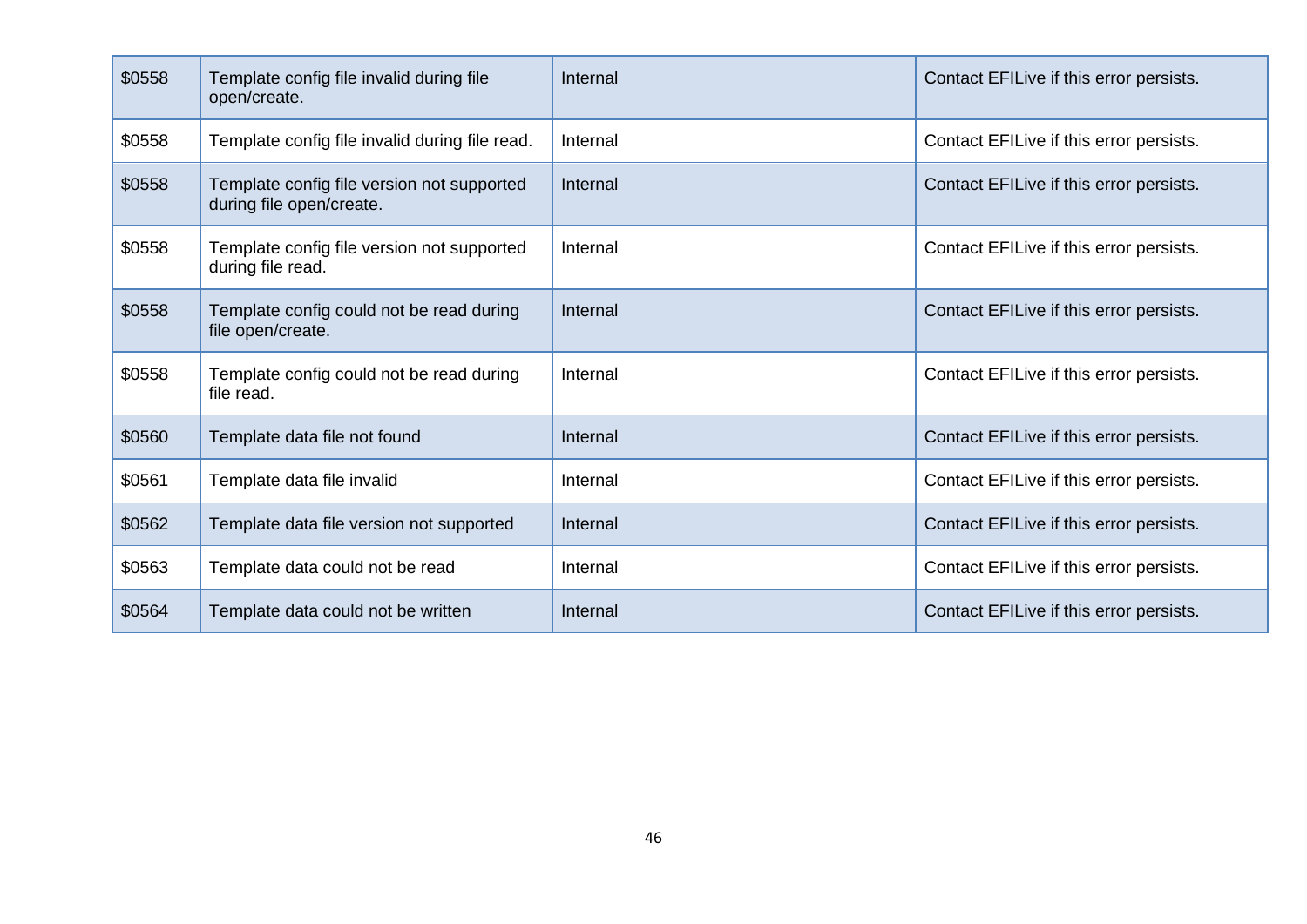<span id="page-46-0"></span>

| Reading/Flashing Error Codes (\$0600\$06FF) |                                       |                                                                                                                         |                                                                                                                                                                               |
|---------------------------------------------|---------------------------------------|-------------------------------------------------------------------------------------------------------------------------|-------------------------------------------------------------------------------------------------------------------------------------------------------------------------------|
| Error                                       | <b>Description</b>                    | Cause                                                                                                                   | Action                                                                                                                                                                        |
| \$0674                                      | Illegal address.                      | An attempt was made to read or reprogram a<br>memory address in the controller that may<br>not be read or reprogrammed. | Contact EFILive if this error persists.                                                                                                                                       |
| \$0677                                      | Boot loader checksum failed.          | The boot loader program code has been<br>corrupted.                                                                     | Re-install the EFILive V8 software.<br>Contact EFILive if this error persists.                                                                                                |
| \$0683                                      | Battery voltage out of range.         | The power supply to the controller is either<br>too high or too low.                                                    | Please make sure the vehicle's battery is<br>fully charged.<br>If using a bench harness please make sure<br>the power supply is capable of delivering<br>12V regulated at 1A. |
| \$0684                                      | Flash chip programming voltage error. | The flash chip programming voltage is<br>incorrect.                                                                     | This error is usually caused by a faulty<br>controller.<br>Contact EFILive if this error persists.                                                                            |
| \$0685                                      | Flash chip could not be programmed.   | The flash chip and or related circuits in the<br>controller are faulty.                                                 | This error is usually caused by a faulty<br>controller.<br>Contact EFILive if this error persists.                                                                            |
| \$0687                                      | Programming voltage did not turn on.  | The flash chip and or related circuits in the<br>controller are faulty.                                                 | This error is usually caused by a faulty<br>controller.<br>Contact EFILive if this error persists.                                                                            |
| \$0688                                      | Programming voltage did not turn off. | The flash chip and or related circuits in the<br>controller are faulty.                                                 | This error is usually caused by a faulty<br>controller.<br>Contact EFILive if this error persists.                                                                            |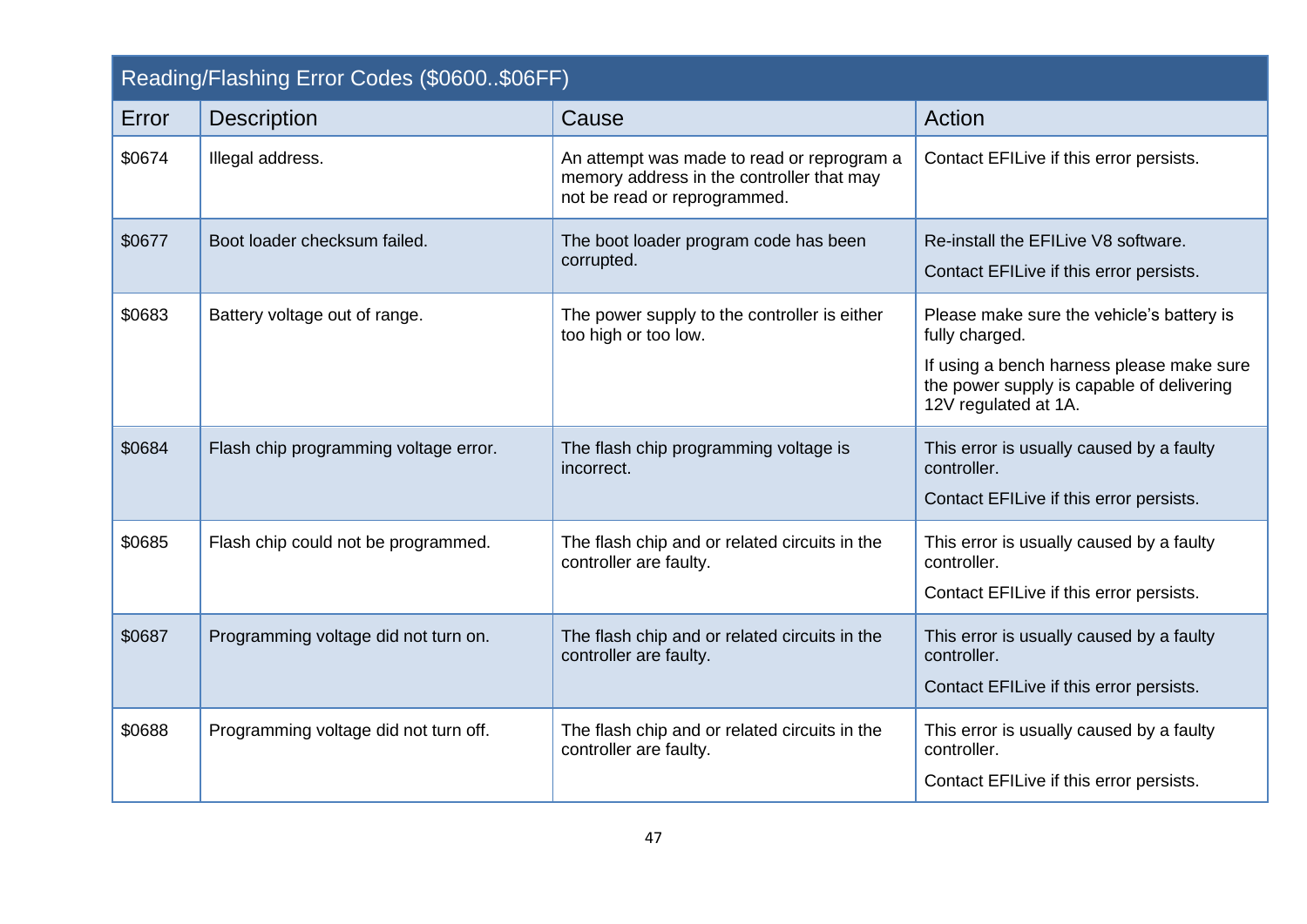| \$0689 | Unknown Flash chip device type.   | The controller is fitted with non-standard or<br>unknown flash chip(s).                   | Contact EFILive if this error persists.                                                                                                                                                                                                                                                                                                                                                                                             |
|--------|-----------------------------------|-------------------------------------------------------------------------------------------|-------------------------------------------------------------------------------------------------------------------------------------------------------------------------------------------------------------------------------------------------------------------------------------------------------------------------------------------------------------------------------------------------------------------------------------|
| \$06CC | Unrecognized swap segment format. | The controller is using an unknown non-<br>volatile RAM swap segment format.              | Contact EFILive if this error persists.                                                                                                                                                                                                                                                                                                                                                                                             |
| \$06FF | Checksum failure.                 | The data written to the controller has been<br>changed or corrupted during reprogramming. | Please retry the flash operation.<br>Tune files that have been incorrectly<br>modified by other tuning packages may<br>contain information that prevents the correct<br>calculation of the checksum. Please open<br>the tune file and search for calibration<br>B9999 "Flash Checksum Fail Fix". If that<br>calibration exists, follow the instructions in<br>that calibration's description and then retry<br>the flash operation. |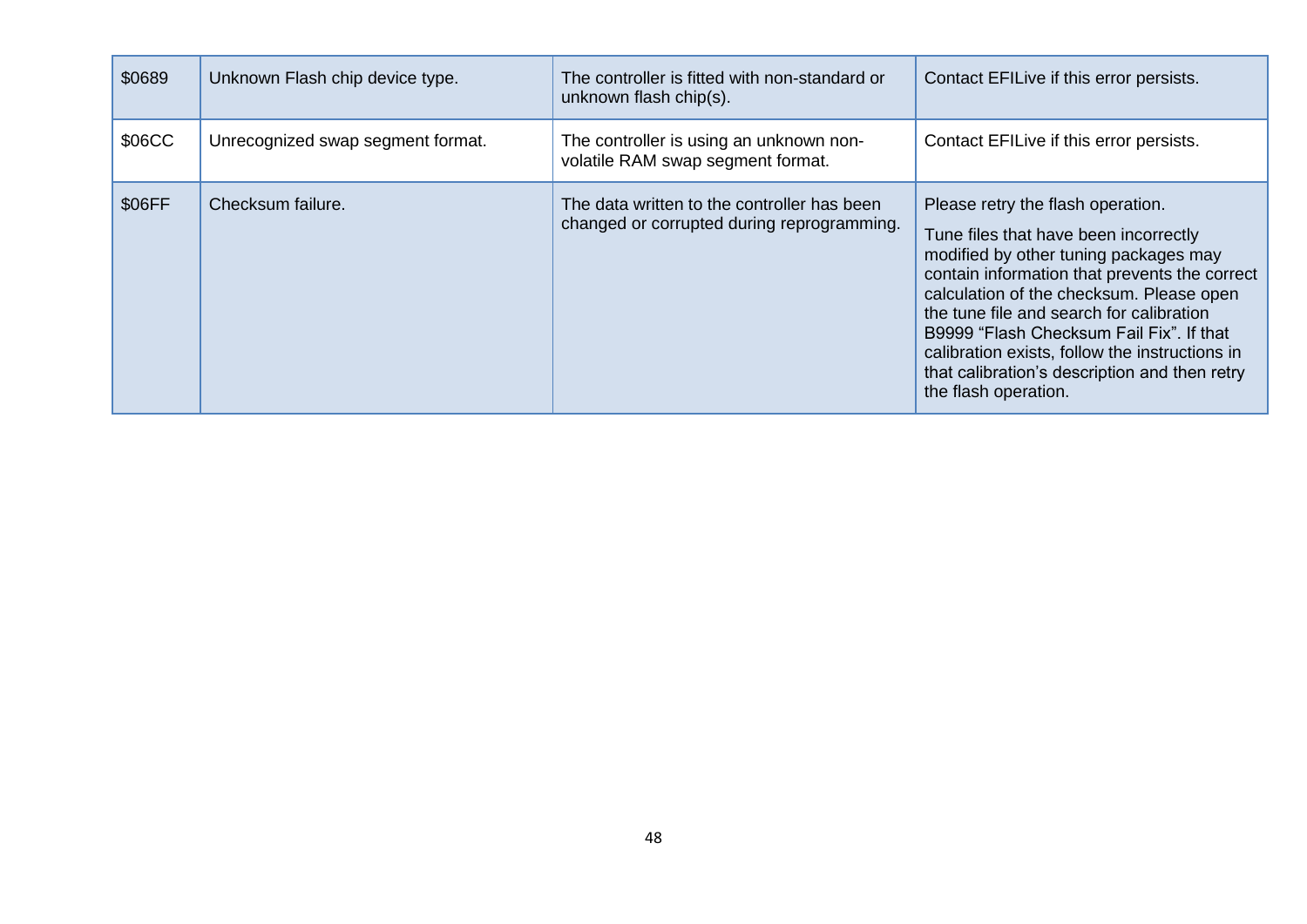<span id="page-48-0"></span>

| Scanning Error Codes (\$0700\$07FF) |                                                   |                                                                                                                                                                           |                                                                                                        |
|-------------------------------------|---------------------------------------------------|---------------------------------------------------------------------------------------------------------------------------------------------------------------------------|--------------------------------------------------------------------------------------------------------|
| Error                               | <b>Description</b>                                | Cause                                                                                                                                                                     | Action                                                                                                 |
| \$0701                              | EDA scanning not supported on this<br>controller. | An attempt was made to scan EDA PIDs from<br>a Cummins controller that does not support<br>EDA PIDS.                                                                      | Upgrade the Cummins controller with<br>EFILive's CSP5 custom operating system.                         |
| \$0702                              | Data logging memory is full.                      | The data logging upper limit has been<br>reached, logging has been stopped. An upper<br>limit is enforced to prevent data logging using<br>too many resources on your PC. | The upper limit can be customized using<br>menu option: Edit->Properties->Scan Tool-<br>>Data Logging. |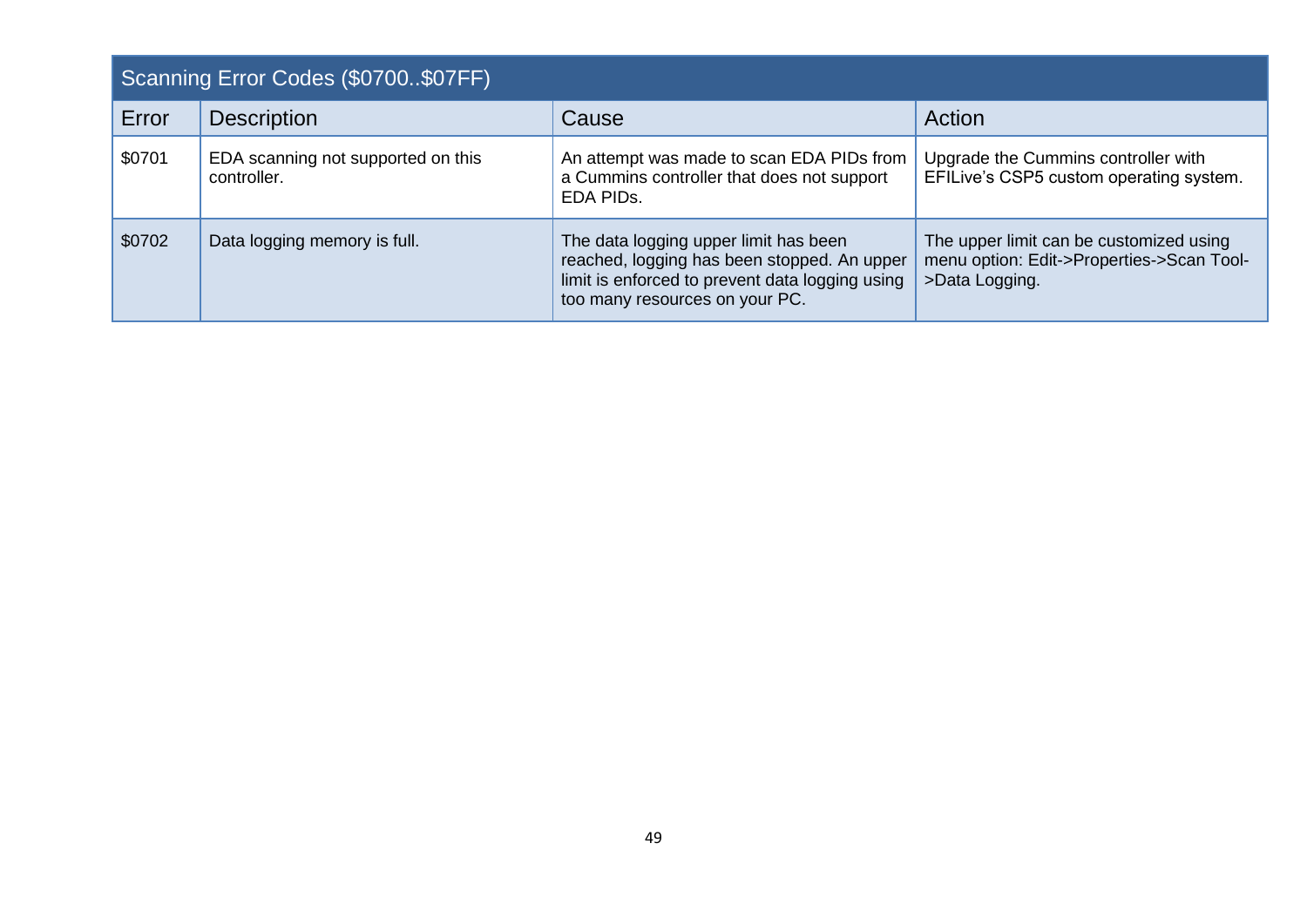<span id="page-49-0"></span>

| Lua Tune Script Error Codes (\$0800\$09FF) |                      |                                                                                             |  |
|--------------------------------------------|----------------------|---------------------------------------------------------------------------------------------|--|
| Error                                      | <b>Identifier</b>    | <b>Description</b>                                                                          |  |
| \$0800                                     | tleUnknown           | An unknown error occurred.                                                                  |  |
| \$0801                                     | tleException         | An exception occurred, the Lua variable EFI_ErrMsg contains a description of the exception. |  |
| \$0802                                     | tleIntegerExpected   | Integer argument is expected but a non-integer argument was supplied.                       |  |
| \$0803                                     | tleIntegerOutOfRange | The integer argument was not within the expected/required range.                            |  |
| \$0804                                     | tleColRange          | The column parameter was not within the expected/required range.                            |  |
| \$0805                                     | tleRowRange          | The row parameter was not within the expected/required range.                               |  |
| \$0806                                     | tleNoConversion      | The unit conversion requested is not defined.                                               |  |
| \$0810                                     | tleTooManyFiles      | Attempt to open too many files. Limit 5.                                                    |  |
| \$0811                                     | tleInvalidFile       | Attempt to use a file descriptor that is not in the range 04.                               |  |
| \$0812                                     | tleFileNotOpen       | Attempt to use a file descriptor that is not open.                                          |  |
| \$0813                                     | tleFileAlreadyOpen   | Attempt to re-open an already open file.                                                    |  |
| \$0814                                     | tleFileNotIdentified | Attempt to open a file for which EFILive cannot identify the correct controller.            |  |
| \$0815                                     | tleFileIsReadOnly    | Attempt to update properties in a read-only file.                                           |  |
| \$0816                                     | tleNoSaveDefault     | Attempt to save the default tune file when script is running inside the V8 GUI.             |  |
| \$0817                                     | tleUnsupportedCal    | Attempt to set or get value from a calibration with an unsupported data type.               |  |
| \$0818                                     | tleReadOnlyCal       | Attempt to modify a read-only calibration.                                                  |  |
| \$0819                                     | tleWriteAccessDenied | Attempt to modify a calibration in a file with security setting "Cannot be Modified".       |  |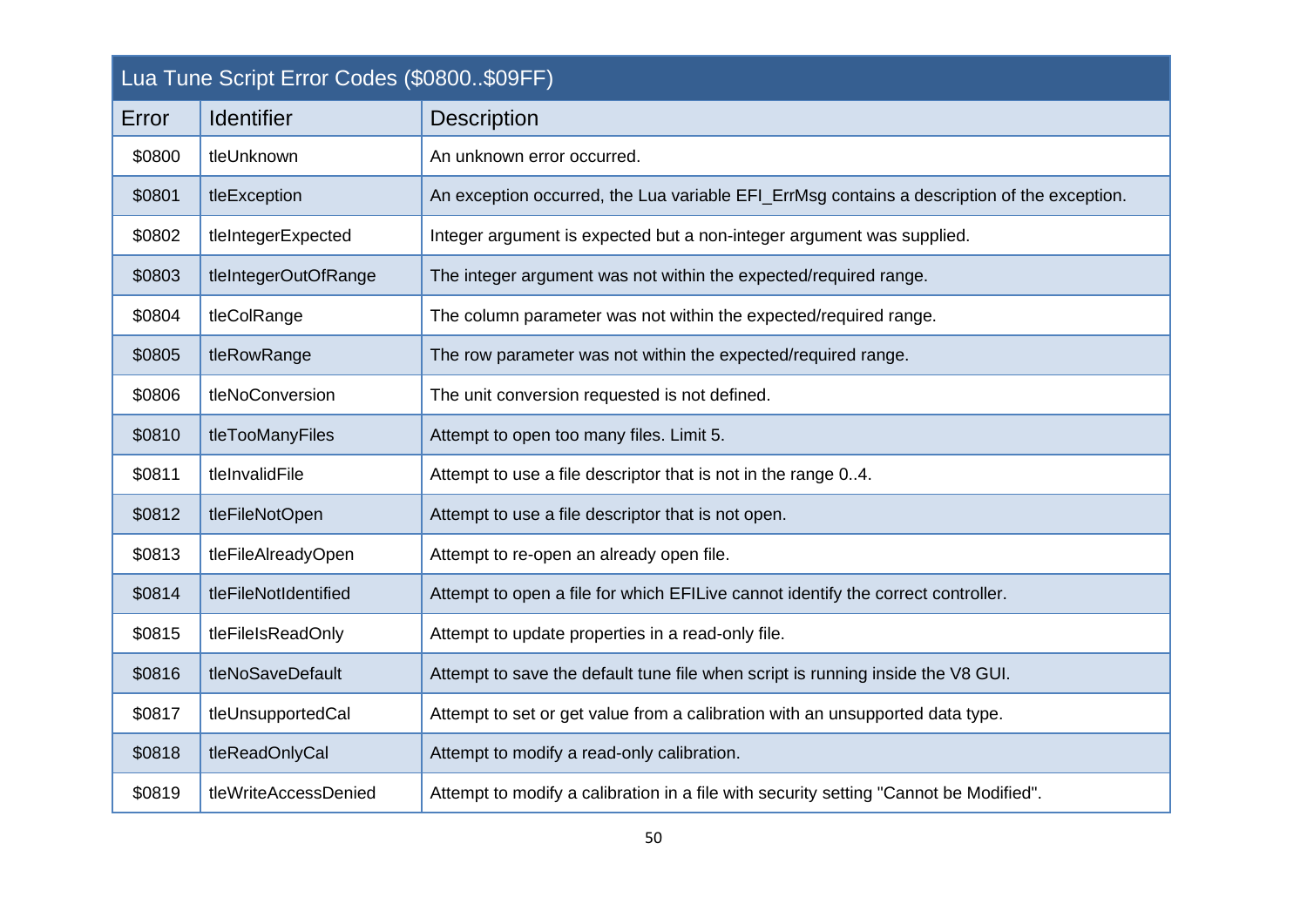| \$081A | tleReadAcessDenied      | Attempt to read a calibration in a file with security set to "Cannot be Viewed or Modified".                       |  |
|--------|-------------------------|--------------------------------------------------------------------------------------------------------------------|--|
| \$081B | tleCalNotFound          | Attempt to retrieve the calibration ID of a non-existent calibration name.                                         |  |
| \$081C | tleUsaEpaRestricted     | Attempt to retrieve the calibration ID of a USA EPA restricted calibration name.                                   |  |
| \$081D | tleNotSupported         | Attempt to perform an unsupported operation.                                                                       |  |
| \$081E | tleDataNotLoaded        | Only the header or meta data was loaded. No data was loaded when the file was opened.                              |  |
| \$0850 | tleInvalidId            | Invalid id passed to _efildToStr() function.                                                                       |  |
| \$0851 | tleInvalidMetaId        | Invalid idType passed to _efildToStr() function.                                                                   |  |
| \$0852 | tleInvalidCalId         | Invalid calibration id.                                                                                            |  |
| \$0853 | tleInvalidCalPropId     | Invalid calibration property id.                                                                                   |  |
| \$0854 | tleInvalidFilePropId    | Invalid file property id.                                                                                          |  |
| \$0855 | tlePropReadOnly         | Attempt to update a read-only file property.                                                                       |  |
| \$0856 | tlePropNotSupported     | Attempt to update a file property that is not supported for the current controller.                                |  |
| \$0857 | tlePropValueIsNil       | Property value is nil when it must not be nil.                                                                     |  |
| \$0858 | tlePropValueNotTable    | Property value is not a table when a table is expected.                                                            |  |
| \$0859 | tlePropValueNotEmpty    | Property value is not empty when an empty value is expected.                                                       |  |
| \$0870 | tleSecurityLocked       | Attempt to modify a file's security settings when the security settings are already set.                           |  |
| \$0871 | tleAutoLockNotSupported | Attempt to set the Auto-Lock property for a file whose controller does not support Auto-Locking.                   |  |
| \$0872 | tleNoMasterFlashScan    | Attempt to update/save a file property id that requires a master FlashScan when no master<br>FlashScan is present. |  |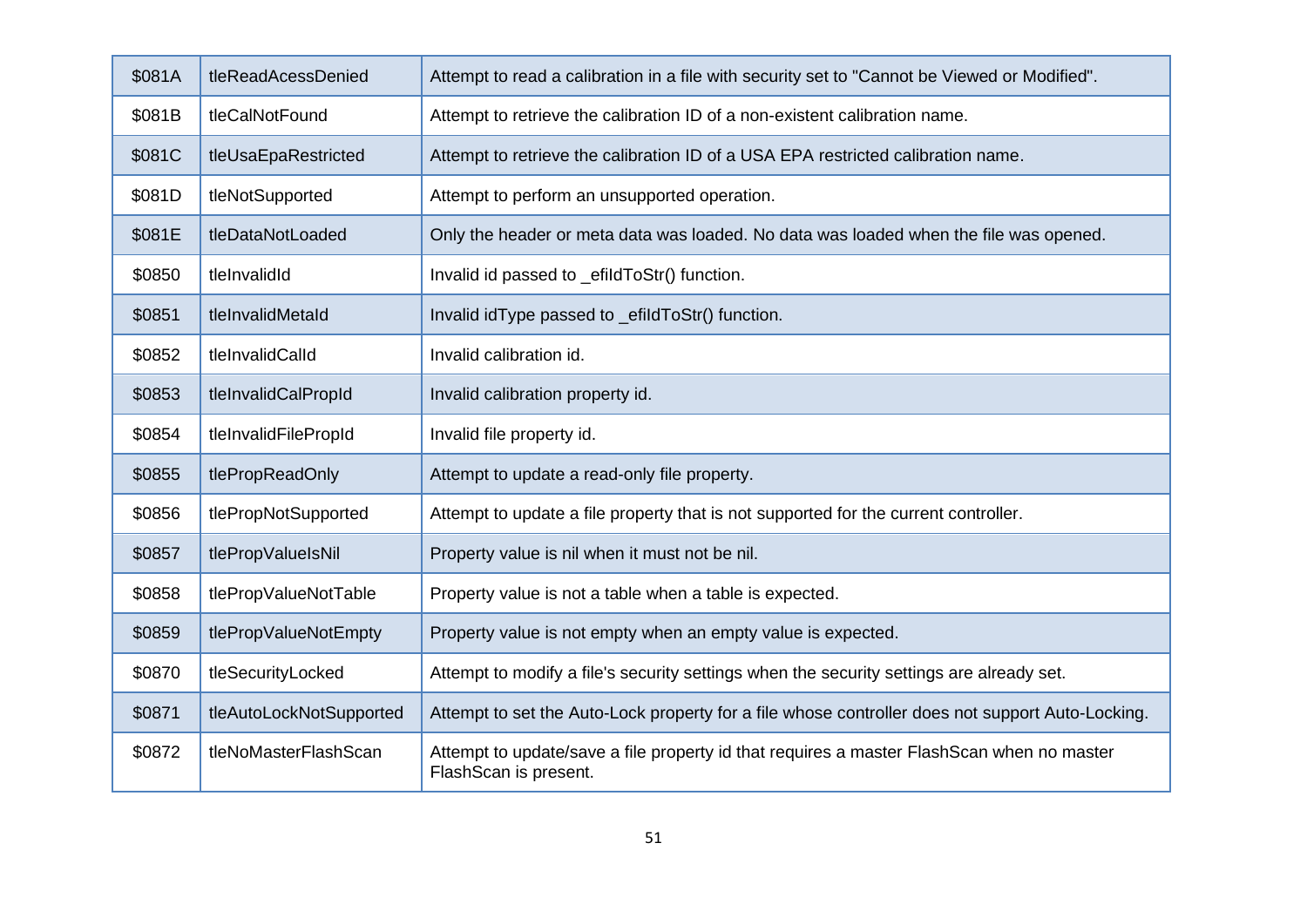| \$0873 | tleNoProLicense     | Attempt to update/save a file property id that requires the Pro Tuning license when no Pro<br>Tuning license is present. |
|--------|---------------------|--------------------------------------------------------------------------------------------------------------------------|
| \$0874 | tleSecurityDeclined | User declined to allow security options to be saved.                                                                     |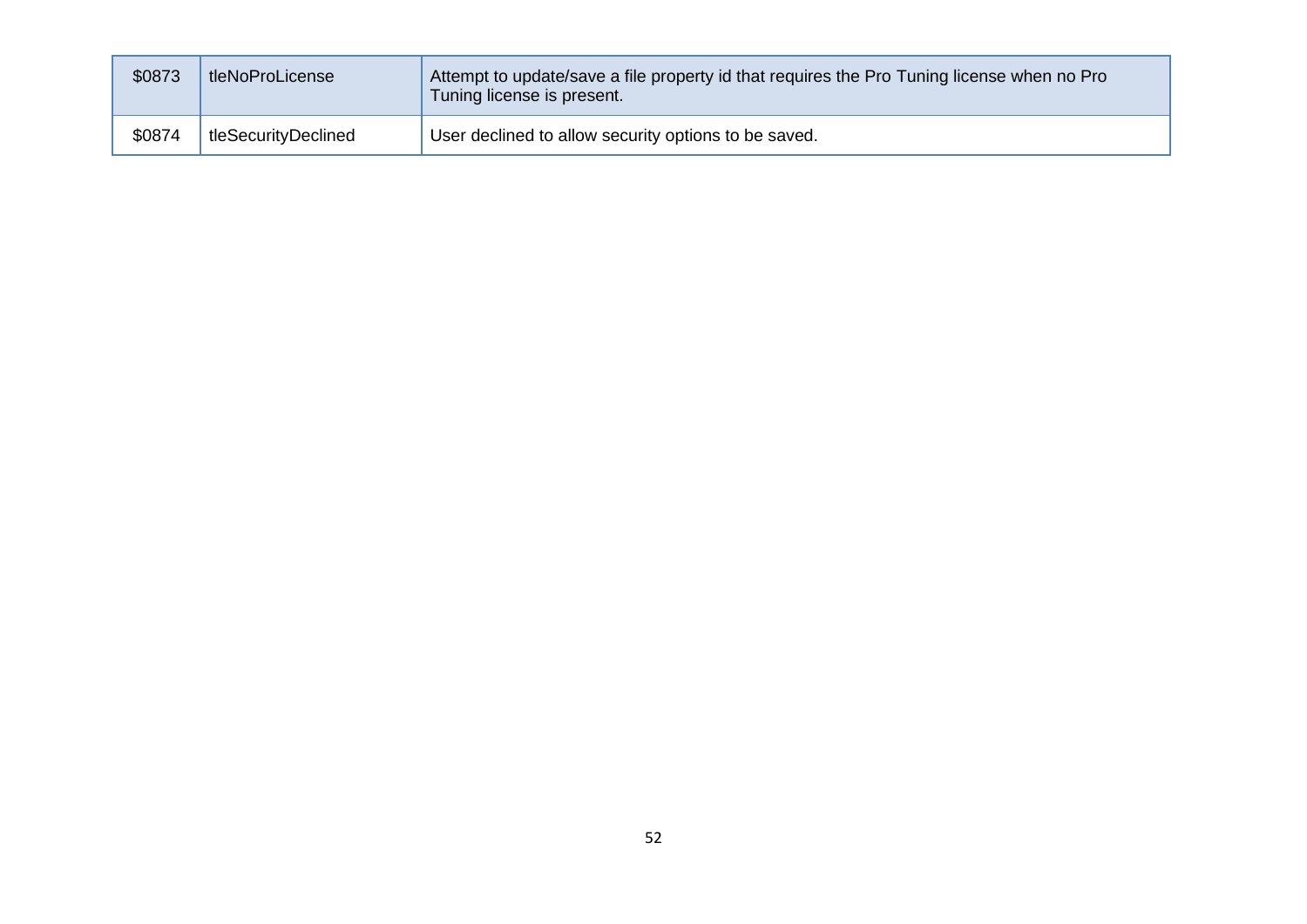<span id="page-52-0"></span>

| BBX Configuration Codes (\$0A00\$0A7F) |                                                          |                                                                                                                                                                                                                            |                                                                                                                                                                                                                                                                |
|----------------------------------------|----------------------------------------------------------|----------------------------------------------------------------------------------------------------------------------------------------------------------------------------------------------------------------------------|----------------------------------------------------------------------------------------------------------------------------------------------------------------------------------------------------------------------------------------------------------------|
| Error                                  | <b>Description</b>                                       | Cause                                                                                                                                                                                                                      | Action                                                                                                                                                                                                                                                         |
| \$0A01                                 | Options.txt file is missing.                             | Black box configuration has not been<br>programmed correctly.                                                                                                                                                              | Use the [F5: BBX] option in the EFILive V8<br>software to program the Black box<br>configuration.                                                                                                                                                              |
| \$0A02                                 | Options.txt file format is damaged.                      | The configuration settings in the black box<br>configuration file Options.txt contain unknown<br>or unexpected values or formats.                                                                                          | Use the [F5: BBX] option in the EFILive V8<br>software to re-program the Black box<br>configuration.                                                                                                                                                           |
| \$0A03                                 | No controllers have been configured for<br>data logging. | *PID_SELECTION section of Options.txt file<br>is empty.                                                                                                                                                                    | Use the [F5: BBX] option in the EFILive V8<br>software to configure at least one controller<br>that can be data logged by the EFILive<br>software.                                                                                                             |
| \$0A04                                 | No PIDs have been selected for the chosen<br>controller. | *PSL_xx section of Options.txt file is empty.                                                                                                                                                                              | Use the [F5: BBX] option in the EFILive V8<br>software to configure at least one PID for<br>the chosen controller.                                                                                                                                             |
| \$0A05                                 | No controllers have been configured for<br>reading.      | Options.txt file does not contain any<br>controllers that can be read out.<br>Either no controllers have been configured for<br>reading, or none of the configured controllers<br>can be read out by the EFILive software. | Use the [F5: BBX] option in the EFILive V8<br>software to configure at least one controller<br>that can be read out by the EFILive<br>software.<br>The matching XXX_R.obj script file must be<br>present on the device, where XXX is the<br>controller's name. |
| \$0A06                                 | Tune file <name> not found.</name>                       | A custom menu has attempted to reference a<br>tune file with the name <name> that is not<br/>installed on the device.</name>                                                                                               | The custom menu should be modified to<br>refer to an existing tune file on the device or<br>the missing tune file should be installed on<br>the device.                                                                                                        |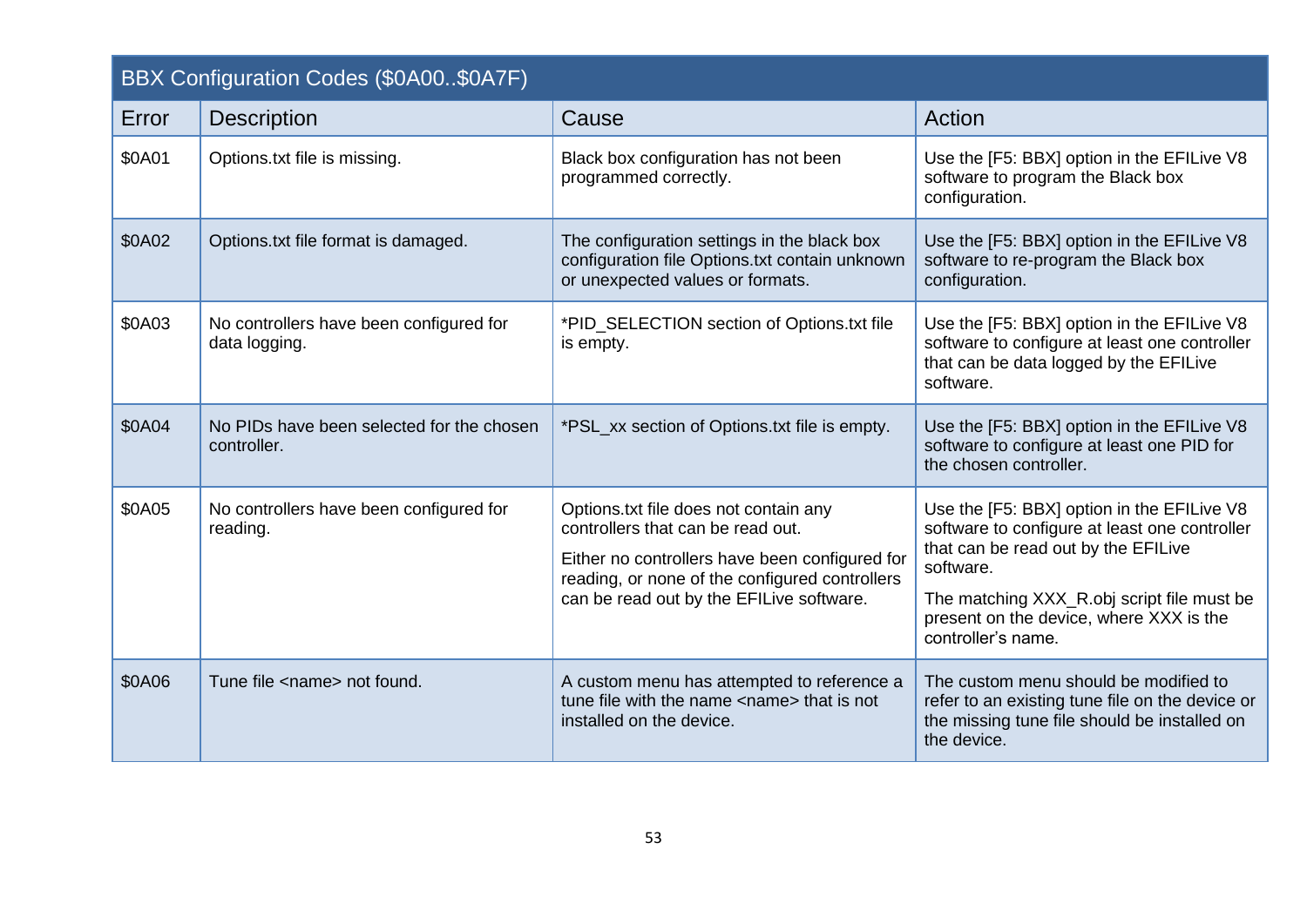| \$0A07 | Pre-selected menu option cannot be loaded.                              | A custom menu has attempted to reference a<br>*.obj file or *.pmm file that is not installed on<br>the device.                                                                                       | The custom menu should be modified to<br>refer to an existing *.obj or *.pmm file on the<br>device or the missing *.obj or *.pmm file<br>should be installed on the device. |
|--------|-------------------------------------------------------------------------|------------------------------------------------------------------------------------------------------------------------------------------------------------------------------------------------------|-----------------------------------------------------------------------------------------------------------------------------------------------------------------------------|
| \$0A11 | Import file is corrupt.                                                 | The import file is not a valid VIN license<br>export file.                                                                                                                                           | Re-export the VIN licenses to create a new,<br>valid VIN license export file.                                                                                               |
| \$0A12 | Import file is not licensed to this device.                             | Only devices with the same license number<br>can share VIN licenses via the Import/Export<br>option.                                                                                                 | Contact EFILive for help with standardizing<br>multiple devices' license numbers.                                                                                           |
| \$0A13 | Cannot import licenses, not enough unused<br>slots available on device. | There are more VIN licenses in the<br>import/export file than there are unused VIN<br>slots in the device.                                                                                           | Export fewer VIN licenses.                                                                                                                                                  |
| \$0A14 | No licenses were imported.                                              | Only used VIN licenses that are not already<br>installed on the device will be imported.                                                                                                             | Export at least one used VIN license from<br>the source device that is not already<br>installed on the target device.                                                       |
| \$0A21 | Switching not supported for selected<br>controller.                     | Switchable tunes are only available for<br>Duramax controllers upgraded with a DSP4<br>or a DSP5 custom operating system and<br>Cummins controllers upgraded with a CSP5<br>custom operating system. | Select a controller that supports switchable<br>tuning.                                                                                                                     |
| \$0A22 | No switch names have been configured.                                   | Switchable tune names are not listed in the<br>Options.txt file.                                                                                                                                     | Use the [F5: BBX] -> [F4: Switch] option to<br>configure switchable tune names.                                                                                             |
| \$0A23 | Selected tune is out or range.                                          | DSP4 only supports a maximum of 4<br>switchable tune names.<br>DSP5 and CSP5 only support a maximum of<br>5 tune names.                                                                              | Reduce the number of switchable tune<br>names in the *SW_DSP4, *SW_DSP5<br>and/or *SW CSP5 sections of the<br>Options.txt file.                                             |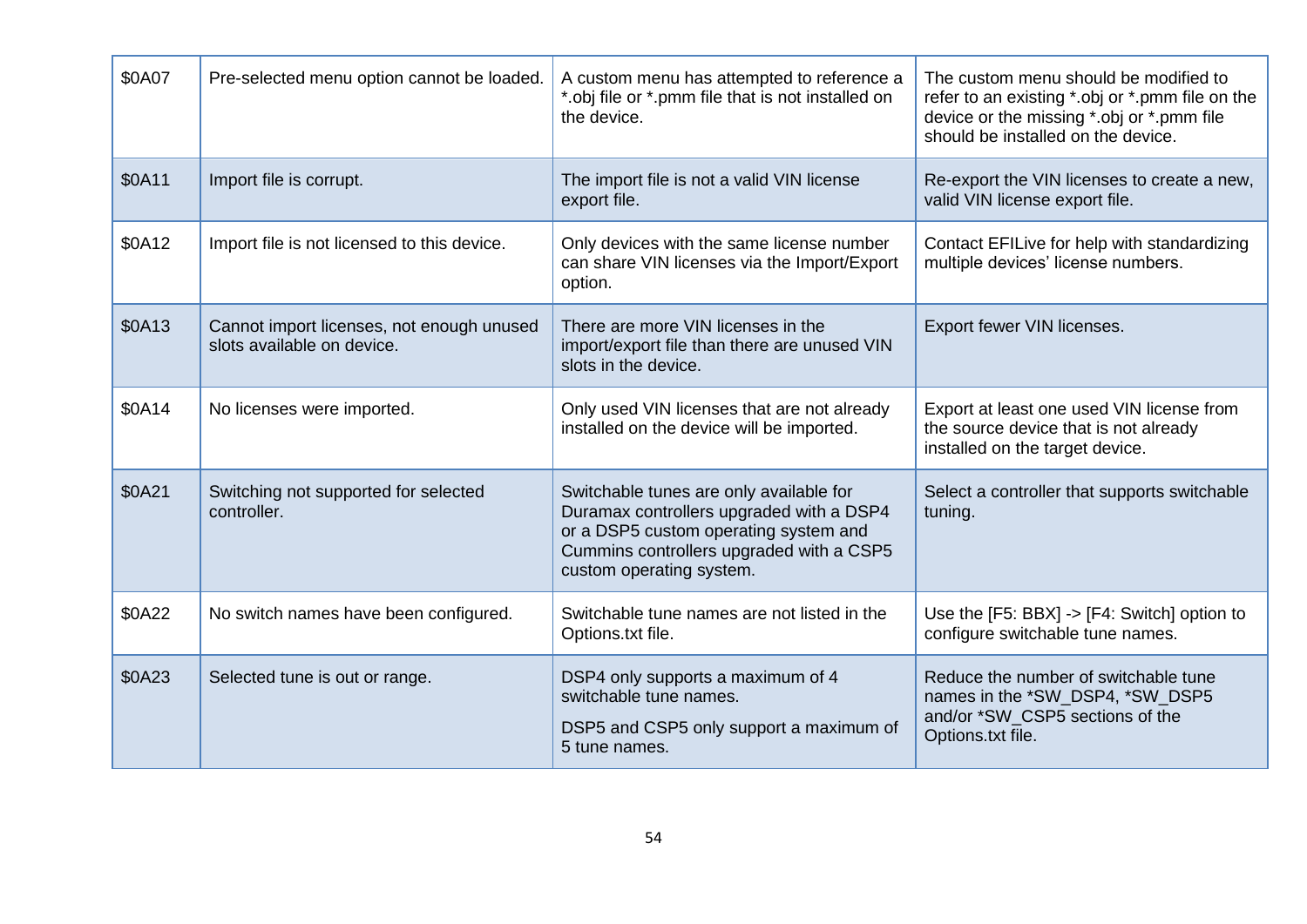| \$0A24 | Selected tune is not supported. | Cannot perform a CSP5 switch on a non-<br>CSP5 operating system.<br>Cannot perform a DSP5 switch on a non-<br>DSP5 operating system. | Ensure the appropriate switch operation has<br>been selected for the target controller and<br>that the target controller has the appropriate<br>custom operating system installed. |
|--------|---------------------------------|--------------------------------------------------------------------------------------------------------------------------------------|------------------------------------------------------------------------------------------------------------------------------------------------------------------------------------|
|        |                                 | Cannot perform a DSP4 switch on a non-<br>DSP4 operating system.                                                                     |                                                                                                                                                                                    |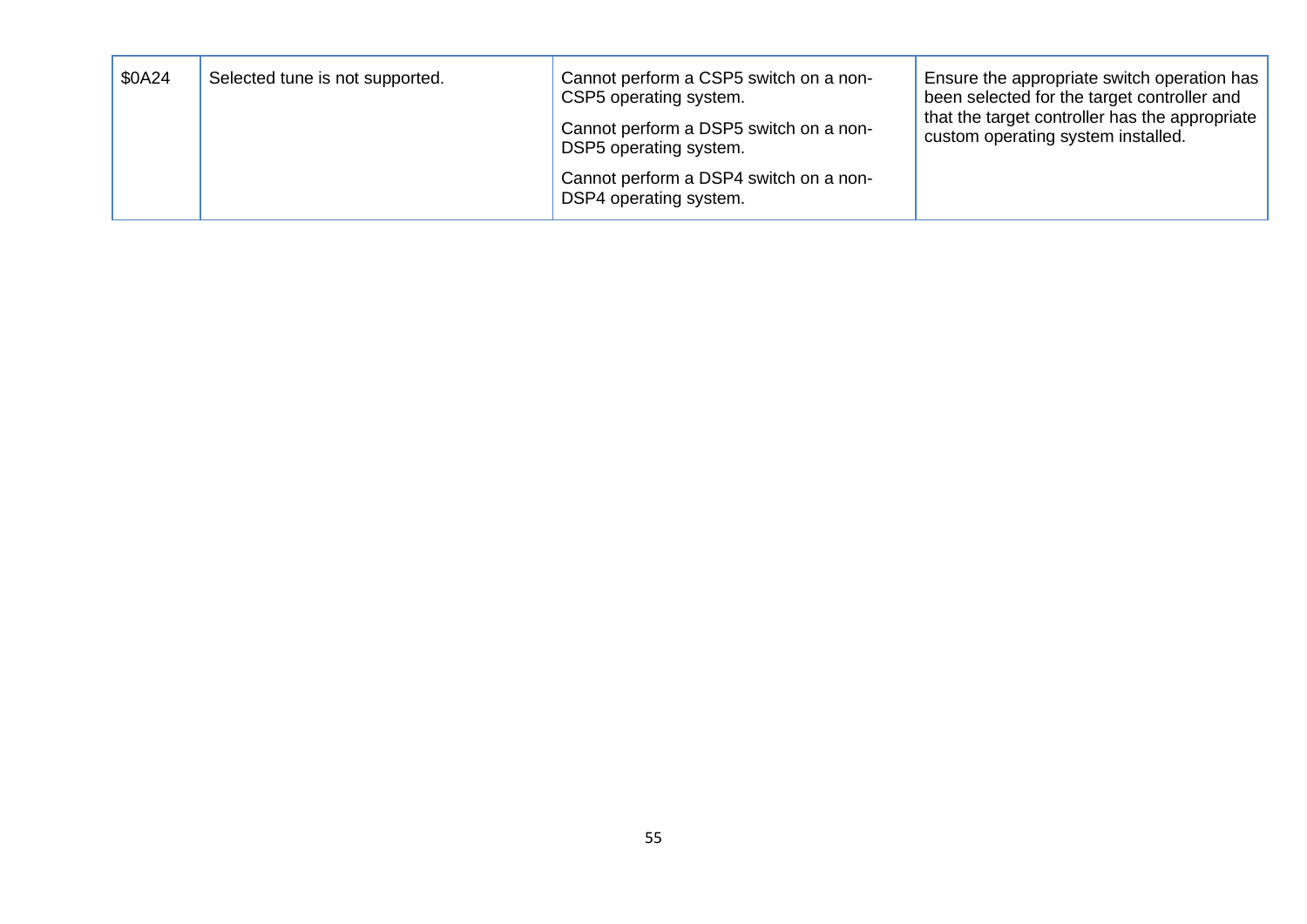<span id="page-55-0"></span>

| Internal Error Codes (\$0A80\$0AFF) |                                    |          |                                         |
|-------------------------------------|------------------------------------|----------|-----------------------------------------|
| Error                               | <b>Description</b>                 | Cause    | Action                                  |
| \$0A81                              | Invalid argument                   | Internal | Contact EFILive if this error persists. |
| \$0A82                              | User aborted operation             | Internal | Contact EFILive if this error persists. |
| \$0A83                              | Not implemented                    | Internal | Contact EFILive if this error persists. |
| \$0A84                              | Received test message is too short | Internal | Contact EFILive if this error persists. |
| \$0A85                              | Received test message is too long  | Internal | Contact EFILive if this error persists. |
| \$0A86                              | Received test message is invalid   | Internal | Contact EFILive if this error persists. |